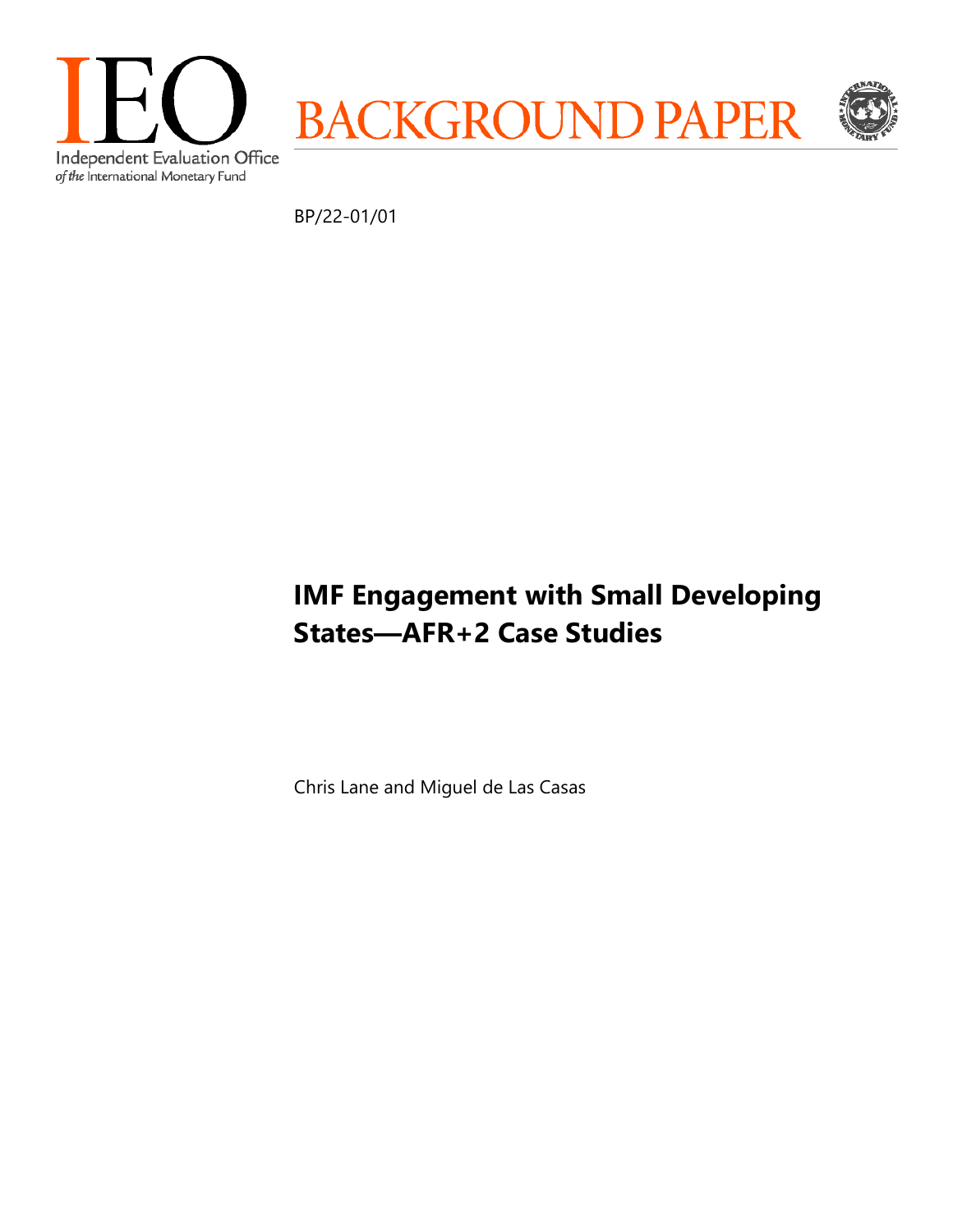## IEO Background Paper Independent Evaluation Office of the International Monetary Fund

## IMF Engagement with Small Developing States—AFR+2 Case Studies

## Prepared by Chris Lane<sup>[\\*](#page-1-0)</sup> and Miguel de Las Casas<sup>+</sup>

March 30, 2022

The views expressed in this Background Paper are those of the authors and do not necessarily represent those of the IEO, the IMF, or IMF policy. Background Papers report analyses related to the work of the IEO and are published to elicit comments and to further debate.

<span id="page-1-0"></span><sup>\*</sup> Consultant, Independent Evaluation Office of the IMF.

<span id="page-1-1"></span><sup>†</sup> Senior Economist, Independent Evaluation Office of the IMF.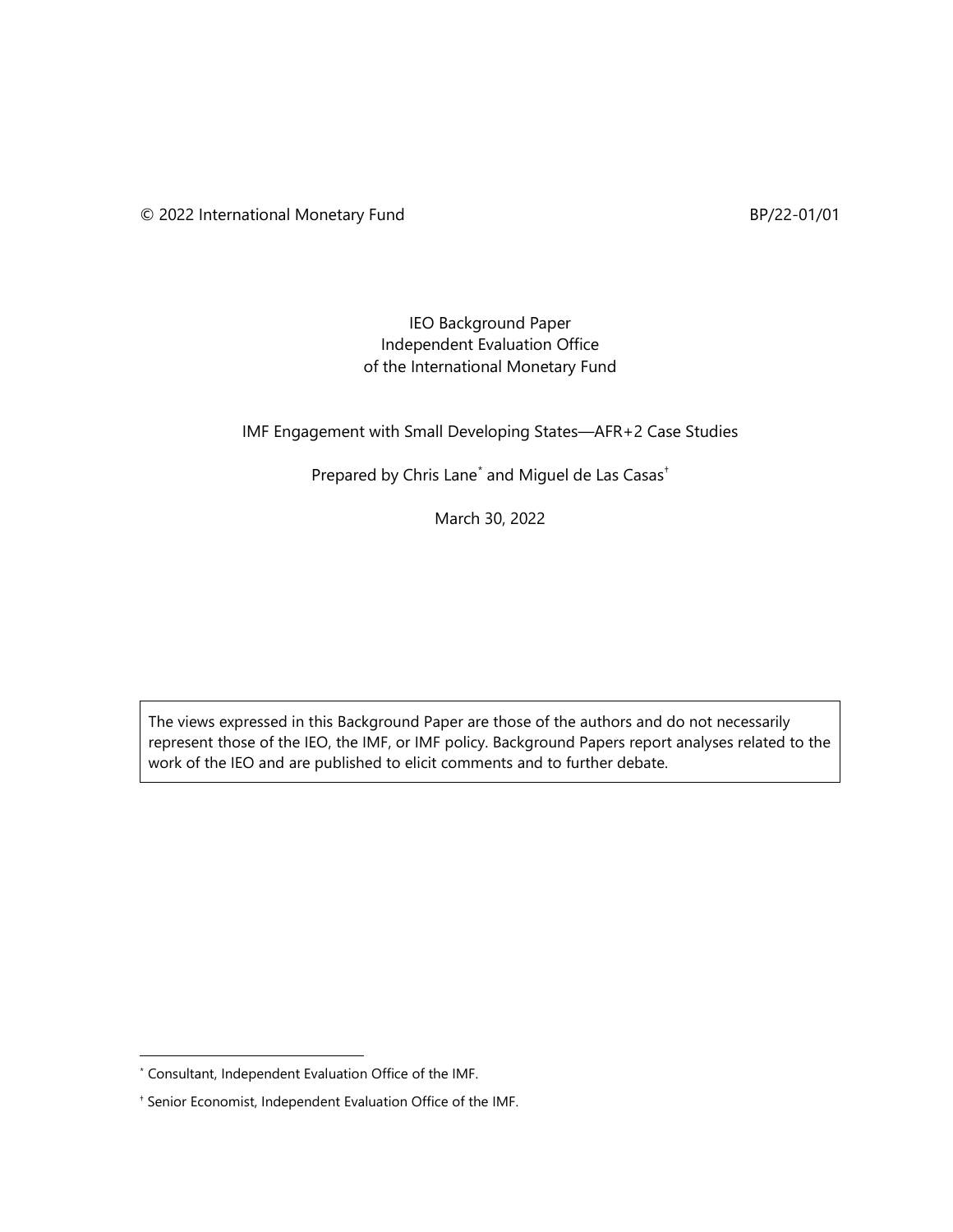| Contents                                                                                                                                                                                                                                                                                                                                                                                                      | Page             |
|---------------------------------------------------------------------------------------------------------------------------------------------------------------------------------------------------------------------------------------------------------------------------------------------------------------------------------------------------------------------------------------------------------------|------------------|
| Abbreviations ________________________                                                                                                                                                                                                                                                                                                                                                                        | iv               |
|                                                                                                                                                                                                                                                                                                                                                                                                               |                  |
|                                                                                                                                                                                                                                                                                                                                                                                                               |                  |
|                                                                                                                                                                                                                                                                                                                                                                                                               |                  |
|                                                                                                                                                                                                                                                                                                                                                                                                               |                  |
|                                                                                                                                                                                                                                                                                                                                                                                                               |                  |
|                                                                                                                                                                                                                                                                                                                                                                                                               |                  |
|                                                                                                                                                                                                                                                                                                                                                                                                               | $\frac{1}{2}$ 59 |
| Figures<br>4. Cabo Verde: Thematic Distribution of CD Provided, 2010-2020 _______________________________12<br>10. Mauritius: Thematic Distribution of CD Provided, 2010-2020 _______________________________29<br>12. Montenegro: Macroeconomic Developments, 2005-2020 _________________________________34<br>13. Montenegro: Thematic Distribution of CD Provided, 2010-2020 ___________________________38 |                  |
|                                                                                                                                                                                                                                                                                                                                                                                                               | 46               |
| <b>Tables</b><br>1. Vulnerability Indicators for Tourism, Climate Change, and Natural Disasters _____________________2                                                                                                                                                                                                                                                                                        |                  |
|                                                                                                                                                                                                                                                                                                                                                                                                               |                  |
|                                                                                                                                                                                                                                                                                                                                                                                                               |                  |
| Annex                                                                                                                                                                                                                                                                                                                                                                                                         |                  |
| References_                                                                                                                                                                                                                                                                                                                                                                                                   | 65               |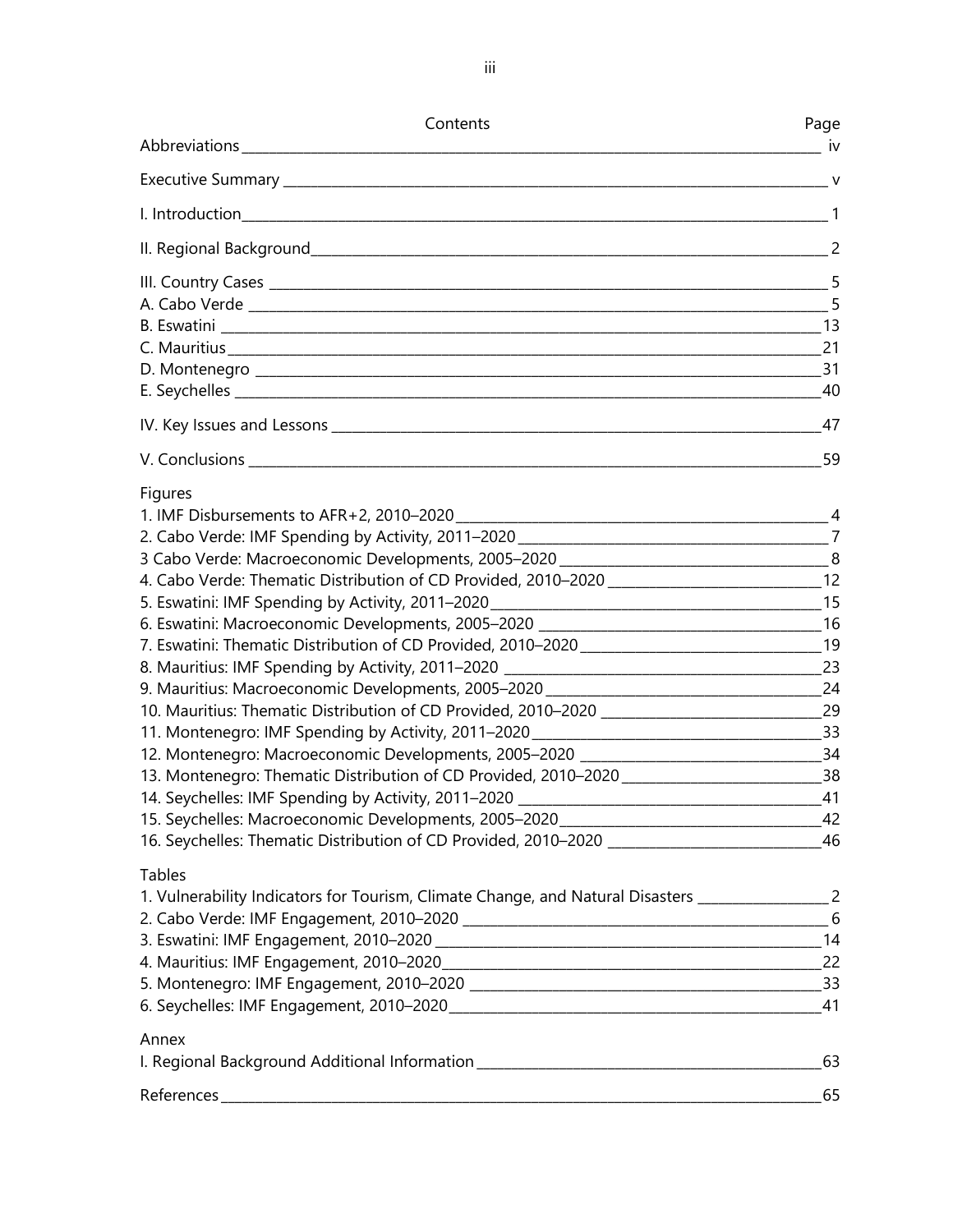#### **ABBREVIATIONS**

| AfDB           | African Development Bank                                   |
|----------------|------------------------------------------------------------|
| <b>AFR</b>     | African Department (IMF)                                   |
| <b>AFRITAC</b> | Africa Technical Assistance Center                         |
| AML/CFT        | Anti-Money Laundering/Combating the Financing of Terrorism |
| ATI            | Africa Training Institute                                  |
| <b>BOP</b>     | <b>Balance of Payments</b>                                 |
| <b>CCPA</b>    | <b>Climate Change Policy Assessment</b>                    |
| <b>CCRT</b>    | Catastrophe Containment and Resilience Trust               |
| CD             | <b>Capacity Development</b>                                |
| <b>DSA</b>     | Debt Sustainability Analysis                               |
| <b>DSSI</b>    | Debt Service Suspension Initiative                         |
| EBA            | <b>External Balance Assessment</b>                         |
| <b>ECF</b>     | <b>Extended Credit Facility</b>                            |
| EFF            | <b>Extended Fund Facility</b>                              |
| EU             | European Union                                             |
| <b>EUR</b>     | European Department (IMF)                                  |
| FAD            | Fiscal Affairs Department (IMF)                            |
| FSAP           | <b>Financial Sector Assessment Program</b>                 |
| <b>FSSR</b>    | <b>Financial Sector Stability Review</b>                   |
| <b>GDP</b>     | <b>Gross Domestic Product</b>                              |
| <b>GNI</b>     | <b>Gross National Income</b>                               |
| IFI            | International Financial Institution                        |
| MCD            | Middle East and Central Asia Department (IMF)              |
| <b>MCM</b>     | Monetary and Capital Markets Department (IMF)              |
| OBP            | Office of Budget and Planning                              |
| PCI            | <b>Policy Coordination Instrument</b>                      |
| <b>PRGT</b>    | Poverty Reduction and Growth Trust                         |
| PSI            | <b>Policy Support Instrument</b>                           |
| <b>RCDC</b>    | Regional Capacity Development Center                       |
| <b>RCF</b>     | Rapid Credit Facility                                      |
| REO            | Regional Economic Outlook                                  |
| RFI            | Rapid Financing Instrument                                 |
| SACU           | Southern Africa Customs Union                              |
| SBA            | Stand-By Arrangement                                       |
| <b>SDR</b>     | <b>Special Drawing Right</b>                               |
| <b>SDS</b>     | <b>Small Developing State</b>                              |
| <b>SIP</b>     | Selected Issues Paper                                      |
| <b>SMP</b>     | <b>Staff Monitored Program</b>                             |
| SOE            | State-Owned Enterprise                                     |
| <b>SPR</b>     | Strategy, Policy and Review Department (IMF)               |
| TA             | <b>Technical Assistance</b>                                |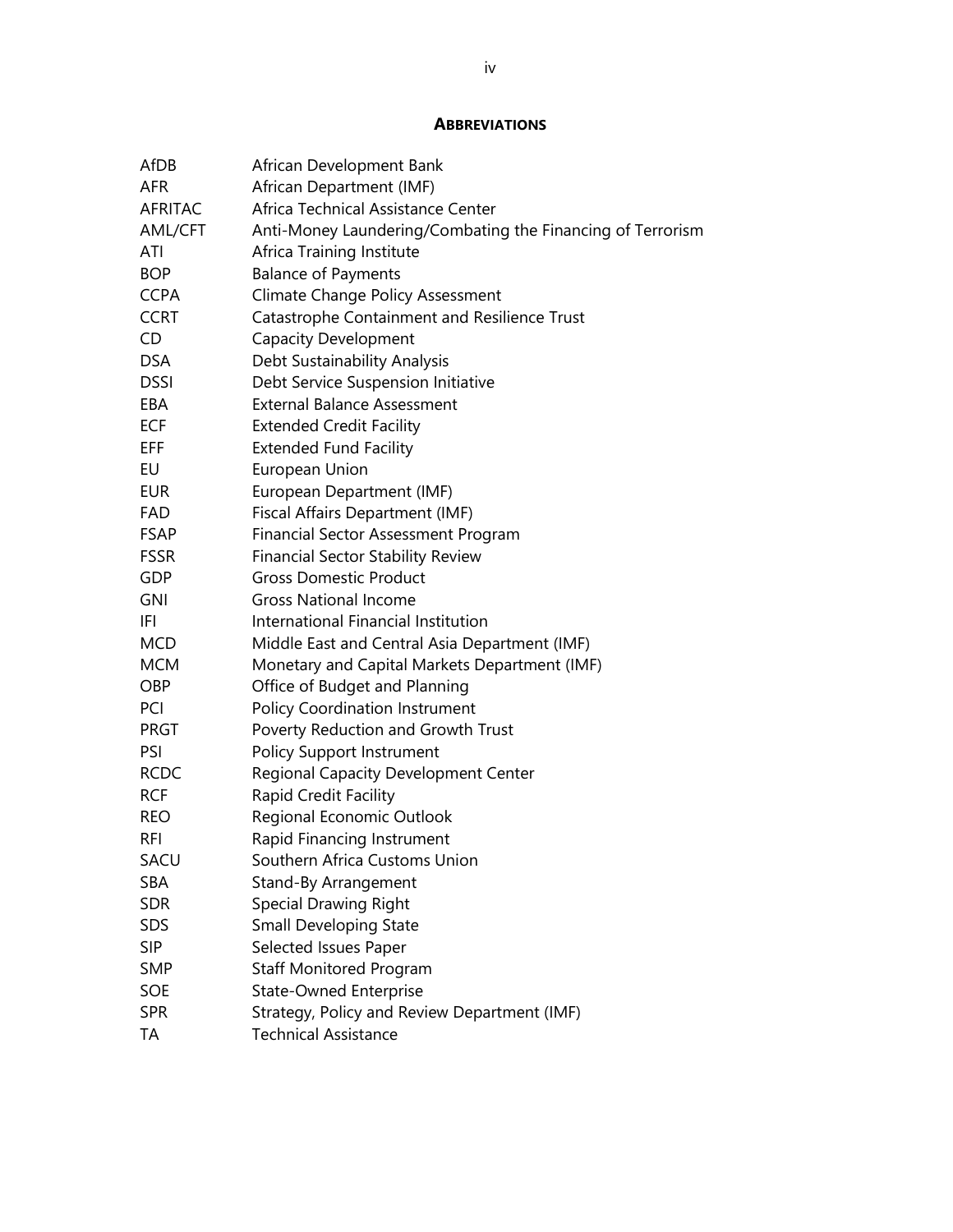#### **EXECUTIVE SUMMARY**

The five country cases selected for this study share, beyond their small populations, high volatility arising from: (i) a lack of economic diversification, notably dependence on tourism receipts (Seychelles, Cabo Verde and Montenegro); (ii) natural disasters (drought in Eswatini); or (iii) vulnerability to climate change (Mauritius and Montenegro). Nonetheless, while economic performance (growth and inflation) has varied across the case studies it has not lagged significantly behind non-SDS on average, as the latter face many of the same challenges, particularly the lack of economic diversification.

Fund surveillance has been of significant value to SDS country authorities, with teams viewed as well organized, capable, and professional. More developed SDS, with stronger institutional and policy frameworks, have better absorbed policy advice. In less developed SDS, surveillance had less traction either because it was not viewed as well targeted at domestic policy priorities (growth and investment strategies) or because of implementation constraints.

Although fairly limited in the country case studies, program engagement generated a high level of satisfaction; Stand-By Arrangement/Extended Fund Facility engagement in Seychelles and Policy Coordination Instrument/Policy Support Instrument engagement in Cabo Verde and Seychelles. Emergency financing in the context of COVID-19, provided to four of the five case studies, was widely seen as timely and adequate, except in the case of exceptionally large shocks, and had a clear catalytic impact.

Country authorities were highly appreciative of the quality and availability of capacity development (CD) in the range of topics at the core of the Fund's expertise. They reflected positively on the main delivery modalities according to their respective circumstances. More advanced SDS were better able to absorb and act upon CD activities, including specialized tools such as the Financial Sector Assessment Program (FSAP), Anti-Money Laundering/Countering the Financing of Terrorism activities, and the Climate Change Policy Assessment.

Despite continued interest in considering a differential treatment of SDS, particularly from country authorities, it is not clear whether a distinctive mode of SDS engagement is either needed or feasible for this group of countries, given budget constraints. The AFR+2 case studies and other SDS in the region display some common challenges—although to varying degrees—but, in many regards, these challenges are like those faced by non-SDS countries in the region and, for that reason, a distinct model for Fund engagement with them has not been implemented.

The main lessons for improvement or adaptation identified are:

• Simplifying the use of surveillance tools and streamlining requirements to reduce the burden on country teams would free up time for needed research and strategic analysis and it would facilitate tailoring.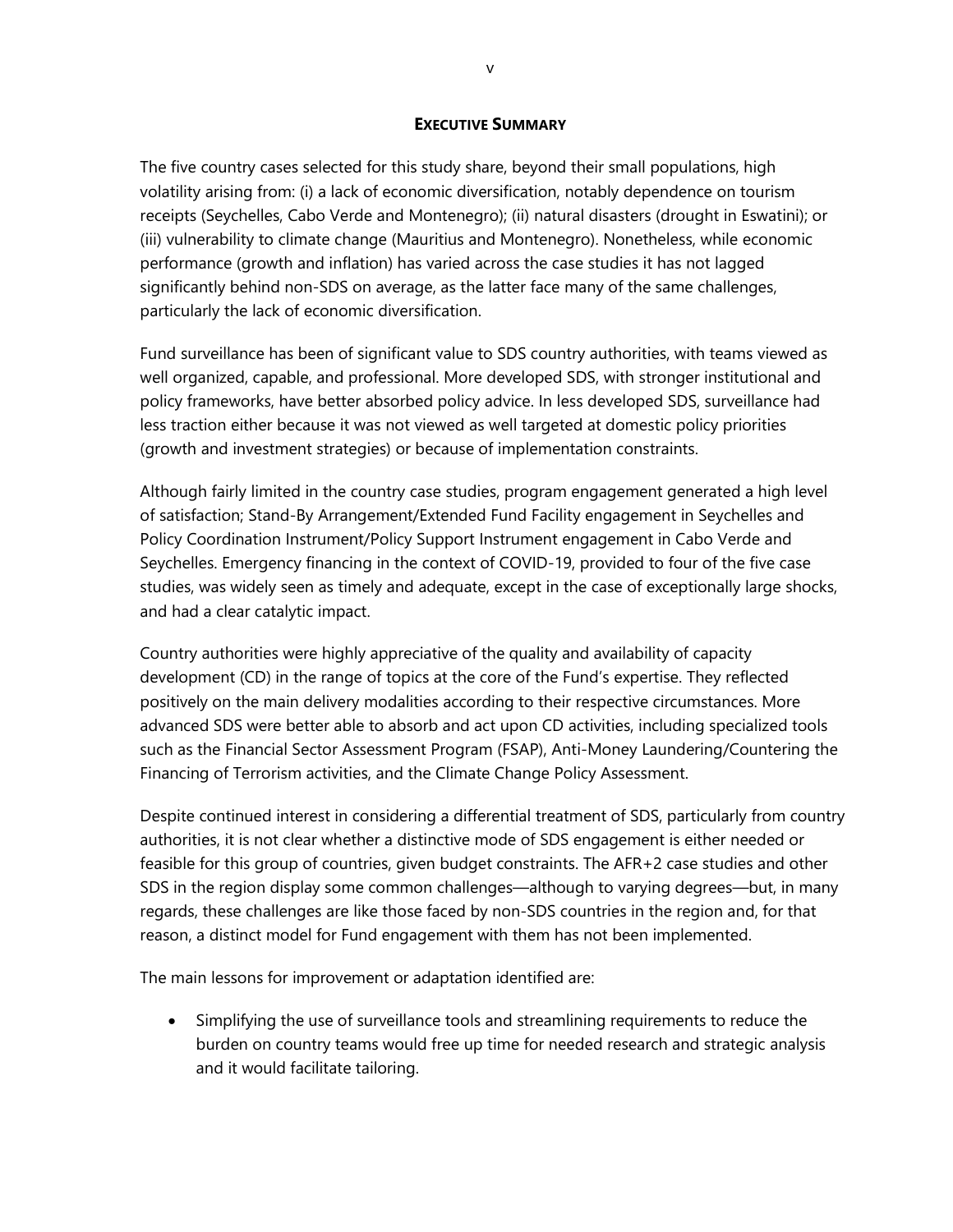- While the facilities toolkit appears to have been well suited for this group of SDS members, especially during COVID-19, questions remain on how to calibrate appropriate access limits when shocks are very large relative to GDP. The increase of access limits for emergency facilities at the onset of the pandemic was useful. It may be appropriate to retain these higher limits for SDS (and countries in similar circumstances) facing exceptionally large shocks.
- Capacity development could gain traction with more resident advisors. Addressing this perceived gap in CD provision within the existing CD budgets would require reallocating funding from other activities.
- The value added of surveillance in SDS could be augmented by improving staffing: reducing the rate of staff turnover, i.e., meeting the targeted mission chief tenure; and reconsidering the general rule of not having a resident representative or local office in SDS with program engagement. Experimentation with dual or multiple country resident representatives and locally staffed offices could help in this respect.
- Better knowledge management tools could contribute to better understanding of SDS and improving cross-country comparisons.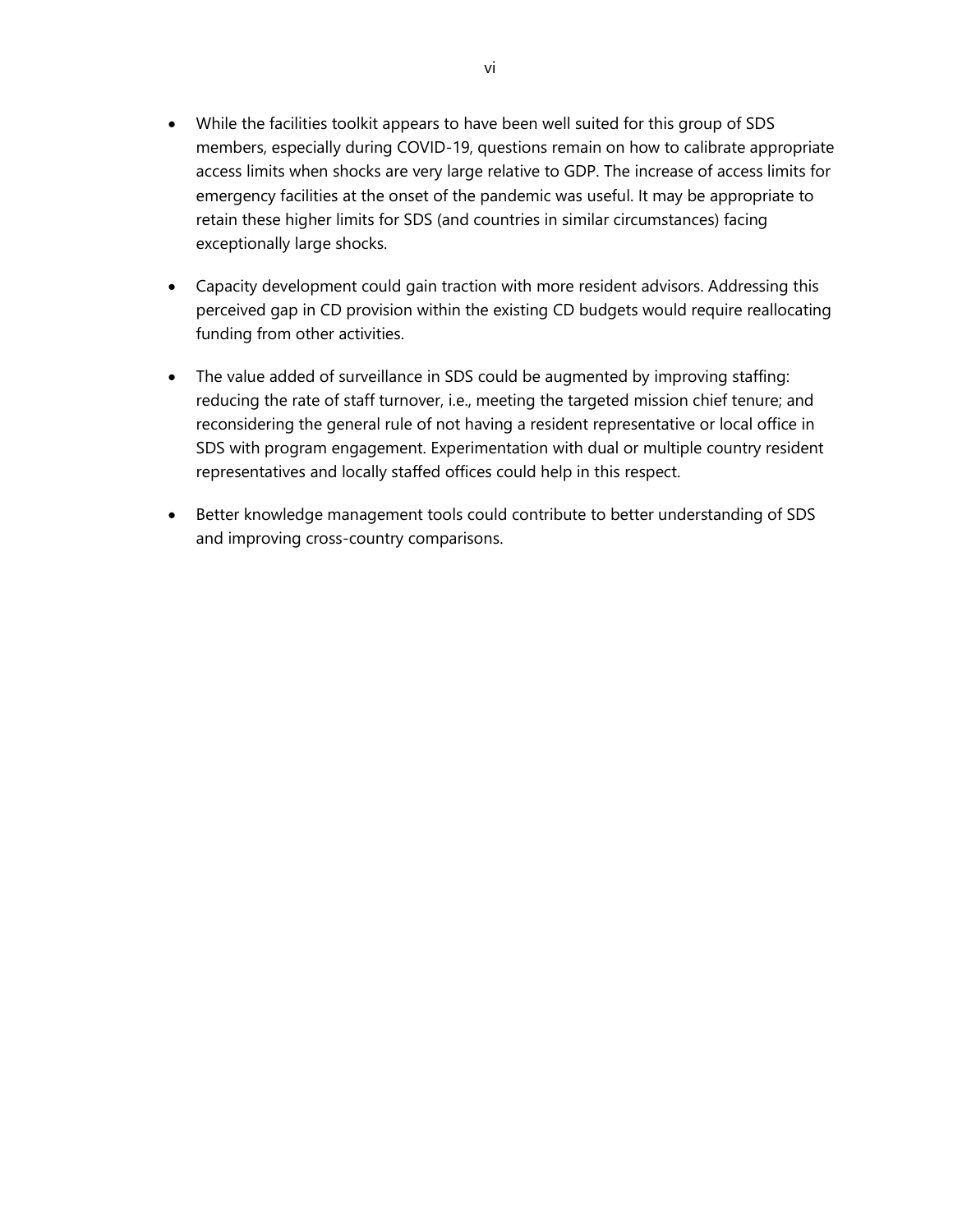## **I. INTRODUCTION**

1. This paper focuses on Fund engagement in five IMF small developing state (SDS) member countries during 20[1](#page-6-0)0–2020 in the AFR+2 grouping<sup>1</sup>: Cabo Verde, Eswatini, Mauritius, Montenegro, and Seychelles. This paper has been prepared in support of the IEO Evaluation on the IMF and Small Developing States, although the issues and findings emerging from the case studies may also apply to other IMF member small states with common challenges.

2. The selection of country case studies aims to reflect IMF engagement across the diverse situations and common challenges of the AFR+2 SDS. The range of surveillance versus program engagement is reflected in the choice of Eswatini and Mauritius (largely surveillance-only) and Seychelles (longer-term program engagement) and Cape Verde (PSI). The choice of Mauritius also reflects the hosting of training and regional capacity development centers (RCDCs) that benefit several SDS. Seychelles is also of interest as it is the only microstate in AFR+2 and it was a pilot country for the Climate Change Policy Assessment (CCPA) diagnostic tool. The choice of Montenegro is guided by interest in broader geographic coverage for the paper and the country's engagement in the Financial Sector Assessment Program (FSAP). While the case studies do not include a fragile or conflict-affected state (FCS), IMF engagement in FCS was comprehensively evaluated in 2018 (IEO, 2018).

3. The main objective of the paper is to assess the effectiveness of Fund engagement in helping countries achieve macroeconomic stability while addressing challenges such as weak competitiveness, limited institutional capacity, and exposure to volatility arising from lack of diversification and, as relevant, climate change and natural disasters. This assessment covers IMF surveillance, program engagement, and capacity development (CD) activities during 2010–2020, taking into account collaboration with other organizations (e.g., World Bank, other development partners) and the adequacy of human and other resources assigned within the IMF to support SDS members.

4. The paper draws on a desk review of surveillance and program documents, including briefing papers, staff reports, and back-to-office reports; information on CD provision; other IMF reports and research on SDS; and semi-structured interviews with IMF mission chiefs and senior staff; Executive Directors; country authorities; and in-country stakeholders.

5. The structure of the paper is as follows: Section II presents the regional background. Section III presents each of the five country cases. Section IV highlights key issues and lessons drawing on the country cases. Section V concludes.

<span id="page-6-0"></span><sup>1</sup> For the purpose of this paper, the AFR+2 grouping includes all six SDS covered by the IMF African Department (AFR) (Cabo Verde, Comoros, Eswatini, Mauritius, Sao Tome and Principe, and Seychelles); and each of the SDS members in the European Department (EUR) (Montenegro) and the Middle East and Central Asia Department (MCD) (Djibouti).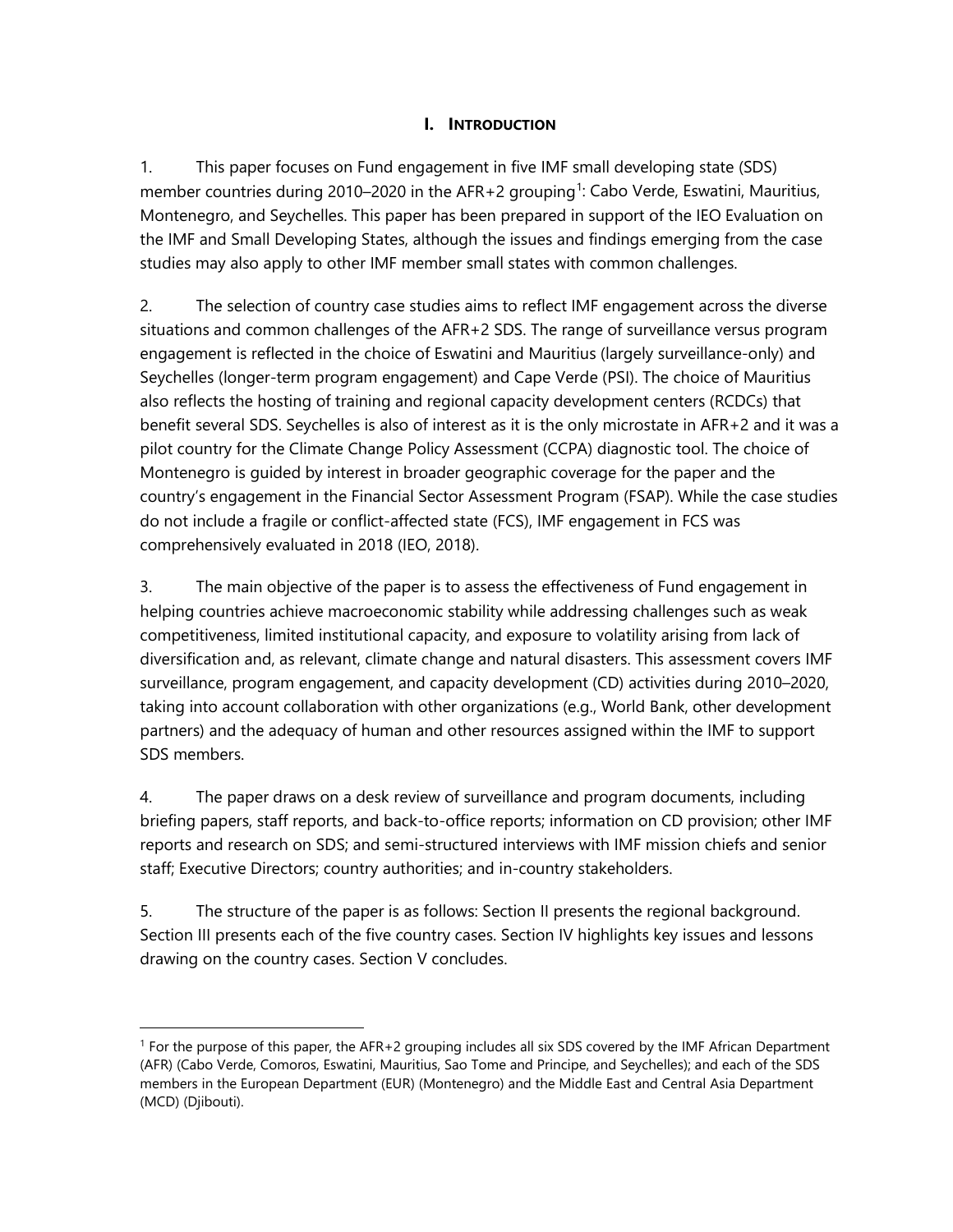#### **II. REGIONAL BACKGROUND**

6. Apart from sharing small populations, each of the eight SDS in AFR+2 is exposed to high or extreme volatility arising from either a lack of economic diversification, notably from heavy dependence on tourism receipts (Seychelles, Cabo Verde and Montenegro), and susceptibility to natural disasters (drought in Eswatini, cyclones in Sao Tome and Principe and Comoros), or forward-looking vulnerabilities to climate change (Mauritius, Montenegro and Djibouti) (Table 1). In 2020, all of the AFR+2 SDS were middle-income countries except for Seychelles (high income) and Mauritius (added to the high-income group in 2020). All bar Comoros were assessed as having adequate statistical capacity for IMF surveillance. There is significant heterogeneity across AFR+2 SDS as regards geographical location, official language, and institutional fragility (see Annex I for additional information).

|                     | International tourism<br>receipts dependence <sup>1</sup> | Vulnerability to<br>natural disasters <sup>2</sup> | Vulnerability to<br>climate change <sup>3</sup> |
|---------------------|-----------------------------------------------------------|----------------------------------------------------|-------------------------------------------------|
| Cabo Verde          | <b>Extreme</b>                                            | <b>Medium</b>                                      | Low                                             |
| Comoros             | <b>Medium</b>                                             | High                                               | Low                                             |
| Eswatini            | Low                                                       | High                                               | <b>Medium</b>                                   |
| Mauritius           | <b>Medium</b>                                             | <b>Medium</b>                                      | <b>Extreme</b>                                  |
| Seychelles          | <b>Extreme</b>                                            | <b>Medium</b>                                      | NA                                              |
| Sao Tome & Principe | Low                                                       | <b>High</b>                                        | Low                                             |
| Montenegro          | <b>High</b>                                               | Low                                                | <b>Extreme</b>                                  |
| Djibouti            | Low                                                       | <b>Medium</b>                                      | <b>High</b>                                     |

<sup>3</sup> Maplethorpe Climate Change exposure index 2016.

7. Across AFR+2 countries, economic performance varied during the evaluation period but did not lag significantly behind non-SDS on average. For 2010–2020, average GDP growth ranged from 1.2 percent (Cabo Verde and Montenegro) to 5.7 percent (Djibouti). Double-digit GDP declines in tourism dependent countries in 2020 halved average growth over the decade in Cabo Verde, Mauritius, and Montenegro. Average growth for AFR+2 SDS for the evaluation period was broadly similar to non-SDS AFR+[2](#page-7-0) growth (2.2 percent vs. 1.9 percent)<sup>2</sup> and Asia Pacific SDS (2.7 percent), and well ahead of Western Hemisphere SDS (0.5 percent). Inflation

<span id="page-7-0"></span> $2$  AFR+2 SDS average growth is slightly lower than non-SDS growth in AFR and MCD, i.e., excluding EUR non-SDS from the comparator group.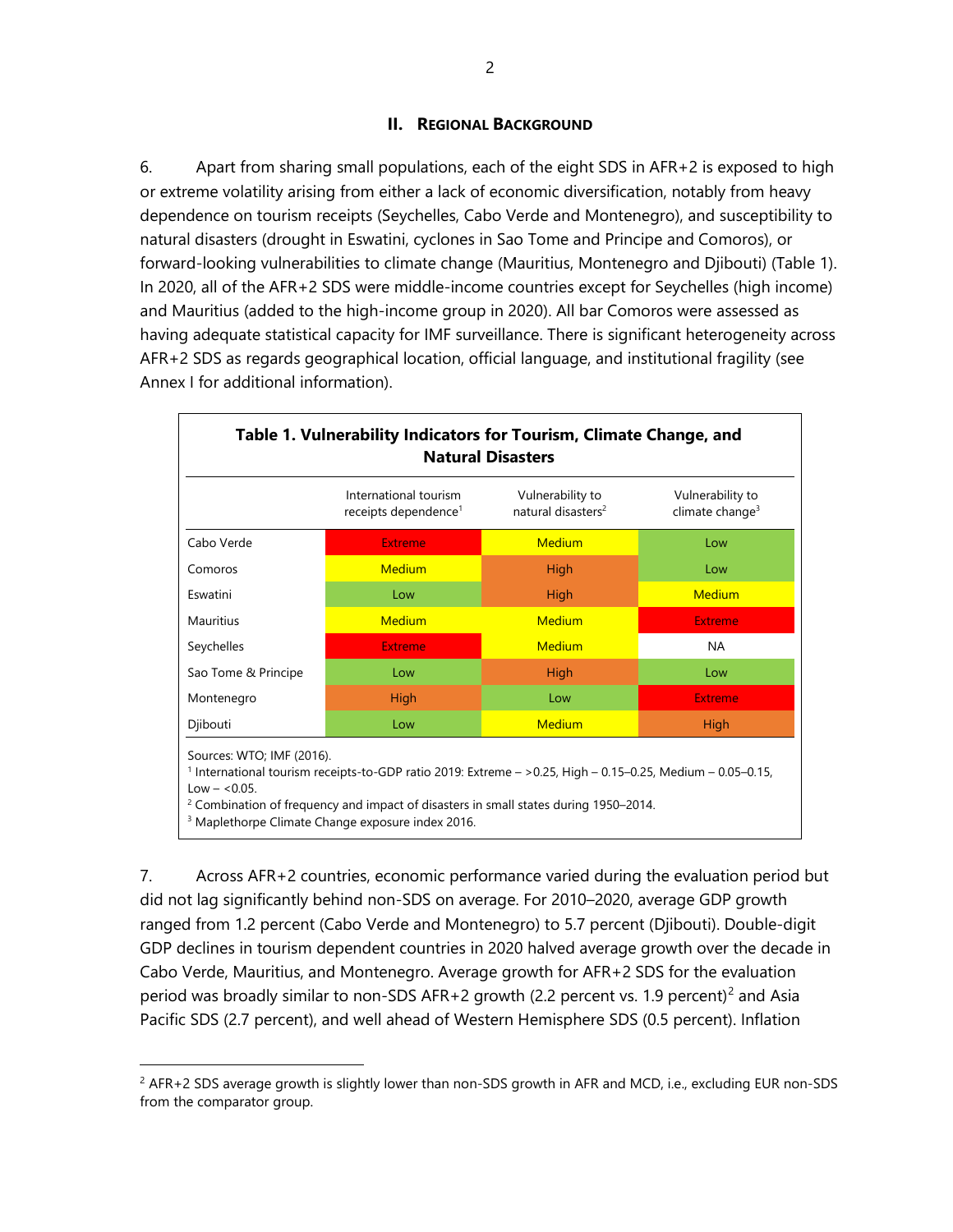remained well anchored and well below 10 percent in all AFR+2 countries and was somewhat lower than in non-SDS AFR+2. At least in part, low inflation is supported by conventional exchange rate pegs in five countries and no separate legal tender in one country (Montenegro), while two countries have floating exchange rate regimes (Seychelles and Mauritius). Most of AFR+2 SDS have high or elevated public debt levels and a significant share have high current account deficits. The four countries with the highest current account deficits are also tourism dependent with high import content foreign direct investment (see also Annex I).

8. Article IV surveillance in AFR+2 was on the regular 12-month cycle in all AFR+2 countries except during program engagement in which case it was on a 24-month cycle, $3$  although delays occurred during COVID-19, and on occasion in light of domestic constraints, e.g., elections. Two countries had FSAPs during the evaluation period (Montenegro and Mauritius) and one undertook a Climate Change Policy Assessment (Seychelles). Financial and non-financial program engagement was more frequent in the AFR+2 SDS grouping than in Asia-Pacific or Caribbean SDS and was stepped up very sharply in 2020 during the COVID-19 pandemic (Figure 1a).

9. All countries bar Mauritius drew on Fund financial support during the evaluation period with a spike in disbursements in 2020 (Figure 1a). Four countries had programs under the extended credit facility (ECF) or extended fund facility (EFF) (Comoros, Djibouti, Sao Tome & Principe, Seychelles), of which two (Seychelles and Sao Tome & Principe) were longer-term program engagement (Annex I).<sup>[4](#page-8-1)</sup> Seven of the eight countries drew on the emergency facilities in 2020 for support in dealing with the COVID-19 pandemic. Total disbursements in 2020 to AFR+2 reached nearly SDR 240 million, compared to cumulative disbursements of SDR 85 million during 2010–2019 (Figures 1a and 1b). Two countries (Comoros and Eswatini) had a Staff Monitored Program (SMP) during the evaluation period although in neither case was the SMP followed by an upper credit tranche arrangement.<sup>[5](#page-8-2)</sup> In addition, two countries had non-financial engagement through signaling instruments (the PSI and PCI) on three occasions (Cabo Verde and Seychelles). Despite significant program engagement across AFR+2, only Comoros hosted a resident representative office (locally staffed since 2015) at the end of the evaluation period. Djibouti's representative office closed in 2018 six years after the end of program engagement.

10. AFR+2 also benefitted from IMF and G-20 debt relief during COVID-19. Three of the four PRGT-eligible countries received grants for debt relief in 2020–2021 under the Catastrophe Containment and Relief Trust (CCRT) to alleviate COVID-19 financial pressure (Comoros, Djibouti, Sao Tome) benefitting from a higher income eligibility threshold for SDS than non-SDS. These

<span id="page-8-0"></span> $3$  The expected frequency of Article IV consultations is set out in Board Decision No. 14747 (10/96) and is less frequent in a program context because of the extensive staff engagement associated with program design and monitoring.

<span id="page-8-1"></span> $4$  Longer-term program engagement is defined as occurring when a member has spent at least 7 of the prior 10 years under IMF-supported arrangements, excluding precautionary arrangements for which there was no drawing.

<span id="page-8-2"></span><sup>&</sup>lt;sup>5</sup> All five SMPs in SDS through March 2017 were among the AFR+2.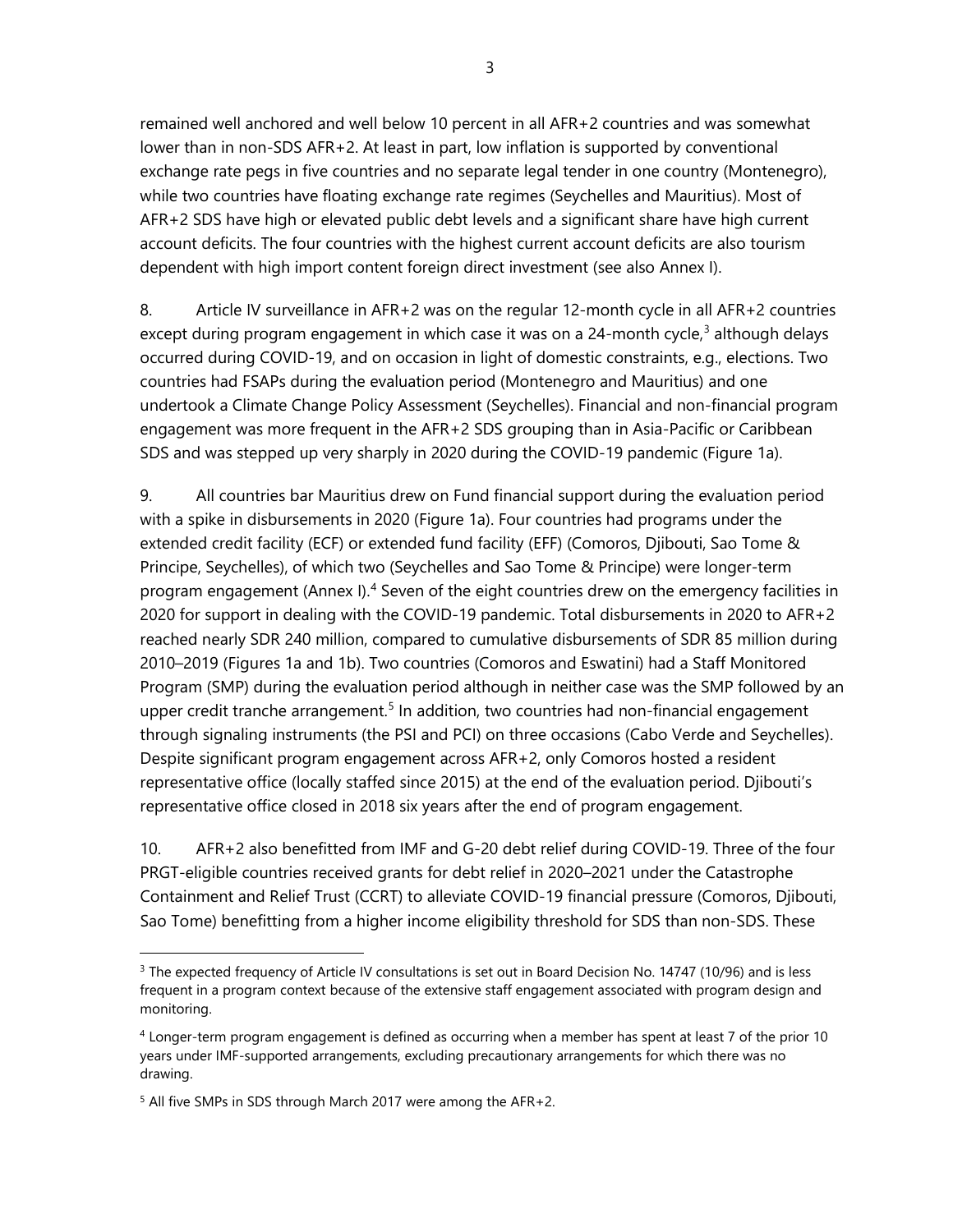

countries and Cabo Verde also received debt relief under the G-20 Debt Service Suspension Initiative (DSSI) (see Annex I).[6](#page-9-0)

11. SDS in AFR+2 receive significant quantities of CD support.<sup>[7](#page-9-1)</sup> Annual CD delivery doubled during the evaluation period (compared to a 30 percent increase for all SDS) with CD delivered by FAD contributing to most of the increase. Towards the end of the evaluation period, CD was boosted by resident advisers in Eswatini and Montenegro, with the latter financed by a regional CD trust fund. In addition, Mauritius hosts a training institute (Africa Training Institute, ATI) and one of the IMF's RCDCs in Africa (AFRITAC South). All the other SDS also participated in RCDCs, except Montenegro.

12. The most significant contribution to regional surveillance during the evaluation period was a Selected Issues Paper (SIP) issued in parallel with the 2013 Article IV staff reports for Cabo Verde, Namibia, and Eswatini focused on small middle-income countries in AFR (also including Botswana, Lesotho, and Namibia), which was subsequently developed into a book (Leigh and Mansoor, 2016). In 2016, the AFR *REO* chapter on natural disasters highlighted drought risks for small states which were found to be more vulnerable to GDP per capita declines than non-small states (IMF, 2016b). The 2020 AFR *REO* chapter on climate change adaptation also highlighted Sub-Saharan vulnerability to drought, including in the case of Eswatini (IMF, 2020).

13. The African Department has generally followed a similar approach to SDS staffing as it applies to larger countries. Accordingly, IMF Article IV surveillance teams working on AFR+2 SDS countries typically followed Office of Budget and Planning (OBP) guidelines and comprised a mission chief (who generally has in addition a policy assignment), two desk economists (at least

<span id="page-9-0"></span><sup>6</sup> For details on the CCRT, DSSI, and SDS, see Abrams (2022).

<span id="page-9-1"></span><sup>&</sup>lt;sup>7</sup> For details on CD provision to SDS see de Las Casas and Balasubramanian (2022).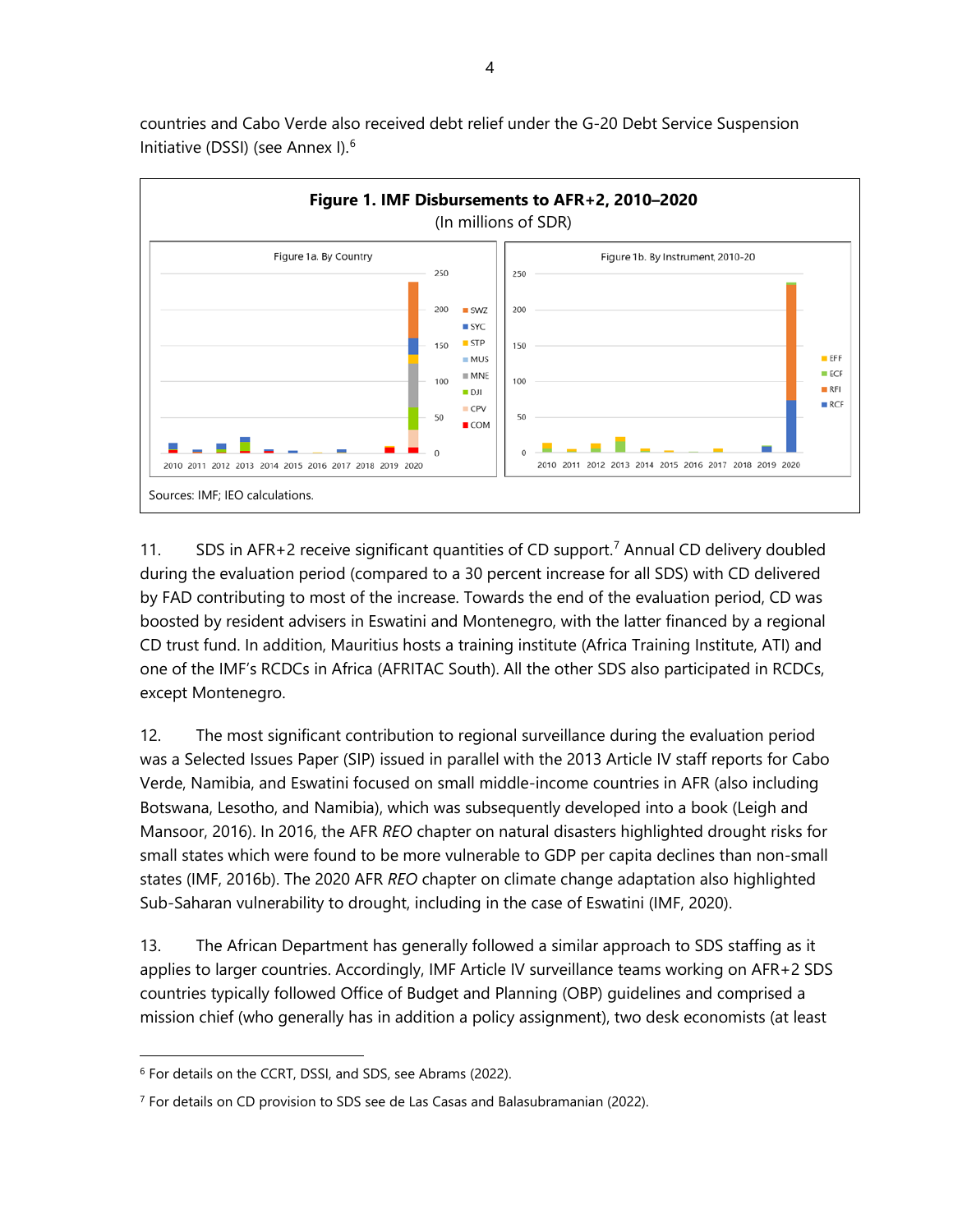one dedicated to the country)<sup>[8](#page-10-0)</sup>, supplemented by another staff member on mission (usually a research assistant or an economist from the same department). By contrast, in EUR and MCD, SDS mission chiefs may have a second non-SDS country assignment. In a program context, teams may also have a functional department economist (Strategy Policy and Review Department (SPR), FAD or Monetary and Capital Markets Department (MCM)). In addition to the Article IV consultation, staff visits occur once a year, involving one less area department economist than the Article IV consultation. Country work is reviewed by an area department Deputy Director, an SPR senior reviewer (typically B1-B3 grade), the Legal Department (LEG), and the Finance Department (FIN). Other functional departments will only review if the SDS is on the departmental review list: in mid-2021 FAD reviewed four AFR+2 case study countries (Eswatini, Montenegro, Mauritius, and Seychelles) and MCM reviewed two (Mauritius and Seychelles).

14. In interviews, AFR staff noted that SDS and non-SDS have similar challenges and the surveillance product is not differentiated for SDS versus non-SDS. Accordingly, AFR does not differentiate distinguish between SDS and non-SDS countries (except systemically important countries) for country team staffing with at least an A15 mission chief, same-sized mission teams, and surveillance on a 12-month cycle outside of programs. The exception to this treatment is that SDS do not have Resident Representatives during periods of program engagement. The absence of SPR and FAD economists on SDS teams places an additional burden on the two desk economists and may discourage staff applying for SDS vacancies.

#### **III. COUNTRY CASES**

#### **A. Cabo Verde**

# **Country Profile**

15. Cabo Verde is a lower-middle-income<sup>[9](#page-10-1)</sup> island economy with improving economic and social indicators during the evaluation period. GNI per capita was \$3400 at the beginning of evaluation period and for much of the subsequent decade and in 2018 was \$1.85 billion.<sup>[10](#page-10-2)</sup> It comprises 10 islands with a combined land area of 4,000  $km^2$ , about 1.5 times the size of Luxembourg, and a 2019 population of 600,000. In 2018, 35 percent of the population lived below the national poverty line (down from 46 percent in 2010) and 3.4 percent lived in extreme

<span id="page-10-0"></span><sup>&</sup>lt;sup>8</sup> Area department staffing of country case study desks as of June 2021: Cabo Verde - 2 economists; Eswatini - 1.5 economists and 0.5 EP; Mauritius - 2 economists and 0.5 EP; Montenegro - 1 economist; Mauritius - 2 economists and 0.5 EP.

<span id="page-10-1"></span><sup>9</sup> World Bank country and lending groups FY2021: [https://datahelpdesk.worldbank.org/knowledgebase/articles/906519-world-bank-country-and-lending-groups.](https://datahelpdesk.worldbank.org/knowledgebase/articles/906519-world-bank-country-and-lending-groups)

<span id="page-10-2"></span><sup>&</sup>lt;sup>10</sup> World Bank Country Profile (GNI, GDP, area, poverty headcount, child mortality): [https://databank.worldbank.org/views/reports/reportwidget.aspx?Report\\_Name=CountryProfile&Id=b450fd57&t](https://databank.worldbank.org/views/reports/reportwidget.aspx?Report_Name=CountryProfile&Id=b450fd57&tbar=y&dd=y&inf=n&zm=n&country=CPV) [bar=y&dd=y&inf=n&zm=n&country=CPV.](https://databank.worldbank.org/views/reports/reportwidget.aspx?Report_Name=CountryProfile&Id=b450fd57&tbar=y&dd=y&inf=n&zm=n&country=CPV)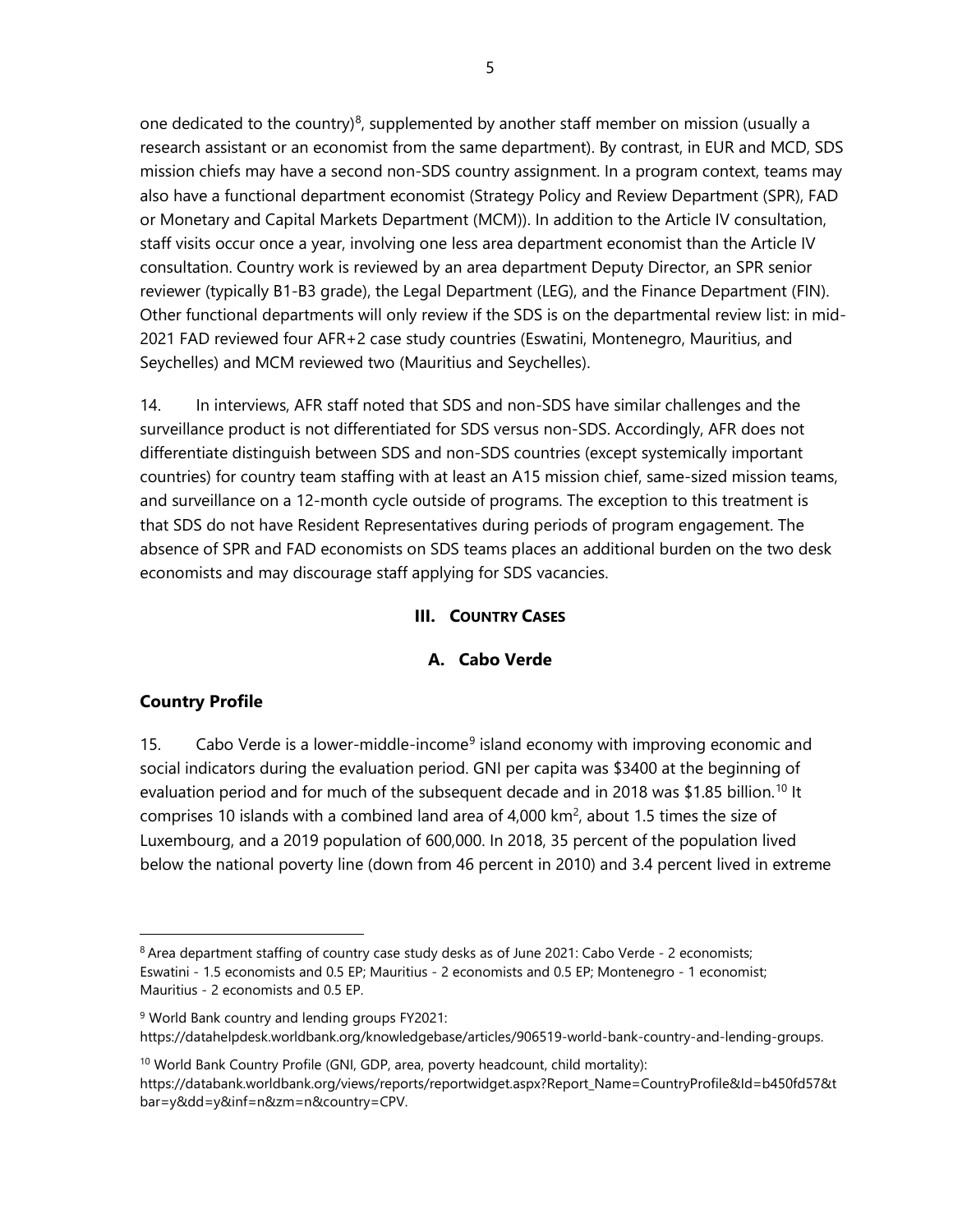poverty below \$1.90 per day (8.4 percent in 2010). The 2018 under-5 mortality rate was 16 per 1,000 births (26 in 2010).

16. Cabo Verde achieved independence from Portugal in 1975. It is a representative democracy with the first multi-party elections held in 1991 and it is one of the most politically stable countries in Africa. After 15 years in opposition, the reformist center-right party *Movimento para Democracia (CpD)* won Parliamentary elections in 2016 and 2021 and Presidential elections in 2016 replacing the former ruling party the *Partido Africano da Independência de Cabo Verde (PAICV)*. Elections in October 2021 returned the *PAICV* to the presidency. [11](#page-11-0)

17. The tourism sector is an important income generator. Together, travel and tourism contribute 37 percent of GDP and 39 percent of employment. [12](#page-11-1) Remittances are also significant, as the overseas population is larger than the resident population. Both these factors are sources of economic vulnerability. Agriculture and industry are also significant sources of employment. Although Cabo Verde is classified as having a medium vulnerability to natural disasters, there were no natural disasters with significant macroeconomic effects during the evaluation period.

18. Cabo Verde joined the IMF in 1978, it has a quota of SDR 23.7 million, and a voting share of 0.03 percent.<sup>[13](#page-11-2)</sup> During the evaluation period, Cabo Verde was eligible for support under the PRGT by way of the IMF small country exception. Prior to the evaluation period, Cabo Verde program engagement included a Stand-By Arrangement (SBA) in 1998–2000 and an arrangement under the Poverty Reduction and Growth Facility (PRGF, now Extended Credit Facility) (ECF) during 2002–2005. IMF program engagement during the evaluation period was through signaling instruments, including a PSI (2010–2012) and a PCI (2019–2021) (Table 2). In 2020, a Rapid Credit Facility (RCF) disbursement was approved in response to COVID-19. Cabo Verde has also benefited from substantial CD support, particularly since 2013 (Figure 2).



<span id="page-11-0"></span><sup>11</sup> See[: https://www.britannica.com/place/Cabo-Verde.](https://www.britannica.com/place/Cabo-Verde) 

<span id="page-11-1"></span><sup>12</sup> World Travel and Tourism Council 2019 data[, https://wttc.org/Research/Economic-Impact.](https://wttc.org/Research/Economic-Impact)

<span id="page-11-2"></span><sup>&</sup>lt;sup>13</sup> Quota and voting shares for all case studies as of April 2, 2021 from: [https://www.imf.org/external/np/sec/memdir/members.aspx.](https://www.imf.org/external/np/sec/memdir/members.aspx)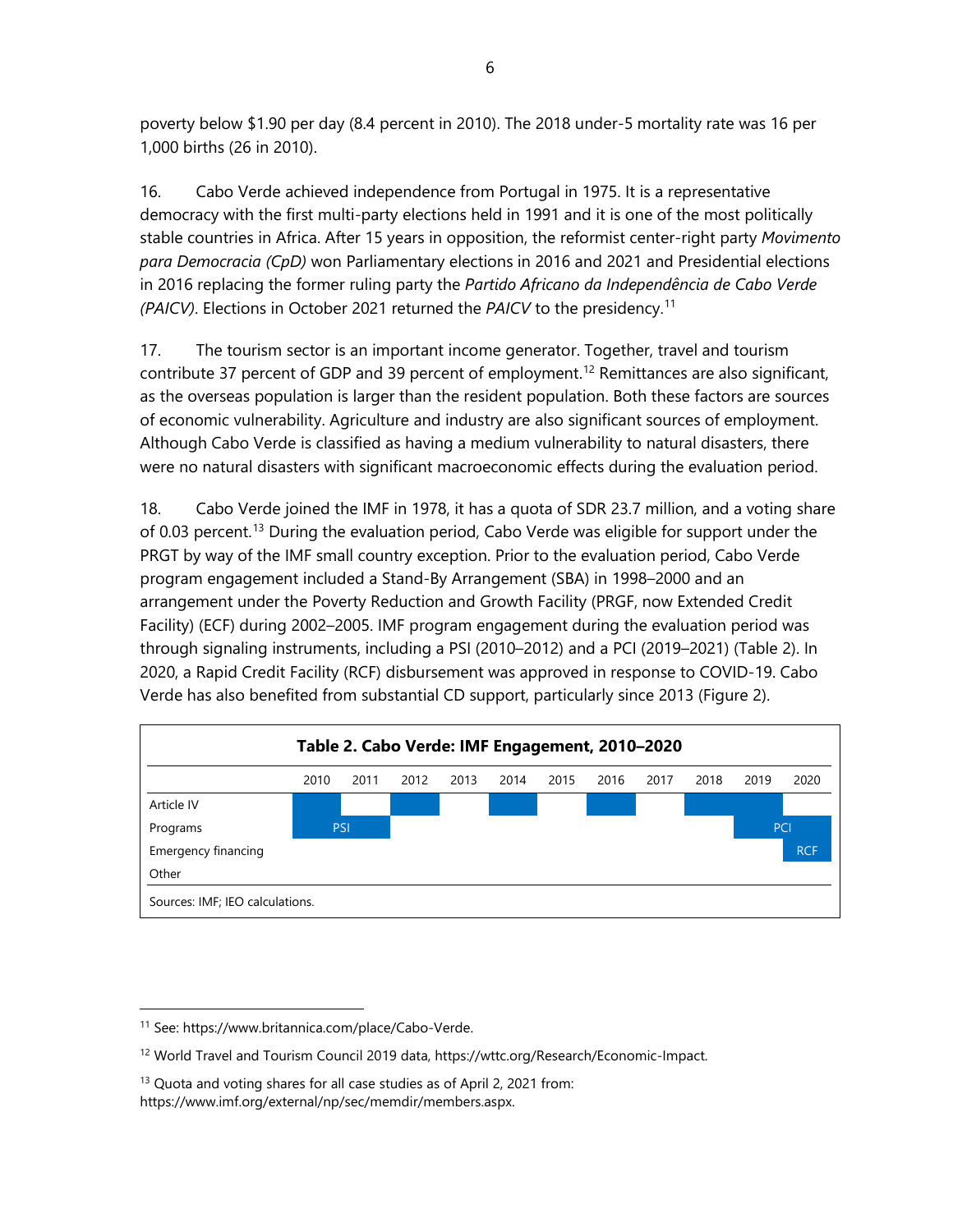

19. Cabo Verde has maintained a fixed peg to the euro since 1999, reflecting close ties with Portugal, the former colonial power. It followed expansionary fiscal policies in the early part of the evaluation period to offset spillovers from the euro zone crisis, focused on an expansion of public investment (Figure 3). However, growth remained stagnant despite the counter-cyclical stimulus. Fiscal expansion, slow growth, and effective exchange rate depreciation as the euro weakened relative to third currencies combined to create rising debt levels, with public debt above 100 percent of GDP throughout most of the evaluation period. GDP growth picked up in the second half of the evaluation period to around 5 percent while inflation remained on par with eurozone inflation. The current account deficit, which narrowed from over 10 percent of GDP to under 5 percent during the evaluation period, is financed mainly by FDI and official financing.

20. Following the COVID-19 shock, Cabo Verde was under a state of emergency during March–May 2020 and experienced an almost complete shutdown of tourism arrivals as well as air and maritime transportation through end-2020. 2020 GDP declined by 14.8 percent. The fiscal deficit rose from 1.8 percent of GDP in 2019 to 9.1 percent of GDP in 2020, bringing public debt to a new record high of 156.3 percent of GDP (doubling the level at the start of the evaluation period), while the current account deteriorated from close to balance in 2019 to an estimated deficit of 15.9 percent of GDP in 2020. Gross international reserves declined from 9.1 months to 7.2 months of prospective import coverage in 2020. A revised 2020 budget provided fiscal support to the economy through loan guarantees for enterprises, tax deferrals, and a reallocation of spending for personnel, training and medical equipment and 1.2 percent of GDP of support for vulnerable groups, while net external financing of the budget rose from 3.6 percent to 6.3 percent of GDP in 2020.<sup>[14](#page-12-0)</sup> The central bank loosened monetary policy, temporarily eased prudential requirements, and introduced loan and insurance payments moratoria.

<span id="page-12-0"></span><sup>&</sup>lt;sup>14</sup> For more detail, see IMF (2021).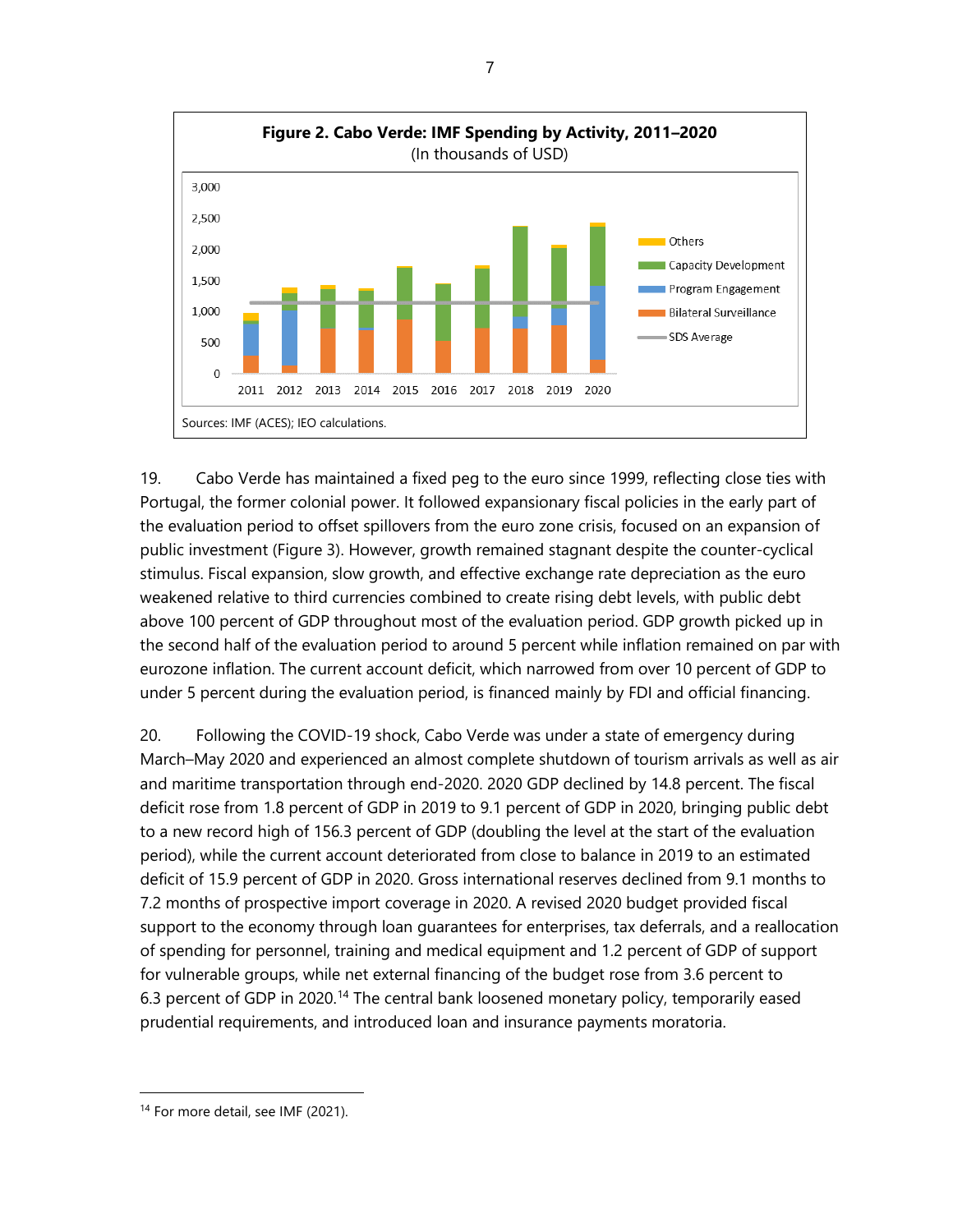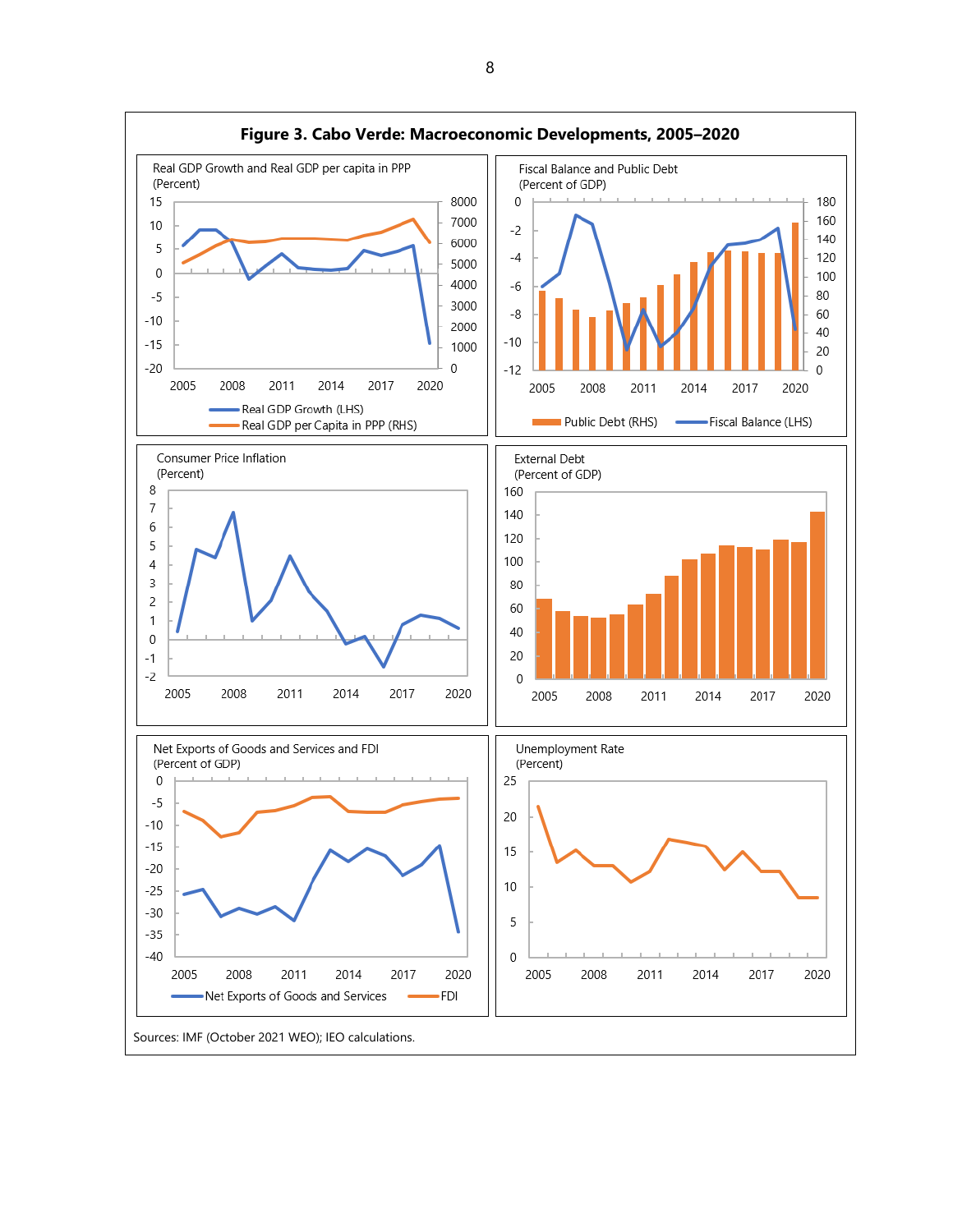#### **Main Elements of Fund Engagement**

#### *Surveillance*

21. The main policy priorities and challenges for Cabo Verde during the evaluation period were: (a) medium-term fiscal consolidation to contain initially rapidly rising debt levels and subsequently to lower elevated debt risks; (b) maintaining a prudent monetary policy and adequate reserve holdings to protect the euro peg; (c) strengthening financial sector policies to address elevated NPLs and encourage financial sector development; and (d) structural reforms to underpin accelerated growth including improvements to the business environment and reform of state-owned enterprises (SOEs).

22. Surveillance priorities did not change significantly during the evaluation period with a continuing focus on ensuring public debt sustainability, especially by curbing investment spending, protecting the peg through reserve accumulation, building financial resilience, and structural reforms to raise potential growth through improving the business climate. In 2018 and 2019, measures to address the loss of correspondent banking relationships entered the surveillance agenda including analysis in a SIP drawing on IMF research. These priorities were broadly in line with the 2014 and 2017 SDS staff guidance notes.

23. In interviews conducted for this paper, country authorities generally viewed IMF surveillance as appropriate and effective, particularly in helping to evaluate and manage macroeconomic risks, while room for improvement remained. It was noted that the combination of surveillance and program engagement had not prevented a deterioration of the debt risk rating to high during the evaluation period. A tougher IMF position on the public investment program, launched during the PSI, to identify high return projects, and more realistic growth projections could have helped flag rising debt vulnerabilities earlier. Officials saw a need for surveillance to be more tailored to take account of special needs and vulnerabilities of SDS in relation to lack of scale economies, some indivisible fixed costs, and high trade openness. Also, advice to the central bank to raise interest rates to attract remittances was not an effective policy in the SDS context of a weak transmission mechanism, and there was little scope to act on advice related to liquidity management and financial sector development because of limited institutional capacity.

24. Staff noted that the limited number of counterparts made providing well-tailored advice more difficult and may have limited the scope of surveillance. Staff indicated that data problems were not a major impediment to surveillance, although dealing with data inconsistencies could be time consuming. AFR staff for Cabo Verde (and other SDS) noted that the interdepartmental review process often ignored institutional capacity constraints in SDS, recommended first-best solutions and a one-size-fits-all approach, and can be a box ticking exercise. However, improving the review process would need more time and resources.

25. Staff interviewees noted that surveillance tools had advanced a lot during the evaluation period, including with adjustments for SDS circumstances, but that they have become too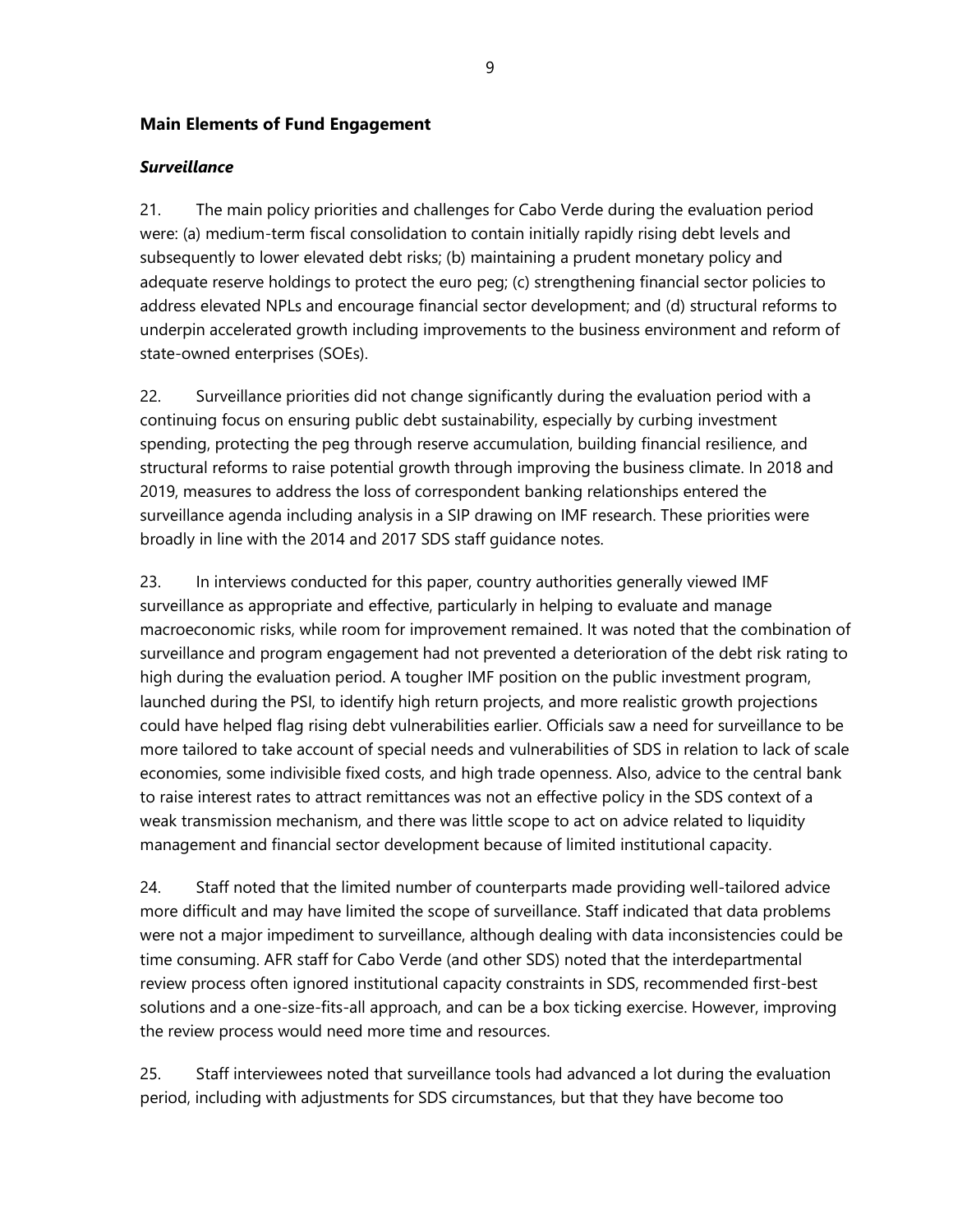sophisticated for the authorities to fully understand and for staff to explain the outputs in an intuitive way. Staff and authorities saw greater value in the debt sustainability analysis (DSA) and DSA scenarios than in the external sector assessment (EBA) (based on EBA-lite methodology) which provided mixed signals, although they noted the DSA is also complex and judgment is needed in using mechanistic tools. It was also noted that the DSA is sensitive to growth projections: missions often adopted the authorities' optimistic growth projections (based on expected returns from public investment) which created problems ex post as growth fell short. The deterioration of debt risk rating to high during the evaluation period could signal a need for more vigilance on assessing debt vulnerabilities and being more realistic in growth projections.

26. Overall, the authorities were generally responsive to staff's recommendations in Article IV consultations which suggests that surveillance delivered value added for the authorities. For example, the 2019 Article IV reported action on 2018 recommendations concerning the issuance of debt guarantees, narrowing the interest rate corridor, resolving non-performing loans, and restructuring or privatizing SOEs. An additional two recommendations concerning SOE monitoring and creating a collateral registry were incorporated as reform targets in the PCI.

## *Program Work and Emergency Financing*

27. IMF program engagement has been through a PSI at the beginning of the evaluation period (2010–2012) and a PCI at the end of the period (2019–2021).<sup>[15](#page-15-0)</sup> The gap between those two arrangements reflects, according to staff interviewees, a change in the composition of the authorities' economic team and their views on Fund support. RCF emergency financing was approved in April 2020.

28. The authorities expressed satisfaction with PSI and PCI engagement which gave helpful support to their domestic policy agenda, the National Sustainable Development Plan, and served as a valuable way to signal IMF approval of economic policies to development partners. Program engagement had also helped to reorientate priorities and reduce financial risks and, as a result, the authorities were better placed to deal with the onset of COVID-19. The authorities opted for use of signaling instruments involving no financial engagement as debt sustainability is a continual issue and for this reason the authorities prefer to avoid IMF borrowing outside of emergency financing. They noted that the 2019 PCI was flexible enough for targets to be modified considering the COVID-19 pandemic and to allow for an 18-month duration to avoid overlapping with national elections. However, some country officials thought the PCI was not particularly well designed, as fiscal policies were pro-cyclical and structural reforms were not substantive. They saw room for a lending instrument tailored to SDS needs to address exceptionally large shocks arising from climate change and natural disasters. The timeliness of

<span id="page-15-0"></span><sup>&</sup>lt;sup>15</sup> The PCI was extended from January to March 2021 and the 3rd and final review of the PCI was completed in March 2021.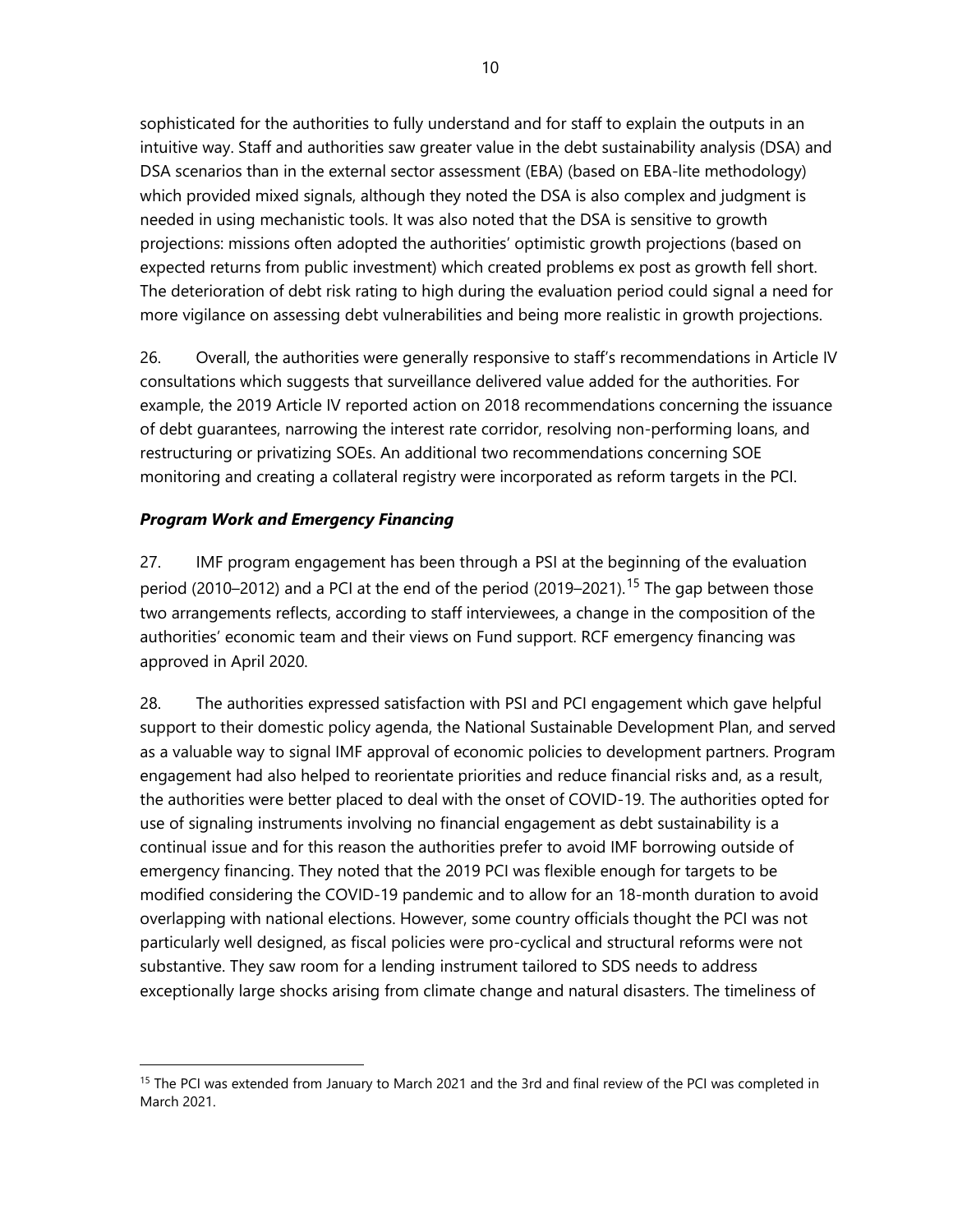data provision was seen by staff as something of an issue for the PCI which has a fixed review schedule with three months grace.

29. In the context of COVID-19, Cabo Verde requested and was granted emergency assistance under the RCF (100 percent of quota, 1.7 percent of 2020 GDP) in April 2020 to cover balance of payments (BOP) needs generated by the impact of COVID-19. Cabo Verde also benefitted from debt relief under the DSSI. Staff projections showed a fiscal financing gap of 6.9 percent of GDP which was expected to be filled by the RCF (25 percent share), other external loans and grants (38 percent share) and additional domestic borrowing (38 percent share). The external financing gap was expected to be filled with RCF support (1.7 percent GDP), loans and grants from the World Bank, European Union, and African Development Bank (AfDB) (2.6 percent of GDP) and a drawdown of reserves (7.3 percent of GDP). The authorities indicated in their letter of intent that they remained committed to objectives set out in the PCI while noting that some quantitative targets would need to be reassessed in the next review.

30. Country authorities viewed the RCF as effective in catalyzing other official financing and helping to close the projected large fiscal financing gap in 2020. However, officials noted that while the RCF was extremely useful, it was insufficient in size to cope with the economic consequences of the pandemic necessitating a significant projected drawdown of reserves. Staff noted that the RCF played a catalytic role as the Fund was the first to disburse and others followed. Following the RCF disbursement, the second and third reviews of the PCI were completed (in October 2020 and March 2021) with staff noting a strong performance under the program despite challenging circumstances.

# *Capacity Development*

31. IMF CD support for Cabo Verde increased substantially over the evaluation period (Figure 4). Most IMF CD in Cabo Verde from 2013 onwards focused on fiscal issues in support of the policy priority of medium-term fiscal consolidation particularly revenue mobilization, tax administration, and Public Financial Management (PFM) delivered by FAD and AFRITAC West II (AW2) (Figure 4). This engagement was supported by diagnostics of revenue gaps in 2016 and tax administration (TADAT) in 2019. The 2018 IMF Country Strategy Note for Cabo Verde identified broader priorities for (i) revenue administration and tax policy reform, (ii) PFM reform, (iii) Central Bank operations, and (iv) statistical strengthening. Approximately half of the missions were fielded from AFRITAC West 2. Support from MCM and AW2 was focused on improving monetary operations, debt strategy, and foreign exchange reserves management. Statistical capacity building covered all main macroeconomic data but with an emphasis on building capacity in national accounts.

32. The authorities recognized that the Fund is an excellent partner in capacity building across its fiscal, monetary, and statistical competencies while acknowledging that SDS lack institutional resources which reduces their absorptive capacity. The 2018 CD strategy indicated that the authorities had requested more emphasis on "how, not only what" and fewer diagnostic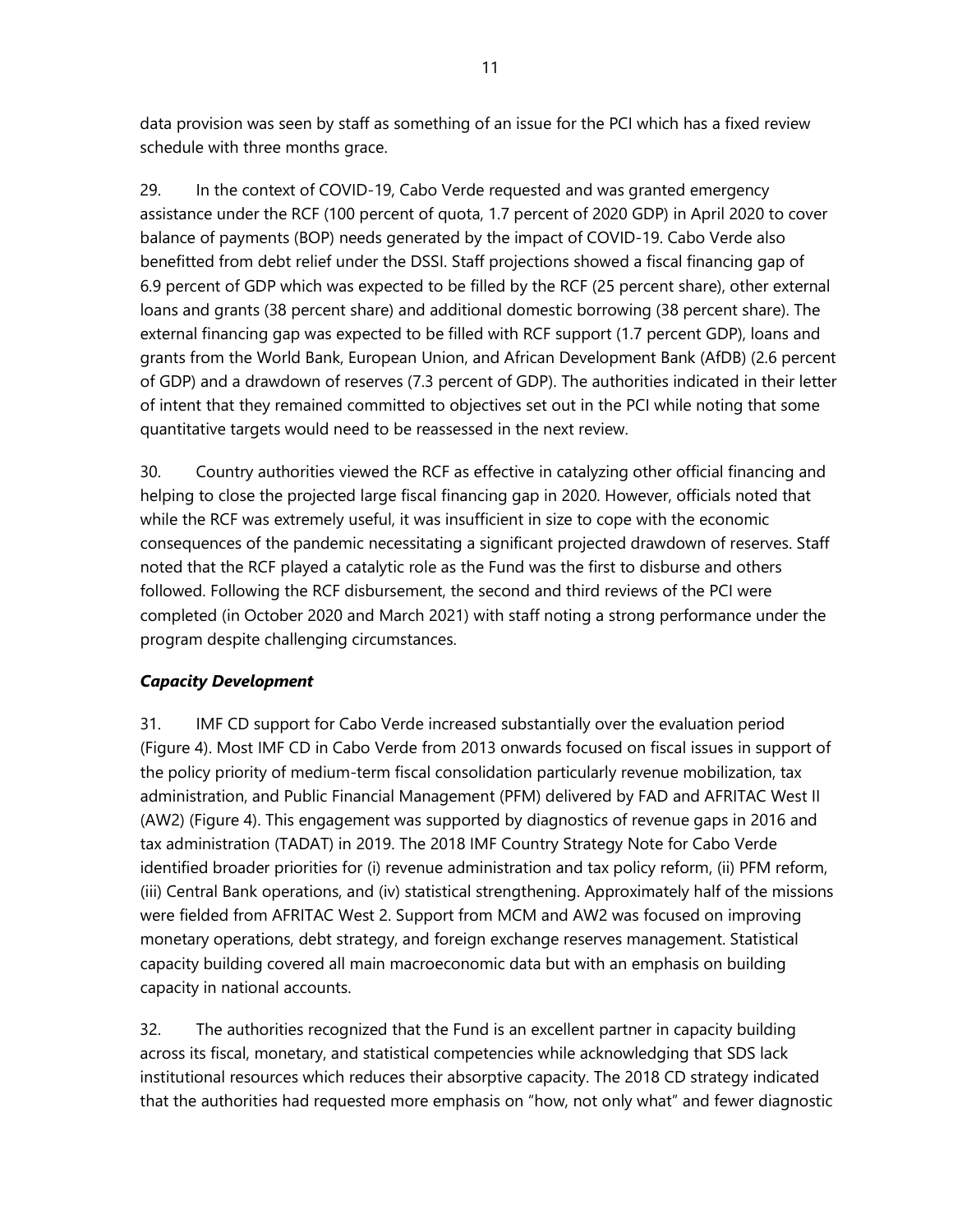missions. The impact of CD could be seen in improved tax administration as well as financial programming and strengthened monetary policy. Staff noted that the main constraint on CD delivery is the authorities' capacity constraints, e.g., scheduling missions with a small number of counterparts. Country authorities flagged that AFRITAC West 2 played a key role in delivering technical assistance (TA) and training through regular visits and hands-on assistance. Staff noted that CD provision to Cabo Verde was generous in relation to its implementation capacity. They saw a difficult trade-off in meeting countries' demand for resident experts and the significant cost of this CD delivery modality.



33. As regards CD integration with programs and surveillance, the authorities saw surveillance as key to identifying CD priorities. Staff noted that statistical TA has improved data quality which supports more effective surveillance and that TA recommendations were reflected in the PCI to support program implementation. Staff also noted that the CD Strategy Note has helped to better integrate CD with surveillance priorities, with Area Departments now having an important role in ensuring that CD is not supply driven.

#### *Collaboration with Partners*

34. While the IMF had no in-country presence in Cabo Verde, area department missions regularly briefed donors in the budget support group comprising of European Union (EU), Portugal, Luxembourg, the AfDB and the World Bank. Collaboration with the World Bank and the AfDB was more regular than with other partners. The authorities saw scope for more coordination between Fund staff and other development partners. In particular it was noted that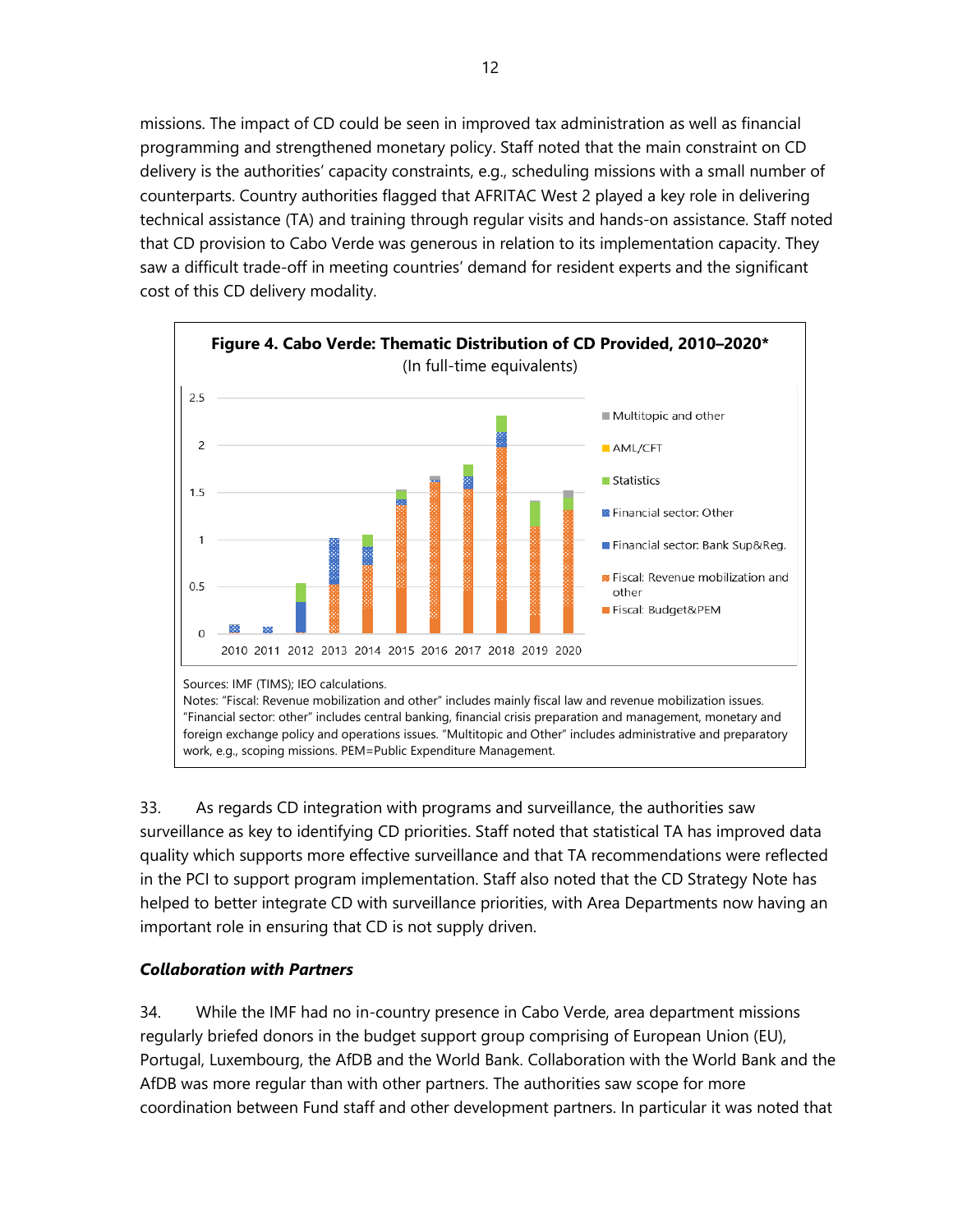the World Bank continued to provide budget support between the 2010 PSI and 2019 PCI and tended to substitute for the IMF on macroeconomic management in this period.<sup>[16](#page-18-0)</sup> Staff noted that collaboration with the World Bank improved during the COVID-19 emergency in terms of frequency and depth, e.g., participation in internal World Bank meetings.

#### *Staffing of Country Teams and Engagement of Senior IMF Officials*

35. From the authorities' side, rapid mission chief turnover (7 mission chiefs during the evaluation period with an average tenure of 1.75 years) resulted in lower awareness of Cabo Verde's specific circumstances. There was also a risk of having too many missions and overburdening country authorities, particularly in the case of PCI engagement with two review missions per year. They also saw the need for a resident representative (local or HQ-based) to support program monitoring. The authorities welcomed the first-ever DMD visit in 2019 prior to the PCI request as a sign of management engagement on SDS issues and staff noted good management engagement at the small states breakfast meetings during IMF-World Bank Spring and Annual Meetings.

#### **B. Eswatini**

#### **Country Profile**

36. Eswatini is a landlocked lower middle-income country<sup>[17](#page-18-1)</sup> with moderately improving economic and social indicators during the evaluation period. GNI per capita was \$3460 at the beginning of the evaluation period and much of the subsequent decade and 2018 GNI was \$4.1 billion.<sup>[18](#page-18-2)</sup> It has a land area of 17,400 km<sup>2</sup> and population of 1.14 million (2018 estimate). In 2018, 59 percent of the population lived below the national poverty line (63 percent in 2010) and 29 percent lived in extreme poverty (down from 43 percent in 2010) reflecting relatively high income and gender inequality.<sup>[19](#page-18-3)</sup> The 2018 under-5 mortality rate was 55 per 1,000 births (down from 87 in 2010) and HIV/AIDS prevalence was high, at around 27 percent for adults 15–49, which has significantly lowered life expectancy.

<span id="page-18-1"></span><sup>17</sup> World Bank Country and lending groups FY2021, [https://datahelpdesk.worldbank.org/knowledgebase/articles/906519-world-bank-country-and-lending-groups.](https://datahelpdesk.worldbank.org/knowledgebase/articles/906519-world-bank-country-and-lending-groups)

<span id="page-18-0"></span><sup>&</sup>lt;sup>16</sup> World Bank budget support would nonetheless have required a positive assessment of macroeconomic policies in the Article IV or in a comfort letter in the absence of a recent Article IV. No comfort letters for Cabo Verde were published by the IMF between the PSI and PCI, as the World Bank relied on the regular Article IV assessments.

<span id="page-18-2"></span><sup>&</sup>lt;sup>18</sup> World Bank Country Profile (GNI, GDP, area, poverty headcount, child mortality, HIV prevalence): [https://databank.worldbank.org/views/reports/reportwidget.aspx?Report\\_Name=CountryProfile&Id=b450fd57&t](https://databank.worldbank.org/views/reports/reportwidget.aspx?Report_Name=CountryProfile&Id=b450fd57&tbar=y&dd=y&inf=n&zm=n&country=SWZ) [bar=y&dd=y&inf=n&zm=n&country=SWZ.](https://databank.worldbank.org/views/reports/reportwidget.aspx?Report_Name=CountryProfile&Id=b450fd57&tbar=y&dd=y&inf=n&zm=n&country=SWZ)

<span id="page-18-3"></span><sup>&</sup>lt;sup>19</sup> 2014 Article IV Consultation[. https://www.imf.org/external/pubs/ft/scr/2014/cr14223.pdf.](https://www.imf.org/external/pubs/ft/scr/2014/cr14223.pdf)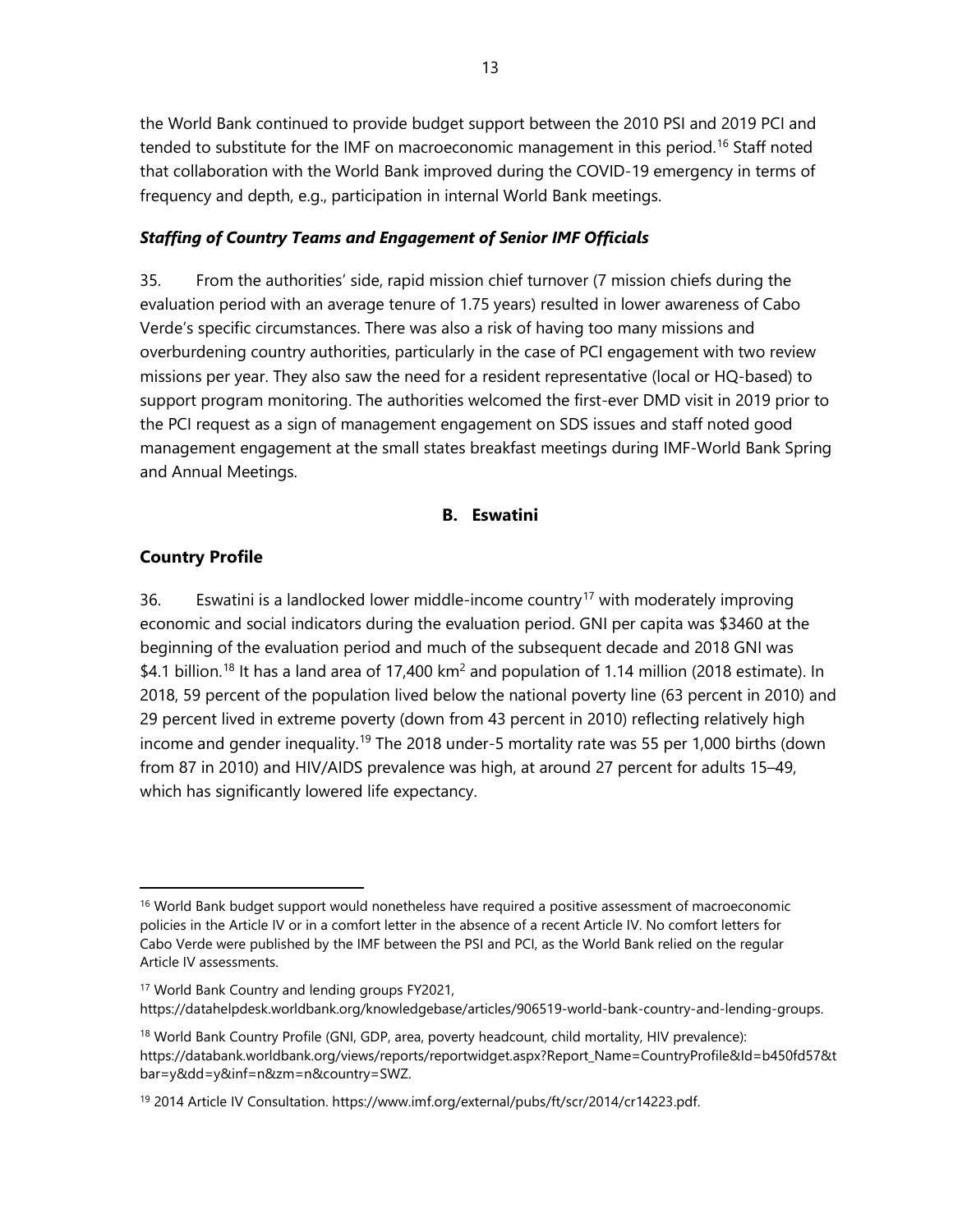37. Eswatini (formerly Kingdom of Swaziland) gained independence from the UK in 1968. It is a monarchy where the King holds the executive authority, which may be exercised either directly or through the cabinet or a minister. Parliamentary elections are held every 5 years, following which the King appoints cabinet members, 20 out of 30 senators and 10 out of 65 members of the lower house (IMF, [20](#page-19-0)14). $20$ 

38. Eswatini has close linkages to South Africa and participates in the Southern Africa Customs Union (SACU) with South Africa, Botswana, Namibia, and Lesotho. Seventy percent of its total trade is with South Africa. The national currency, emalangeni, is pegged at par to the South African Rand which is also legal tender in the country. The benefits from integration with South Africa are a monetary policy anchor and good regional infrastructure, which support a relatively diversified economy (fifth most diversified SDS). Economic dependence on South Africa also can result in macroeconomic volatility, notably through large changes in SACU revenue transfers. As regards natural disasters, Eswatini has suffered from periodic droughts since the early 2000s, notably during the evaluation period in 2016–2017 and in 2019 which affected over a quarter of the population though macroeconomic impacts appear to have been somewhat mitigated by economic diversification away from agriculture.

39. Eswatini joined the IMF in 1969 and has a quota of SDR 78.5 million and a voting share of 0.04 percent. Eswatini had not had program engagement with the Fund during the three decades prior to the evaluation period. It had an SMP in 2011 and a Rapid Financing Instrument (RFI) disbursement in 2020 (Table 3). Eswatini was not eligible for IMF concessional financing from the PRGT during the evaluation period due to its per capita income level being above the applicable threshold. IMF spending on Eswatini has been largely devoted to CD support (Figure 5)



<span id="page-19-0"></span><sup>20</sup> See: https://www.britannica.com/place/Eswatini.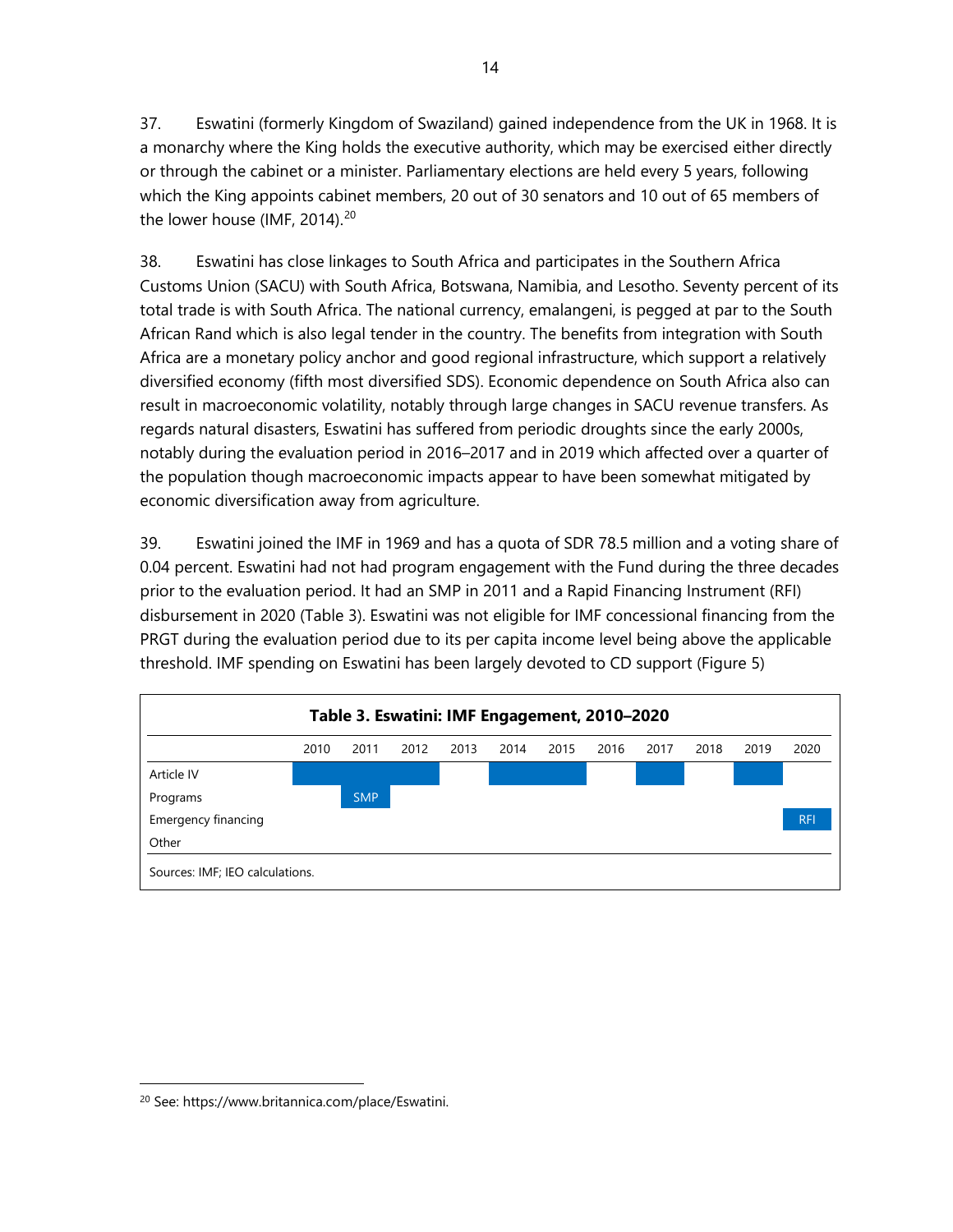

40. Eswatini has registered a sluggish growth performance in the past two decades, including in comparison to other AFR+2 SDS, due to weak private sector investment, structural and governance problems, and high HIV/AIDS. Unemployment is high—over 20 percent during the evaluation period and significantly higher for youth. The evaluation period started and ended with acute fiscal pressures resulting from sharp declines in SACU revenues and elevated public expenditures particularly on the wage bill and capital spending. During 2010–2011 and 2016–2019 the large fiscal imbalances were financed through domestic arrears accumulation, borrowing from the Central Bank of Swaziland, and domestic securities issuance. Although some fiscal adjustment took place during these episodes, gross financing needs were high, public debt rose, the external position weakened, and slumping investment resulted in stagnant growth. The intervening period of 2012–2015 was marked by greater macroeconomic stability, with improved fiscal and external positions, stronger SACU revenues, and an uptick in growth from manufacturing and construction (Figure 6).

41. In response to the COVID-19 pandemic, Eswatini imposed several lockdowns starting in March 2020, including periods with a national curfew, restrictions on business operations, and closure of borders to all but essential travel and goods. 2020 GDP declined by an estimated 1.9 percent. The fiscal deficit rose marginally to 8.1 percent of GDP percent—largely because 2020 customs receipts rose substantially reflecting lagged trade flows—bringing general government public debt to 47 percent of GDP (more than triple the level at the outset of the evaluation period). Budgetary provisions of 1.5 percent of GDP (financial year ending March 2021) were made for additional healthcare spending, food distribution, and social protection transfers alongside tax payment extensions and refunds. Fuel prices were lowered twice, and water and electricity price increases deferred. The central bank substantially lowered the discount rate and loosened prudential requirements for banks in 2020.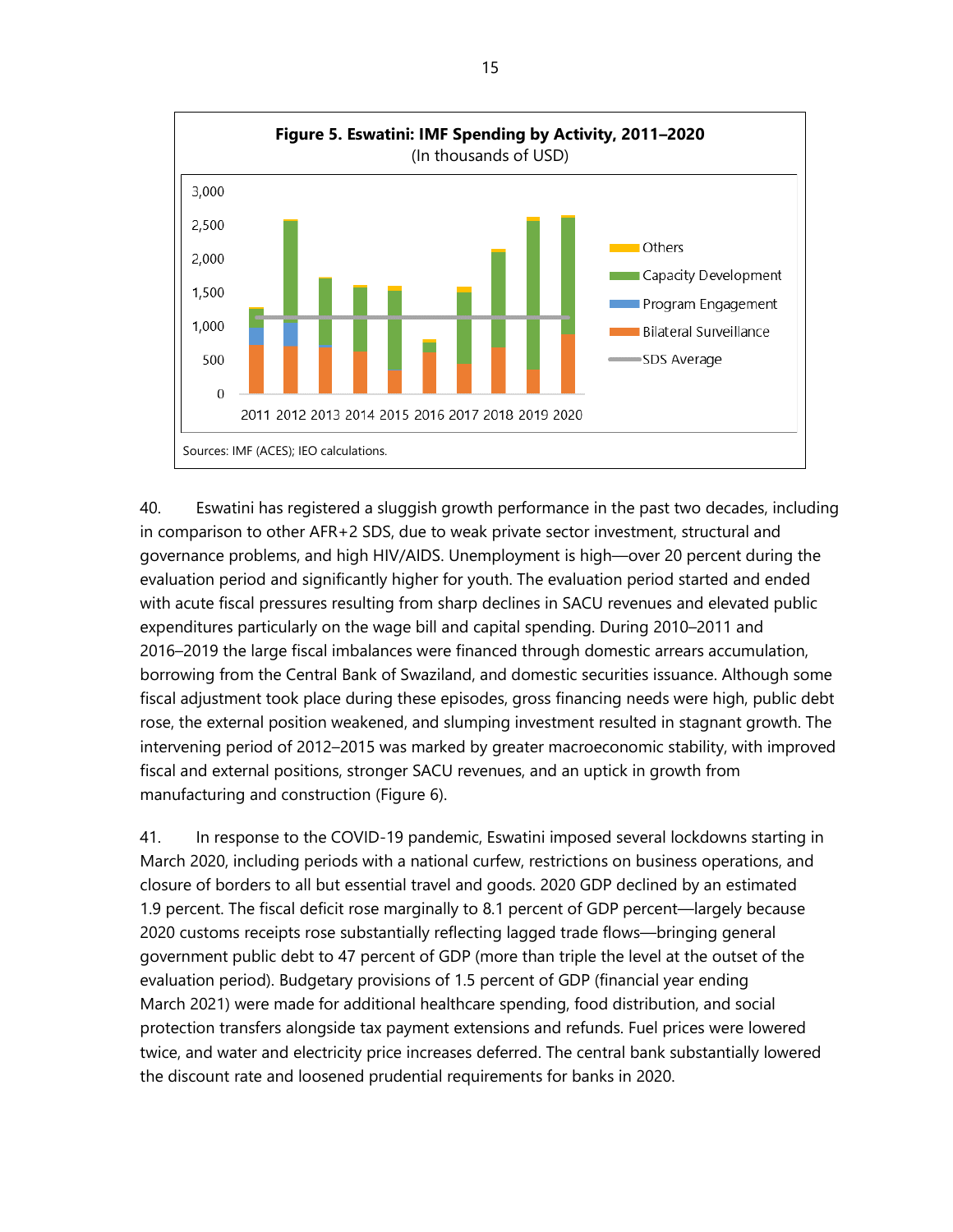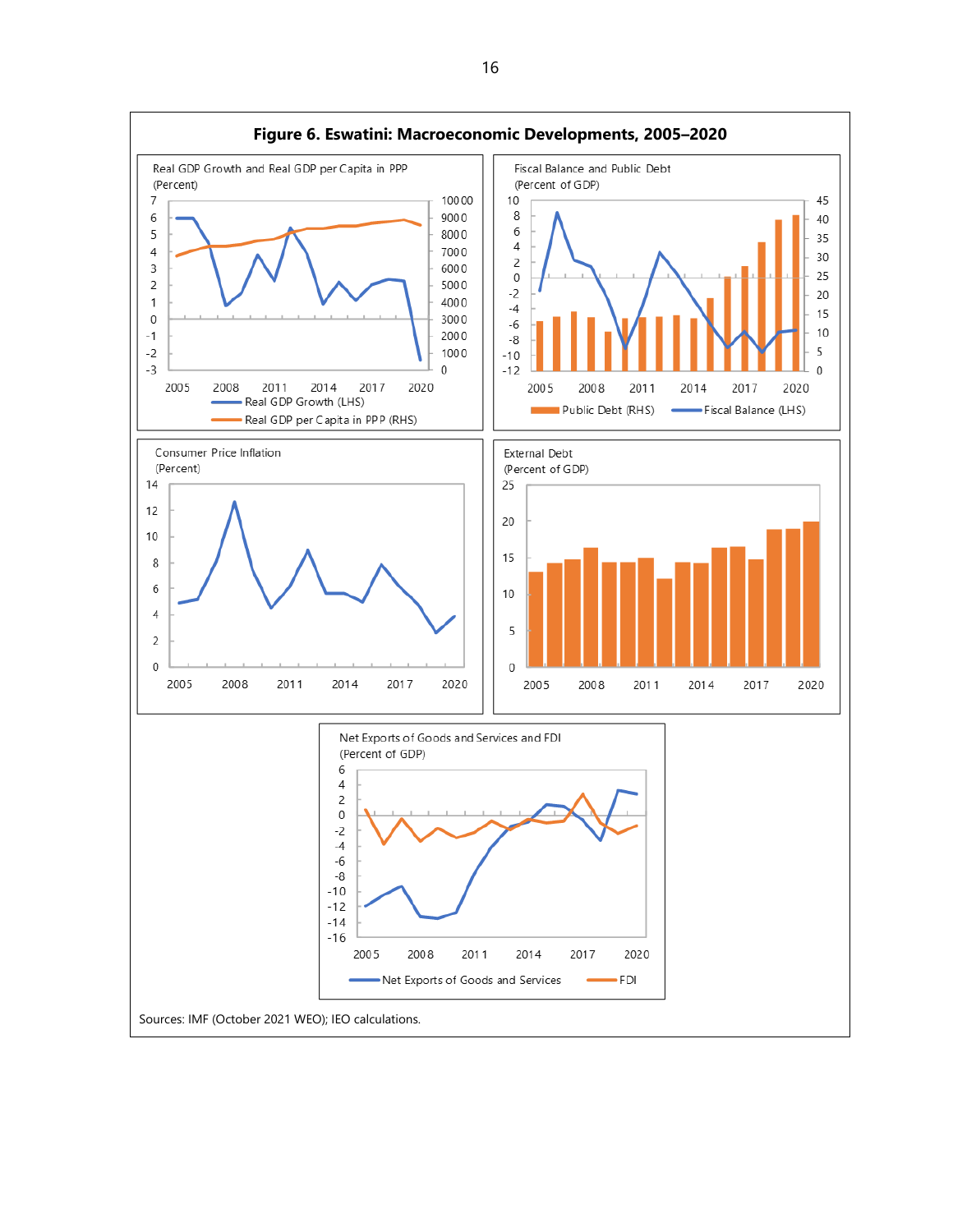#### **Main Elements of Fund Engagement**

#### *Surveillance*

42. The surveillance priorities in Article IV consultations completed during the evaluation period centered on fiscal and monetary policy settings, actions to enhance financial sector stability especially as regards non-bank institutions, and structural reforms to support growth. The framing of surveillance priorities evolved from upfront fiscal adjustment and bold structural reforms (privatization and land reforms) early in the evaluation period to a more nuanced emphasis on building up resilience to shocks and a stronger focus on inclusive growth from the middle of the evaluation period in line with SDS staff guidance issued in 2014. Topics in SIPs included an analysis of export diversification and export quality upgrading (2015) drawing on earlier IMF research (Henn, Papageorgiou and Spatafora, 2013) and inclusive growth which highlighted the importance of skill mismatches (IMF, 2017) drawing on the analysis of a 2013 SIP on small middle-income countries in Sub-Saharan Africa (IMF, 2013).

43. In interviews, authorities welcomed the analytical quality of Article IV reports notably in assessing the fiscal challenges of shrinking customs revenues and more recently the impact of COVID-19. The authorities noted that Fund surveillance has improved during the evaluation period in giving more emphasis to a small states perspective although there was still room to do more in tailoring advice to provide concrete recommendations to address the instability that is associated with smallness, the lack of economies of scale, and the fiscal impact of comparatively small projects that would normally not be covered in non-SDS surveillance. The authorities believed the fiscal policy advice, while sometimes difficult to implement, had flagged policies that had helped avoid recourse to Fund financing. The authorities also noted that surveillance sometimes defaulted to a more negative assessment than warranted, especially where data gaps exist, and pointed to a lack of appreciation of the lengthy domestic consultation process that slows decision making.

44. Staff saw a benefit in increasing the frequency of remote contacts to encourage a more candid and continuing informal dialogue outside of the Article IV consultation with its published report. Staff noted that an understanding of the political economy of reform, and how to effectively frame policy advice in the SDS context, was limited in the internal review process as reviewers had limited time or weak incentives to do so, echoing sentiments expressed in other case studies on the lack of value added in the review process.

45. Surveillance tools were of mixed usefulness in Eswatini. The DSA was viewed as a very helpful tool by the authorities, although the assessment did not adequately consider vulnerabilities arising from domestic debt, in particular crowding out of the private sector. The adoption of the EBA-lite model in 2015 provided estimates of external sustainability together with flexibility to tailor the assessment to Eswatini's circumstances. However, staff noted that the analysis was not particularly useful to the authorities, due to its complexity and because external balances depended significantly on developments in the peg currency. Staff noted that the DSA and EBA outputs may suggest a level of precision that is unwarranted in SDS given data constraints.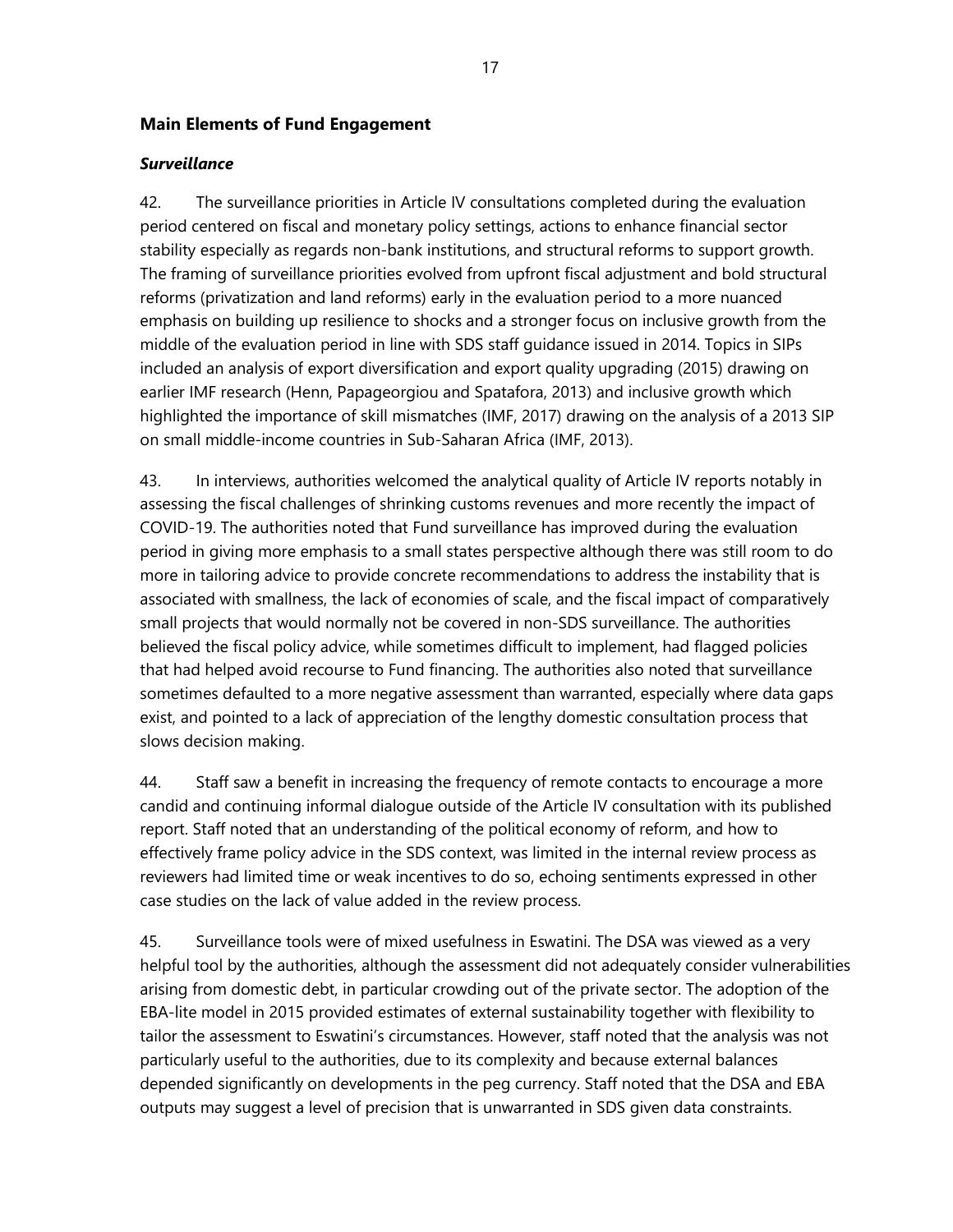46. The Eswatini authorities did not request an FSAP/FSSR although some country authorities thought it could be useful and interest has been stronger recently. Nonetheless, authorities noted that TA provided to the central bank was professional and of good quality in most cases particularly in supporting financial sector surveillance.

47. Staff recommendations often had limited traction, particularly for fiscal adjustment where the authorities' preference was a gradual multi-year approach rather than the upfront adjustment initially suggested by staff. This was particularly evident early in the evaluation period as the Staff-Monitored Program quickly went off track (see below). Implementation of Article IV recommendations was particularly limited due to political constraints that were mentioned by staff. Implementation picked up later in the evaluation period with progress for example in supervising and regulating the non-bank sector. In other areas, such as adoption of fiscal rules to address revenue volatility there was little traction.

# *Program Work and Emergency Financing*

48. The 2011 SMP was approved by IMF Management in April, with a view to building a track record of policy implementation for an upper credit tranche arrangement at end-2011 and to unlock urgently needed financing from the World Bank and AfDB. However, the envisaged frontloaded fiscal adjustment, including in Q1 2011, was not implemented and the SMP went off track as March 2011 targets for the first SMP review were not met. The authorities believed that the first test date should have been set for June 2011 but went along with staff's advice for March 2011, in the hope of unlocking donor support which in the event did not materialize after the program went off-track, i.e., a negative catalytic impact. A 2011 staff assessment of the main implementation risks in a cover note to IMF Management noted that they arose from a "lack of political and social cohesion around the need for fiscal consolidation, and limited implementation capacity" and ex post staff noted in interviews with IEO that a lesson learned was that the program was too optimistic on the fiscal consolidation that could be achieved. After this negative experience, Eswatini has not requested further program engagement with country officials noting that Fund conditionality requirements would be difficult to meet. Eswatini instead has sought bilateral financing (from Kuwait Fund, India Exim Bank and Taiwan Province of China) and regional financing (from the Development Bank of Southern Africa).

49. In July 2020, a request for support under the RFI (100 percent of quota, 2.5 percent of GDP) was approved to address external financing needs in the context of the COVID-19 shock. A BOP need of 8.6 percent of GDP was expected to be filled with the RFI (29 percent share), World Bank and AfDB financing (27 percent share), and reserve drawdown (44 percent share)**.** The RFI support was viewed by authorities and staff as timely, efficient, and adequate in size. The loan created enough fiscal space to enable a breakthrough in domestic arrears clearance. In their Letter of Intent, the authorities committed to draw up a contingency plan to finance additional COVID-19 spending if needed, and to issue a supplementary budget to cover any residual financing needs. Although the RFI does not involve program conditionality, the authorities engaged with staff on detailed discussions of plans for medium-term fiscal adjustment of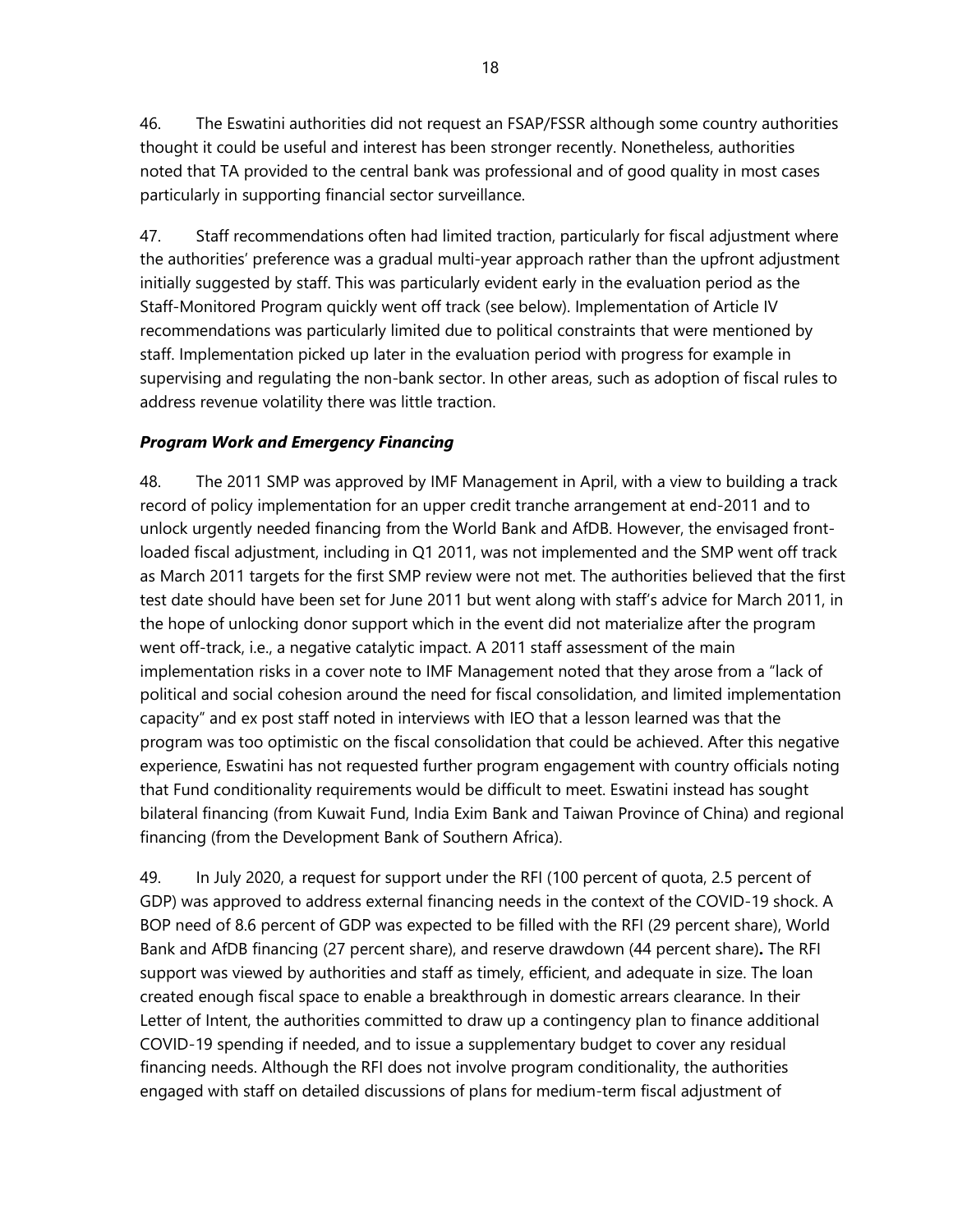6.5 percent of GDP to support debt sustainability, which were laid out in the letter of intent supporting the RFI request, and contributed to a delayed submission of the RFI request to the Executive Board compared to many other IMF members.<sup>[21](#page-24-0)</sup> In addition the authorities committed to a multi-pronged approach to strengthen governance, transparency and accountability.

50. The authorities noted that the RFI enabled a shift in public perceptions and goodwill towards the IMF, while stigma was reduced as the RFI does not have formal ex post conditionality. In addition, although the RFI covered only a fraction of the total financing needs, it was helpful in catalyzing support from the Development Bank of Southern Africa and the World Bank although significantly later than the RFI disbursement.

# *Capacity Development*

51. Eswatini has been the largest recipient of CD support of the five country case studies. This support, both from AFRITAC South and HQ, increased fairly steadily over the evaluation period, with assistance on fiscal policy accounting for about two-thirds of support (Figure 7). The CD strategy (presented in the 2019 Article IV report) notes that Eswatini is a high intensity technical assistance recipient with overall priorities of strengthening budget execution, domestic revenue mobilization (to reduce reliance on customs revenues), financial sector oversight, and statistical strengthening. In part, CD provision was boosted by a resident advisor to strengthen treasury functions (FAD expert) from 2017 onwards.



missions. PEM=Public Expenditure Management.

<span id="page-24-0"></span> $21$  The urgent BOP need may also have taken longer to manifest itself than in other countries as SACU customs revenue in 2020 was robust and revenue to GDP rose in 2020 compared to 2019.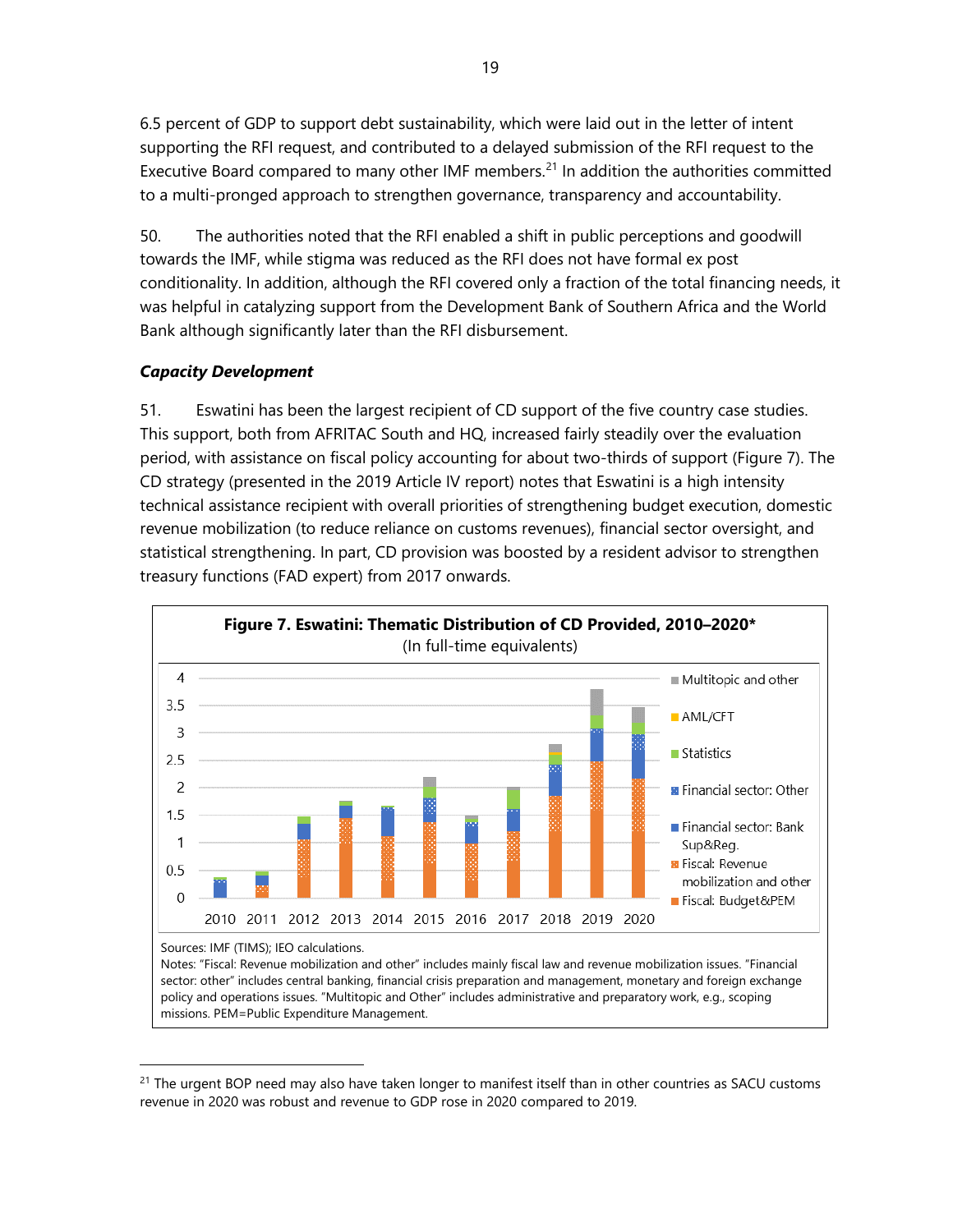52. Overall, the authorities consider IMF TA to be of great value (as noted in the draft 2019 CD strategy). The authorities noted that TA was generally aligned with Eswatini's requests although not all TA requested is supplied. The authorities suggested that CD activities could achieve greater results by relying more on hands-on support, resident advisors, peer learning, and comparisons with international best practices to complement written recommendations from TA reports.

53. The authorities noted that flexible delivery modalities meant that CD could be tailored to the problem at hand, for example a combination of HQ and AFRITAC-S had worked well in TA on monetary policy. As regards the impact of assistance the authorities noted several recent missions had been of great assistance including a mission from HQ on options for tax base broadening, a resident advisor assisting in the rollout of an 18-month program to strengthen treasury functions, targeted support from AFRITAC on cash management including at short notice, and good advice on public financial management which enabled Eswatini to avoid making mistakes other countries had made.

54. Staff noted that recent changes giving Area Department teams a greater role in approval of TA provision allows for better prioritization of CD citing an example of a changed sequence of STA missions to maximize scope for effective impact.

# *Collaboration with Partners*

55. Donors have a limited footprint in Eswatini which limits the number of stakeholders to engage with. The World Bank has on-the-ground representation and a World Bank economist accompanies IMF missions to Eswatini. However, AfDB and bilaterals do not have an on-theground presence and there is no donor roundtable to brief/debrief. Staff viewed collaboration with the World Bank and the AfDB as appropriate although the authorities believed there was scope for stronger IMF-World Bank relations. In particular, the authorities pointed to a coordination problem among the IMF, World Bank, and AfDB during COVID-19 as the World Bank and AfDB waited for IMF Board approval of the somewhat delayed RFI and then started later than desirable in drawing up their COVID-19 support financing. Moving forward in parallel would be preferable to a sequential process. Nonetheless, staff noted that IMF relations with the World Bank improved noticeably through coordinating a joint response to the COVID-19 pandemic including IMF staff attending World Bank internal meetings, as well as with the AfDB in relation to an arrears clearance loan.

# *Staffing of Country Teams and Engagement of Senior IMF Officials*

56. Mission chief assignments were relatively stable compared to other SDS. Three mission chiefs covered most of the ten-year evaluation period (average tenure of 3 1/3 years). Managing turnover better by staggering staff transitions was mentioned by country authorities as an area for attention while mission chiefs also noted difficulties from high turnover within mission teams and the difficulty in attracting top performers. Three AFR staff on missions were occasionally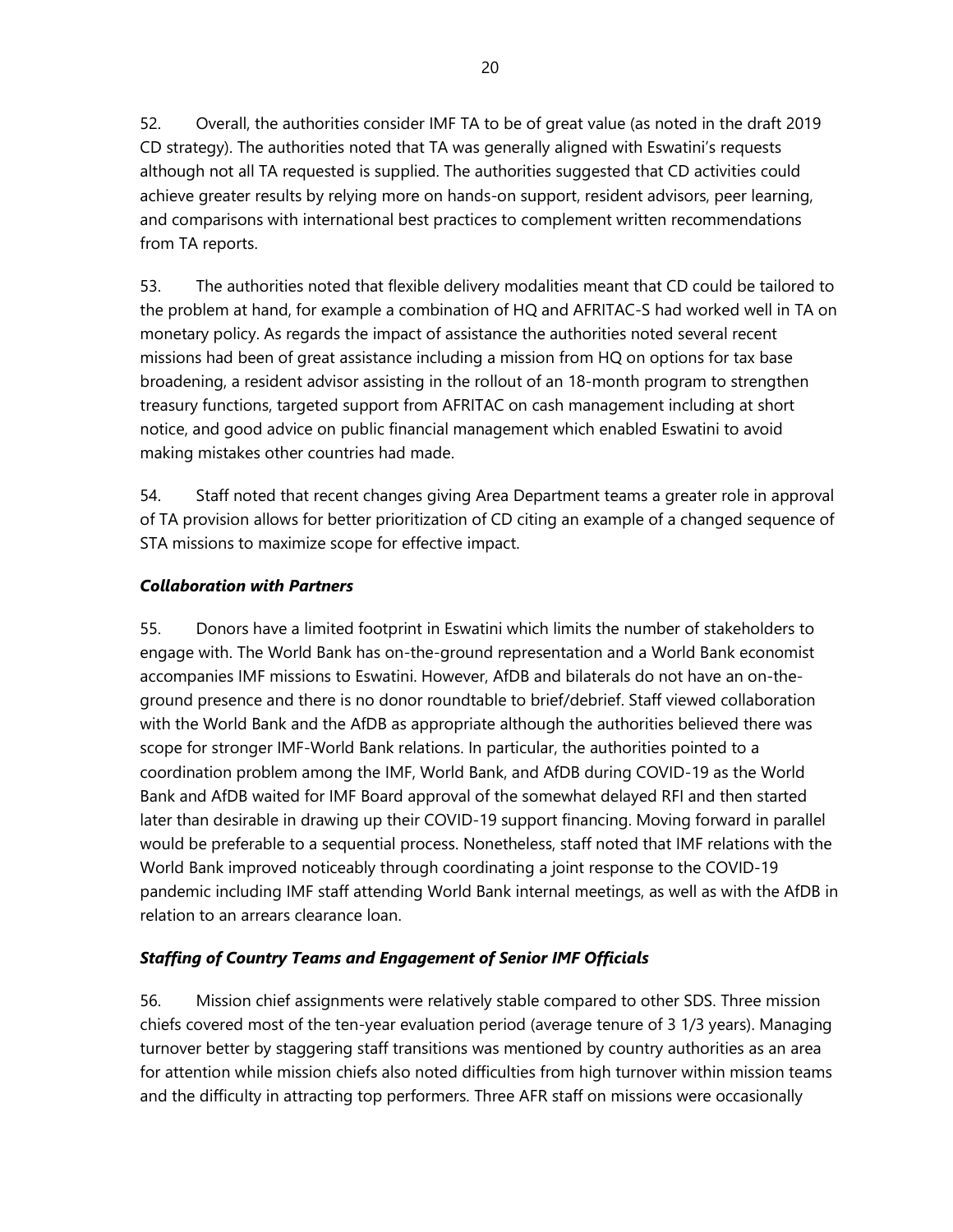joined by other departments: FAD (2010, 2017), MCM (2019), and the Research Department (RES) (2017). One senior country official noted that mission teams are surprisingly well informed on Eswatini in contrast to comments on a lack of country-specific knowledge in other country cases, which may reflect a longer than average mission chief tenure. A senior staff member with experience in APD and AFR noted that a preference to work on larger countries in the department also did not appear to be an issue of concern in AFR. No issues of note arose concerning the engagement of senior officials and IMF management. The authorities noted that the SDS definition helped the Fund focus on small states issues which previously had a tendency to "fall between the cracks" and that the IMF SDS meetings at the Spring and Annual Meetings were evidence of progress in this regard.

# **C. Mauritius**

# **Country Profile**

57. Mauritius is an island SDS, located in the Indian ocean, about 500 miles east of Madagascar. Its highly heterogeneous population of 1.27 million (third largest among IMF SDS) occupies a land area of 2,030 km<sup>2</sup> and an exclusive economic zone<sup>[22](#page-26-0)</sup> of 1.27 million km<sup>2</sup>. Recently re-classified by the World Bank as high-income.<sup>[23](#page-26-1)</sup> The country's GNI was US\$13 billion and the end of the evaluation period, increasing from US\$10 billion in 2010. Mortality rate under five moved from 15 in 2010 to 16 in 2020.<sup>[24](#page-26-2)</sup>

58. Mauritius became an independent state in 1968. A governor-general representing the British monarch remained as the head of state until 1992, when Mauritius became a republic with a president as head of state. The country has been politically stable, holding free elections regularly. In 2019, the Morisien Alliance, integrated by the Militant Socialist Movement, won the elections (vs. the National Alliance, led by the Mauritian Social Democratic Party or PMSD).<sup>[25](#page-26-3)</sup>

59. Mauritius is a success story in terms of economic development. Starting as an undeveloped, mono-crop, agricultural (22 percent of GDP) economy, with a GDP per capita of \$260 at the time of independence, sound economic policies have developed and diversified the economy (World Bank and others, 2017), propelling it to high-income status in 2020. According to the AfDB, Mauritian GDP per capita is the third highest in Africa, after Equatorial Guinea and Seychelles, and the gains of development have been widely shared through jobs creation, welfare improvements, social protection, and poverty reduction programs.

<span id="page-26-0"></span><sup>22</sup> [http://www.seaaroundus.org/data/#/eez.](http://www.seaaroundus.org/data/#/eez) 

<span id="page-26-1"></span><sup>&</sup>lt;sup>23</sup> https://datahelpdesk.worldbank.org/knowledgebase/articles/906519-world-bank-country-and-lending-groups.

<span id="page-26-2"></span><sup>&</sup>lt;sup>24</sup>https://databank.worldbank.org/views/reports/reportwidget.aspx?Report\_Name=CountryProfile&Id=b450fd57 [&tbar=y&dd=y&inf=n&zm=n&country=MUS.](https://databank.worldbank.org/views/reports/reportwidget.aspx?Report_Name=CountryProfile&Id=b450fd57&tbar=y&dd=y&inf=n&zm=n&country=MUS) 

<span id="page-26-3"></span><sup>25</sup> [https://www.britannica.com/place/Mauritius.](https://www.britannica.com/place/Mauritius)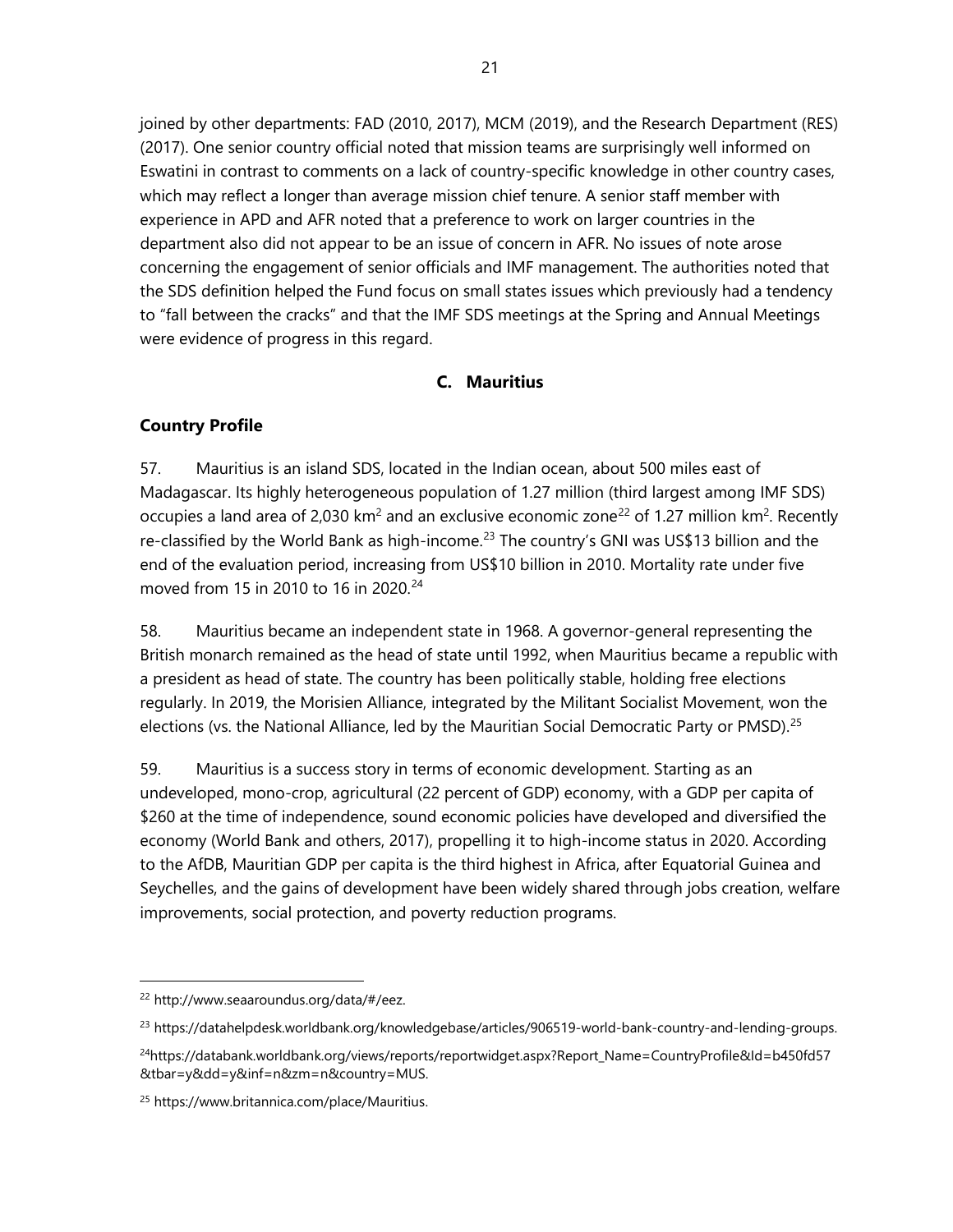60. The economy is now largely service-based (76 percent of GDP in 2019), followed by industry (21 percent) and agriculture (3 percent). Growth has been recently driven mainly by financial services, retail and wholesale trade, and information and communications technology. Moreover, Mauritian institutions have improved, with the country repeatedly being ranked by the Mo Ibrahim Foundation as the best-governed country in Sub-Saharan Africa and as high performer by the World Bank's Doing Business Report, fostering hopes of Mauritius becoming the Luxembourg or Singapore of Africa.<sup>[26](#page-27-0)</sup> Mauritius is considered extremely vulnerable to climate, second only to Fiji, and moderately vulnerable to natural disasters (23rd out of the 34 SDS) (IMF, 2016).

61. Mauritius joined the IMF in 1968. The country's quota is SDR 142.2 million, with a voting power of 0.06 percent. The country's history of financial arrangements with the Fund is limited to a series of six SBAs between 1978 and 1986. In addition to Article IV consultations and CD, Mauritius benefitted from an FSAP in 2016 (Table 4). Deepening its relationship with the Fund, Mauritius hosts AFRITAC South and the ATI.

62. Created in 2011, AFRITAC South is one of the five RCDCs in Africa and serves 13 countries, 4 of them SDS.<sup>[27](#page-27-1)</sup> The ATI was established in 2013 and is co-located and jointly managed with AFRITAC South. At the ATI, officials from 45 sub-Saharan African countries receive courses that are hands-on and tailored to their needs, mainly on macroeconomic policies, debt sustainability, financial sector supervision, and the management of national resources. Mauritius benefited substantially from the provision of IMF CD support, especially during the first half of the evaluation period (Figure 8).



<span id="page-27-0"></span><sup>26</sup> [https://www.ft.com/content/b8c0f8aa-8434-11e7-94e2-c5b903247afd.](https://www.ft.com/content/b8c0f8aa-8434-11e7-94e2-c5b903247afd) 

<span id="page-27-1"></span><sup>27</sup> Angola, Botswana, Comoros, Eswatini, Lesotho, Madagascar, Mauritius, Mozambique, Namibia, Seychelles, South Africa, Zambia, and Zimbabwe.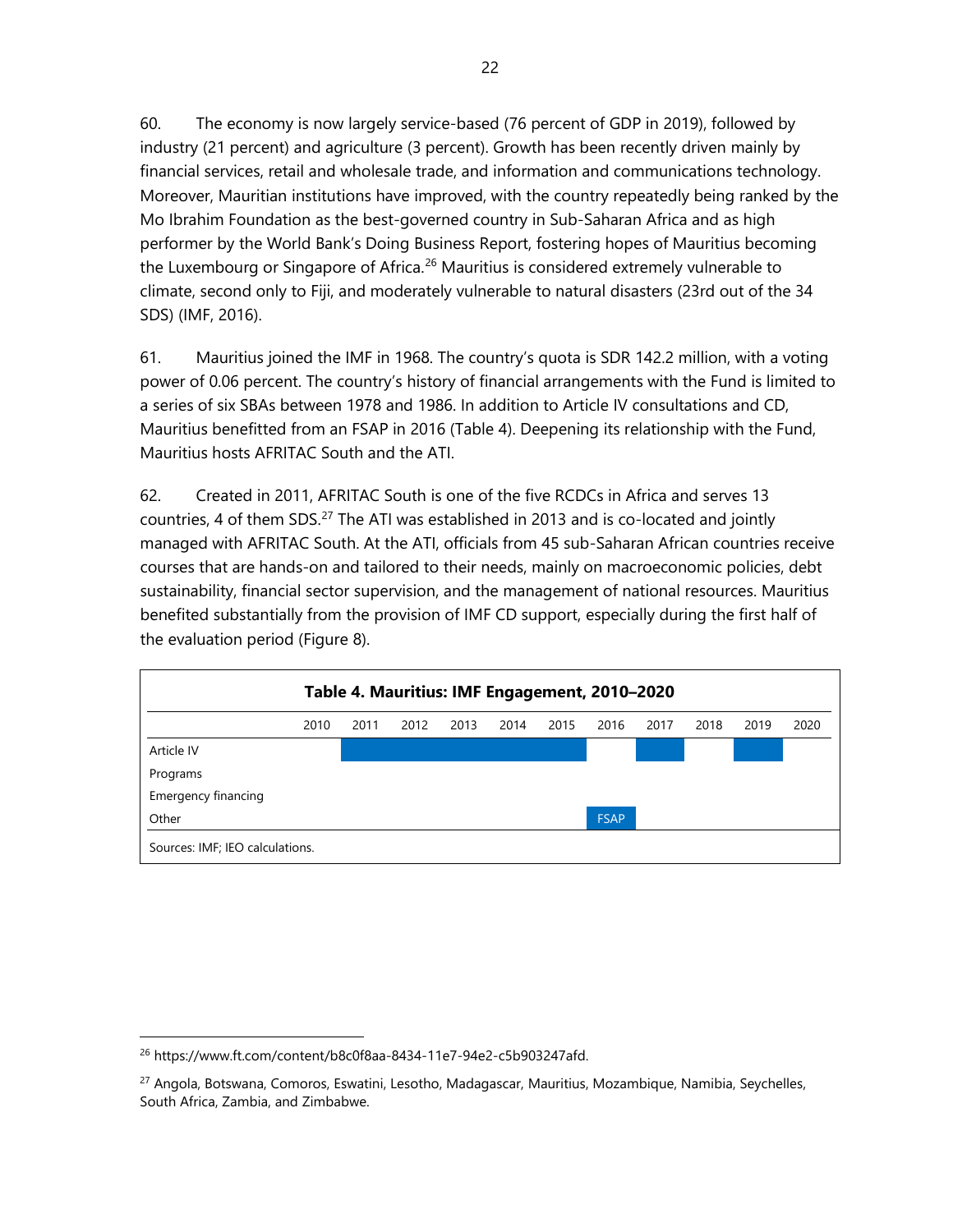

63. Mauritius rebounded quickly from the global financial crisis and the subsequent European debt crisis, thanks to a comprehensive and proactive policy package. The economy managed to sustain a real GDP growth of around 4 percent between 2010 and 2019, coupled with stable low inflation and declining unemployment rates around 7.5 percent (Figure 9). Over the same period (excluding 2019), the fiscal deficit averaged 2.7 percent of GDP and public debt grew from 55 percent to 66 percent of GDP, although the fiscal position had started to deteriorate even before the pandemic hit.

64. The economic impact of COVID-19 in Mauritius was severe. Prompt action by authorities enabled the country to elude a health crisis (according to the AfDB, the country registered 315 cases and 10 deaths from COVID-19 between January and December 2020) but the economic cost was high. Following strong shocks to the tourism industry, the financial sector, and the economy in general, the economy contracted 15 percent (compared to a previous growth projection of 3.5 percent), and unemployment jumped to 11 percent. The already troubled fiscal accounts deteriorated further due to falling revenues and rising expenditures, with the fiscal deficit over 23 percent of GDP and public debt at 99.2 percent of GDP.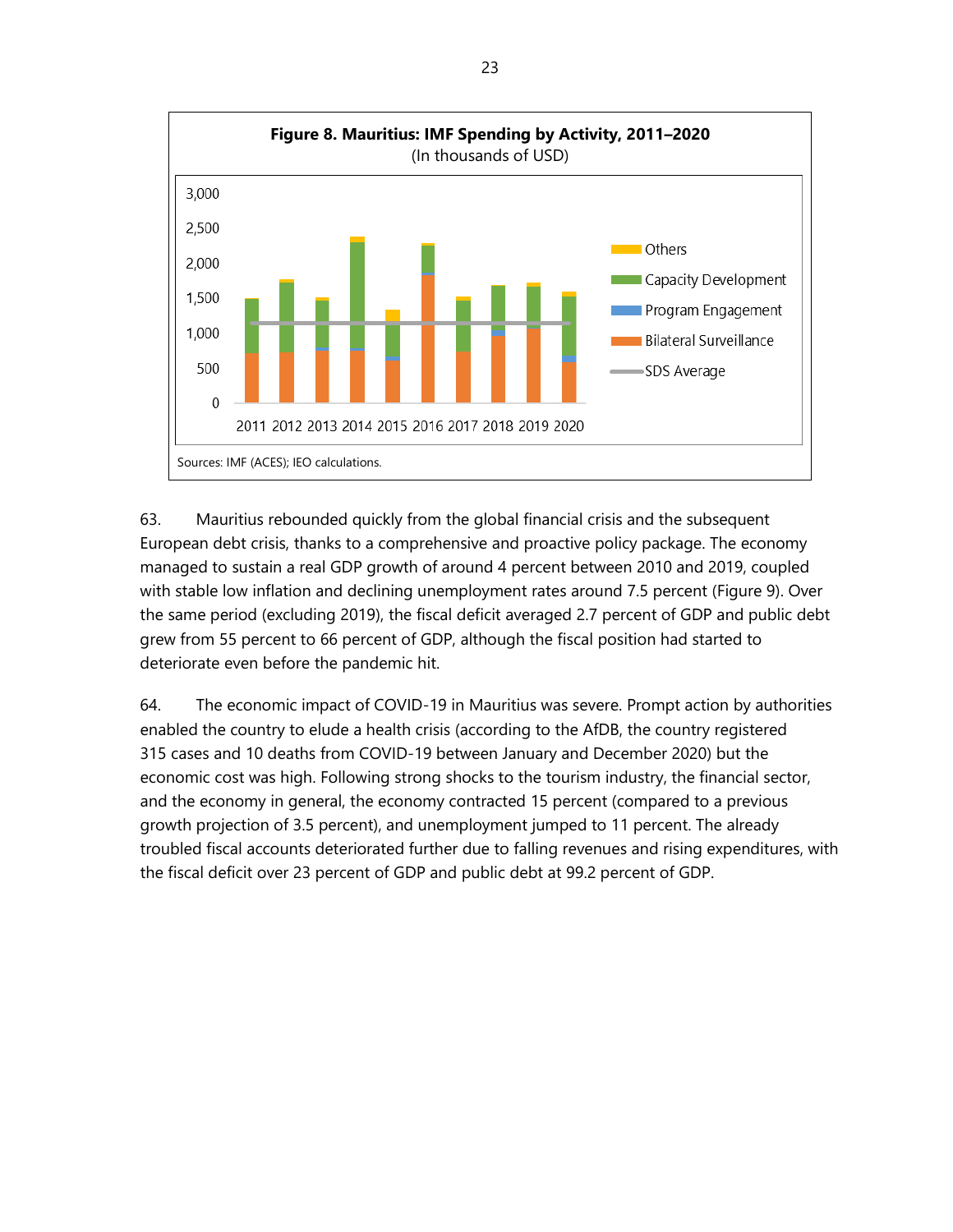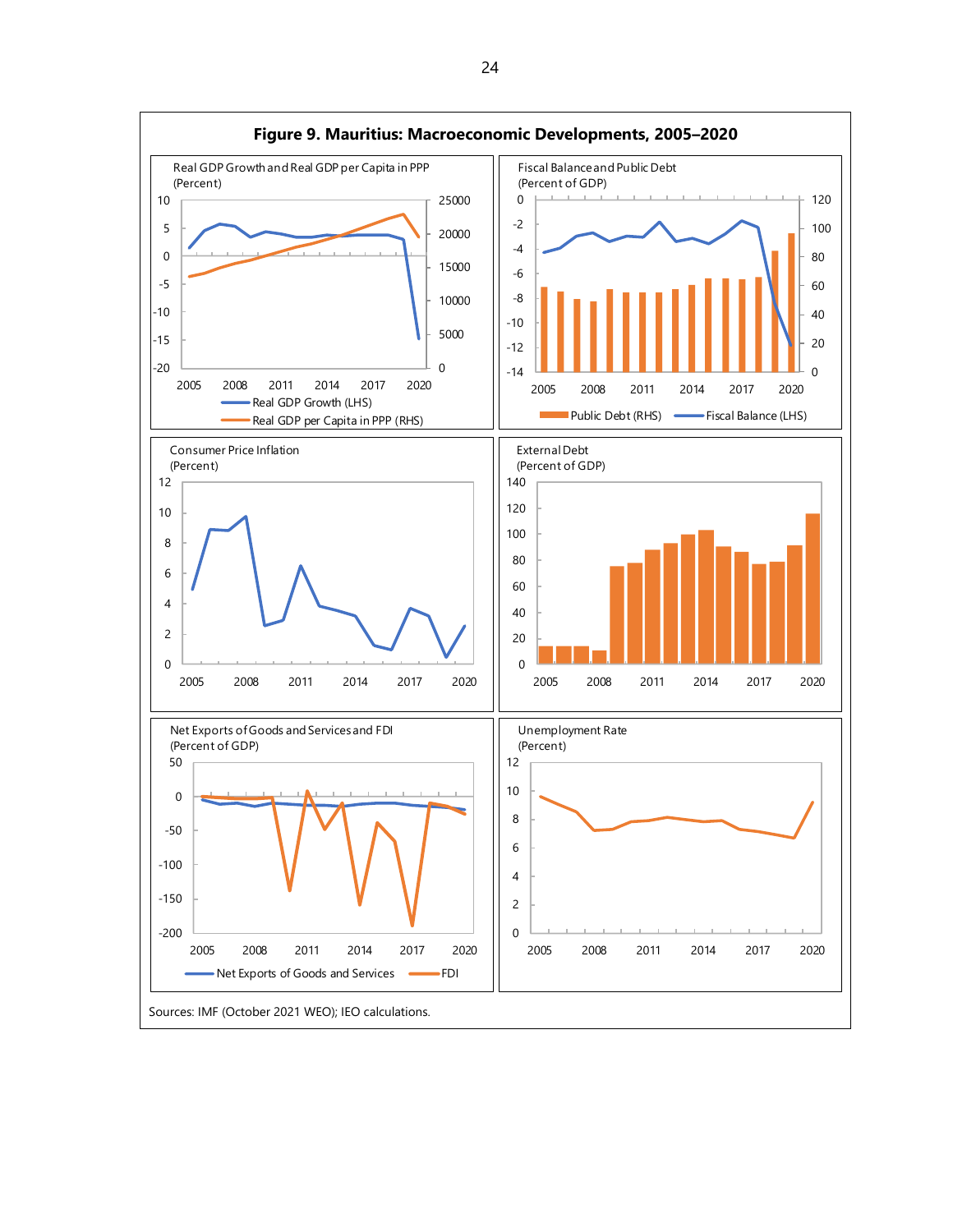#### **Main Elements of Fund Engagement**

#### *Surveillance*

65. Fund surveillance activity on Mauritius is an outlier among SDS. During the evaluation period (2010–2020), IMF surveillance treated Mauritius as a relatively well-developed, not-sosmall economy, with higher institutional capacity and a good record of prudent macroeconomic management and structural reform implementation (although not free from capacity constraints). Thus, surveillance reports orbited more around its emerging market economy and financial center characteristics, than around its SDS nature. In fact, some authorities and staff members reflected upon the wide spectrum of countries covered under the SDS definition (with Mauritius at the top in terms of institutional development and income) and the possibility of using alternative or additional variables to size to map this category (e.g., vulnerability).

66. IMF short-term macroeconomic advice during the evaluation period focused on finetuning fiscal and monetary policy while encouraging economic reform implementation. In the absence of pronounced imbalances or major shocks (including natural disasters) and with broadly adequate fiscal and monetary policies, staff focused on calibrating policies in reaction to various adverse shocks: initially, the GFC and the subsequent debt crisis in Europe, which was transmitted to Mauritius through reduced tourism, trade, and FDI inflows; later, the fluctuation of international prices of commodities; and, towards the end of the evaluation period, the weakening of the fiscal and external positions. Throughout the period, Mauritius maintained adequate reserves levels (even when staff applied more stringent metrics that took into account the financial center character of Mauritius), the exchange rate stayed broadly in line with fundamentals, and debt was sustainable, although deteriorating in the second half.

67. Most of staff's policy advice focused on medium/long-term macroeconomic and structural policies. Recommendations addressed five main areas:

- *Raising long-term growth in support of the country's development agenda*, including not only major investment projects, but also improvements in competitiveness and diversification (e.g., creating an ocean economy), labor market reforms (with especial attention to the unemployment of women and the youth, build-up of human capital and education, and administrative enhancements aimed at reducing bottlenecks and improving the business and investment climate.
- *Implementing fiscal reforms to support growth in an inclusive way*, including green taxation, broadening of the tax base, better targeting of subsidies and social assistance programs, and reforming the public pension system.
- *Reform of SOEs*, with a recurrent emphasis on the pricing policies of water, electricity, and road networks (work often coordinated with the World Bank).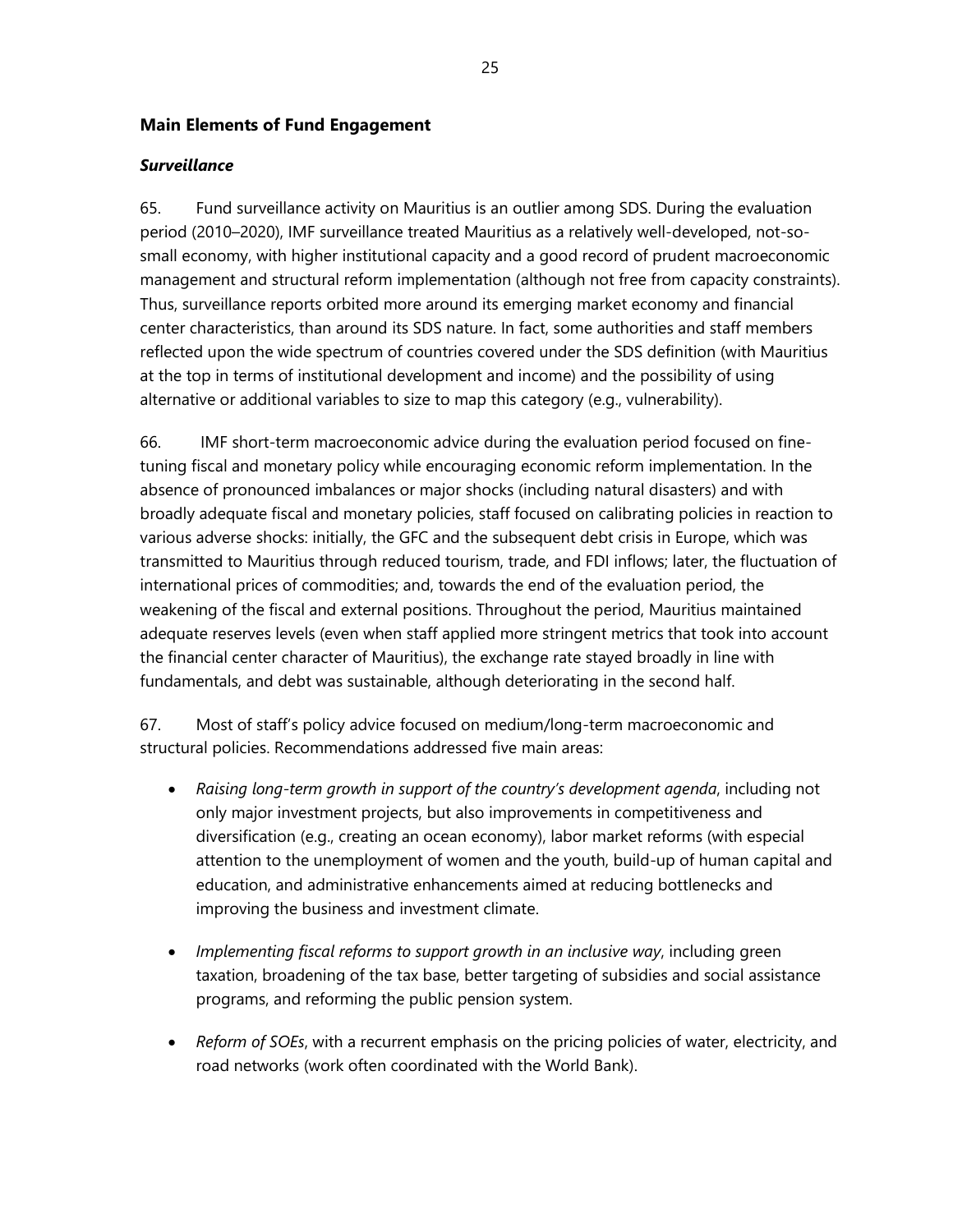• *Statistics*, often involving the provision of TA. As a result, Mauritius subscribed to the SDDS in February 2012 and almost immediately embarked on a plan for the adoption of the SDDS Plus.

68. Financial sector policies received special attention in surveillance reports, especially during the second half of the evaluation period. Between 2010 and 2015, surveillance found the Mauritian financial sector to be well-capitalized, profitable and resilient, with advice centering on the implementation of outstanding recommendations from the 2007 FSAP (e.g., the adoption of a deposit insurance scheme or the strengthening of Anti-Money Laundering/Countering the Financing of Terrorism (AML/CFT) and supervisory mechanisms). After the collapse of the financial conglomerate British American Investment Co. in 2015, attention to the offshore financial center dimension of the economy skyrocketed. An FSAP was conducted later that year (not published) and Mauritius became one of the pilot country cases in the initiative to deepen and improve macro financial surveillance.<sup>[28](#page-31-0)</sup> Thus, the 2015 Article IV<sup>[29](#page-31-1)</sup> report focused on the FSAP findings and recommendations (followed up upon and expanded in subsequent reports): strengthening the financial stability framework via the introduction of a macroprudential authority and improving the supervision, resolution, and crisis prevention and management frameworks. [30](#page-31-2)

69. In general, surveillance seems to have been well anchored and focused. Reports reflected good rapport and understanding between the authorities and staff (a view confirmed by authorities), with staff making the effort to incorporate political economy considerations. Moreover, Article IV reports were well structured around the most pressing issues at each point in time and underpinned by analytical work by the team and the Fund more broadly,<sup>[31](#page-31-3)</sup> which

<span id="page-31-0"></span> $28$  The IMF launched the initiative on macro-financial analysis and vulnerability assessment to mainstream macrofinancial analysis in bilateral surveillance, providing specific guidance for fully integrated analysis of macrofinancial linkages and systemic risk in both the baseline and risk scenarios in Article IV reports. The initiative started with a pilot program for 24 countries in 2015, expanded to 66 countries in 2016, and was mainstreamed in 2018 (IEO, 2019).

<span id="page-31-1"></span> $^{29}$  The 2015 FSAP was published in March 2016. The FSAP (dated 2016) was conducted in November 2015.

<span id="page-31-2"></span><sup>&</sup>lt;sup>30</sup> For additional information on FSAPs conducted in SDS see Marston (2022).

<span id="page-31-3"></span><sup>&</sup>lt;sup>31</sup> See, for example, David and Petri (2013), Leigh and Mansoor (2016), Ostry, Ghosh, and Chamon (2012), Svirydzenka and Petri (2014), and Soto, Thakoor, and Petri (2015).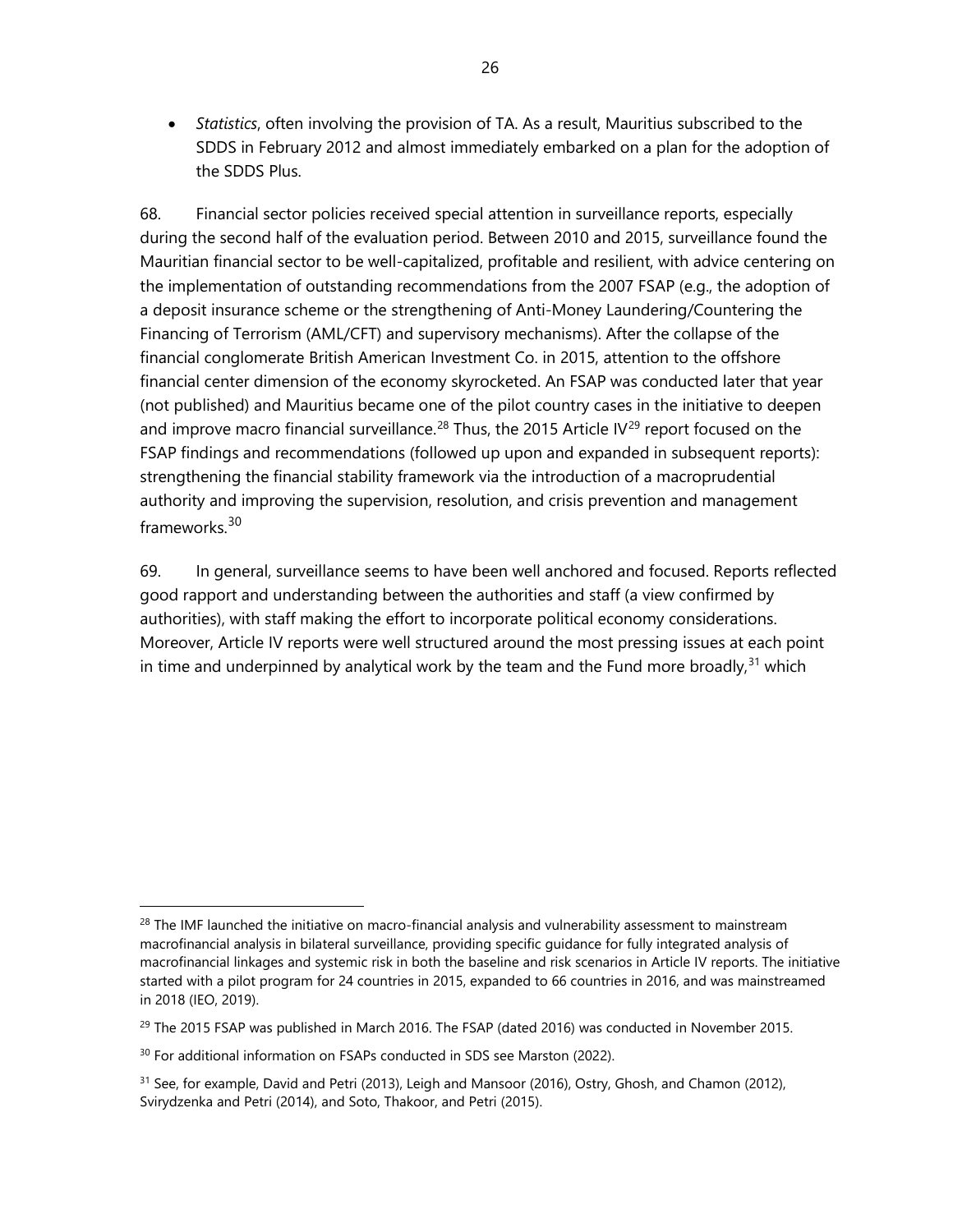often crystalized in appendixes<sup>[32](#page-32-0)</sup> and SIPs.<sup>[33](#page-32-1)</sup> Surveillance tools worked sufficiently well—e.g., they were useful in detecting debt and external risks—but it was difficult to adapt them to the specifics of the Mauritian economy, especially the EBA. Relative to the GROWTH framework, surveillance paid constant attention to growth and jobs creation, competitiveness, and workable fiscal and debt sustainability options. Resilience to shocks (at least from the natural disasters perspective) was less of an issue in the case of Mauritius, and the guidelines on the development and deepening of SDS financial sectors were hardly applicable to the Mauritian financial system.

70. While the authorities were overall satisfied with the Fund's surveillance, they pointed to several areas for improvement. They were content with the relevance, timeliness, and coverage of Article IV reports, produced on the regular 12-months cycle. They were also satisfied with the frequency of interactions and staff's supportiveness and disposition, especially during the COVID-19 pandemic when contacts were more frequent. However, they were concerned about occasional lack of depth and specific knowledge about the Mauritian economy, which led to insufficient tailoring in some of staff's work.<sup>[34](#page-32-2)</sup> Officials linked this problem to the high staff turnover (see section below). This criticism did not extend to the FSAP, which they believed was based on a deep knowledge of the financial system that resulted in a clear assessment and useful recommendations. They were also satisfied with the support provided for the subsequent implementation of the FSAP (including through the Article IV process), especially after Mauritius was blacklisted by FATF in 2018. As recommendations (potentially applicable to other SDS), authorities suggested: (i) exploiting comparisons with other international financial and global business centers and small, open, developed states, which they considered the appropriate comparators for Mauritius, including Malta, Latvia, Estonia, and some Caribbean countries;

<span id="page-32-0"></span> $32$  In the 7 Article IV reports produced between 2010 and 2020, staff elaborated 24 thematic one-off appendixes/annexes on the following topics: output gap and cyclical adjustment of fiscal balances, long-term growth prospects, fiscal rules and fiscal sustainability, options for environmental tax reform, export performance and outlook, green taxes and ethanol policies, inclusive growth, SOEs financial monitoring and reform, tourism sector competitiveness, energy pricing and subsidy reform, pension reform options, labor market issues and outlook, aspects of the monetary transmission mechanism, banking sector and spillover analysis, offshore financial sector assessment, revenue and expenditure assignments of local governments, considerations for introducing an earned-income tax credit, the failure of British American Investment Co., sectoral macroeconomic risk: balance sheet analysis, increasing female labor force participation, improving domestic revenue mobilization, financial conditions index, Mauritius as a financial center: current standing and prospects, and private savings in Mauritius. Moreover, staff also produced 28 additional appendixes/annexes on more routine aspects, such as: exchange rate and competitiveness assessments, DSA, reserve adequacy assessment, stress-testing the banking system, status of previous AIV and FSAP recommendations implementation, external balance, stability and reserve adequacy, risk assessment matrix, external debt sustainability assessment, summary of the capacity development strategy.

<span id="page-32-1"></span> $33$  During the evaluation period, staff produced six SIPs: "Implications of International Tax Transparency and Anti-Tax Avoidance Initiatives for Mauritius," "Modernization of the Monetary Policy Framework in Mauritius," and "Boosting International Competitiveness" in 2017, and "Estimating a Financial Conditions Index for Mauritius," "Unlocking Structural Transformation in Mauritius: Challenges and Opportunities," and "Private Savings in Mauritius" in 2019.

<span id="page-32-2"></span> $34$  Authorities mentioned, as an example, recommendations on inflation targeting which presupposed "standard" transmission mechanisms not to be found in Mauritius.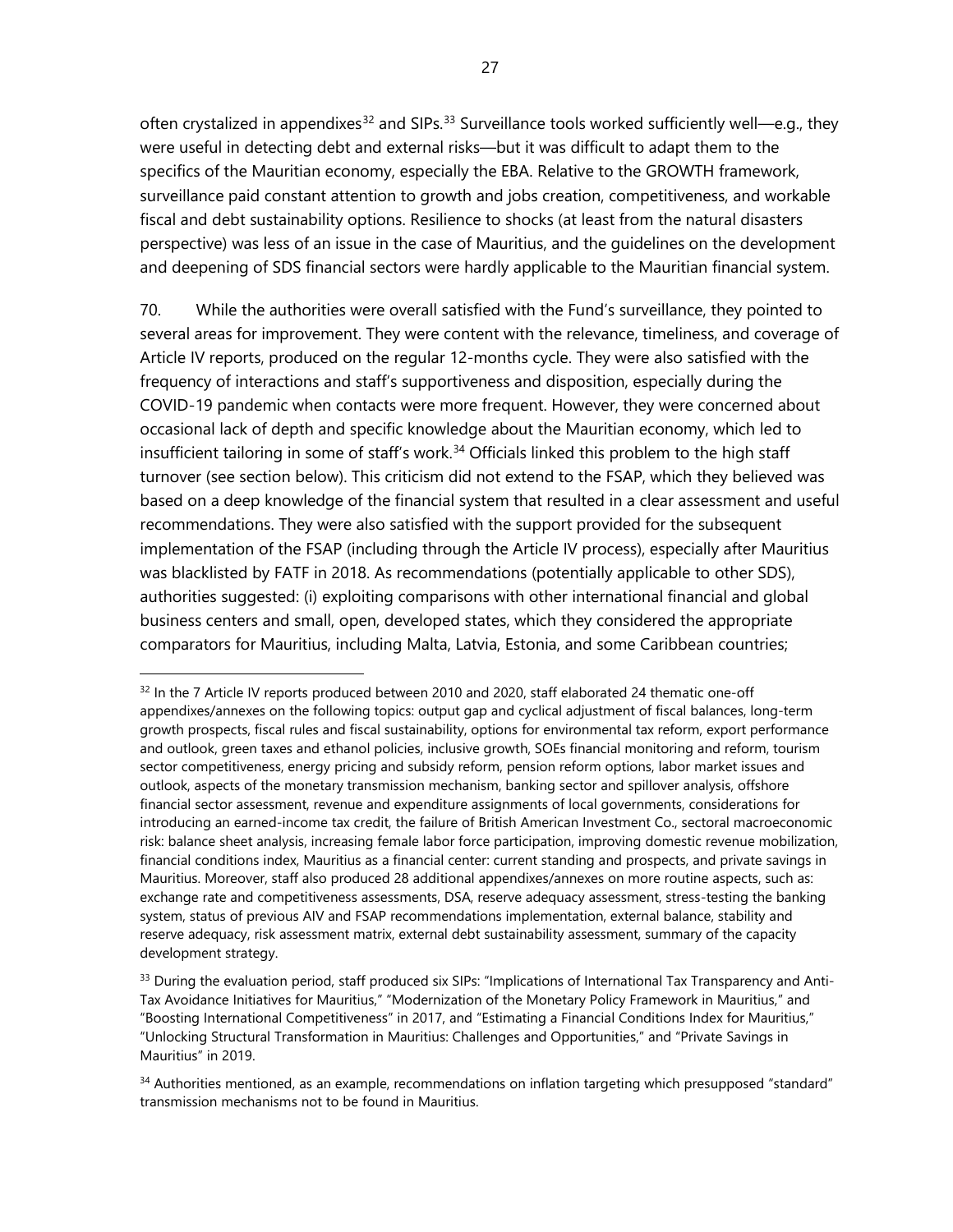(ii) greater attention to governance and corruption issues; and (iii) stronger engagement with other stakeholders (i.e. private sector, academia, and civil society), which were crucial for the success of Mauritius, and will acquire even greater relevance as social and environmental dimensions grow in importance. In this sense, it was considered that the Article IV process could potentially be used as a consensus building mechanism by strengthening outreach and consultations during missions.

71. Staff highlighted officials' receptiveness to IMF advice but mixed experiences on the traction of Fund advice. Staff pointed to the importance of maintaining a good relationship with the Mauritian authorities in supporting their development agenda, which took considerable effort. Dialogue was favored by authorities' strong ownership of their policy work and receptiveness, and by the establishment of a closer relationship with senior policy makers, which in turn allowed for better quality of advice. On the data front, staff mentioned some data gaps, but there was consensus that they did not prevent a reasonably good analysis. In terms of achieving traction, staff were more satisfied during the first half of the evaluation period and with the implementation of technical level recommendations, rather than big-picture policy issues. Examples of areas in which traction was substantial, often facilitated by the provision of TA, include the revision of the monetary policy framework, AML/CFT regulations, and tax policy. Traction was weaker in the areas of central bank operations and the pursuit of fiscal consolidation towards the end of the evaluation period.

# *Program Work and Emergency Financing*

72. Mauritius has not had a program with the IMF in decades. Two reasons were brought up during interviews by authorities and staff for the absence of program engagement. First, the country´s relatively good economic situation during the evaluation period made a program unnecessary. Second, there might have been some stigma concerns associated with requesting a program, especially as Mauritius has been trying to project itself as an international financial center.

73. Financial support from the IMF was considered during the pandemic, but it did not come to fruition. In March 2020, faced with the severe impact of COVID-19 in the tourism and offshore financial sectors, the authorities initiated discussions on a RFI request, but disagreements with staff on the required ex ante policy undertakings<sup>[35](#page-33-0)</sup> prevented an agreement, which also stopped a World Bank policy loan. Authorities were not pleased with the outcome of the negotiations and raised evenhandedness concerns, as Mauritius was the only African SDS that did not receive emergency assistance during the pandemic. However, the episode did not substantially affect the Fund´s relationship with Mauritius and the regular engagement, in constructive and cordial terms,

<span id="page-33-0"></span><sup>&</sup>lt;sup>35</sup> Staff saw as problematic the measures adopted by the Bank of Mauritius, in coordination with the government, in response to the COVID19 crisis: a transfer to the government equivalent to 14 percent of GDP, purchases of government bonds of 3.5 percent of GDP, and the establishment of the Mauritius Investment Corporation, owned and funded by the Bank, to engage in quasi-fiscal operations.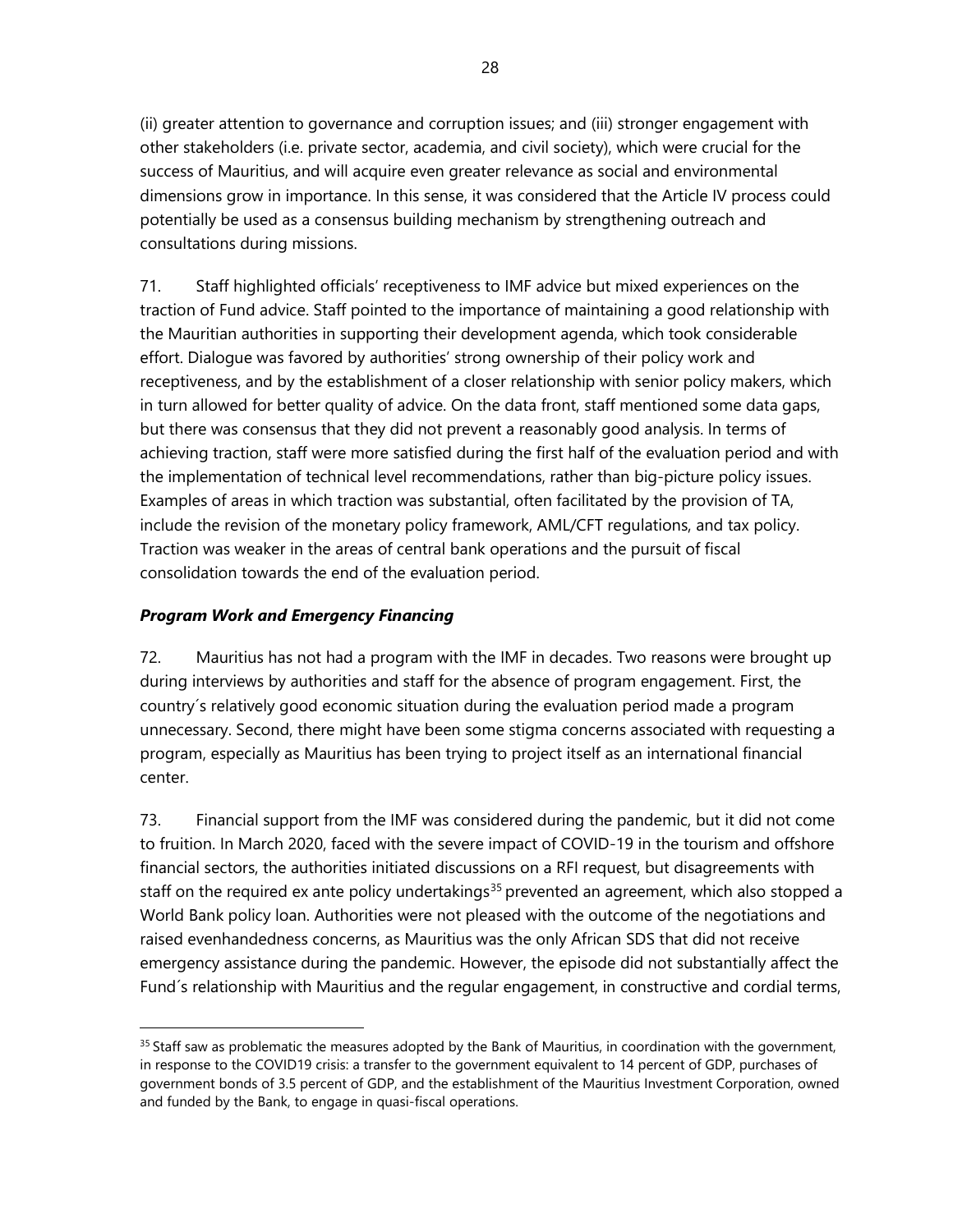was immediately re-established. At the same time, despite a substantial expected reduction, external reserves were still high and the amount of financing that could have been provided under the RFI (100 percent of quota, approximately US\$205 million or 1.5 percent of GDP) was small compared with an estimated financing gap of around US\$3 billion, which was largely financed by a transfer from the central bank and resources from the AfDB and bilateral donors.

# *Capacity Development*

74. Mauritius has benefited substantially from IMF CD, although the country ranks 39<sup>th</sup> out of 45 Sub-Saharan countries in terms of CD received in a recent regional strategy note. Over the evaluation period, there were a large and growing number of TA missions, spanning from seven in 2010 to 21 in 2018, mostly from AFRITAC South but also HQ-provided from MCM, FAD, LEG, and the Statistics Department (STA). Mauritius received CD mostly on the fiscal and financial sector domains, with smaller but constant support on statistics and AML/CFT at the beginning and end of the evaluation period (Figure 10). Article IV reports reflected a good integration between the CD and surveillance activities, especially during the first half of the evaluation period, with constant references to how policy advice could be (or was already being) supported by TA.



75. The authorities were broadly satisfied with the CD provision by the IMF. They appreciated its relevance, usefulness, timeliness, and broad coverage. They were also satisfied with the Fund's responsiveness, as their requests have been regularly met, and with the support received for implementation. Authorities underscored the usefulness of the CD provided by AFRITAC South,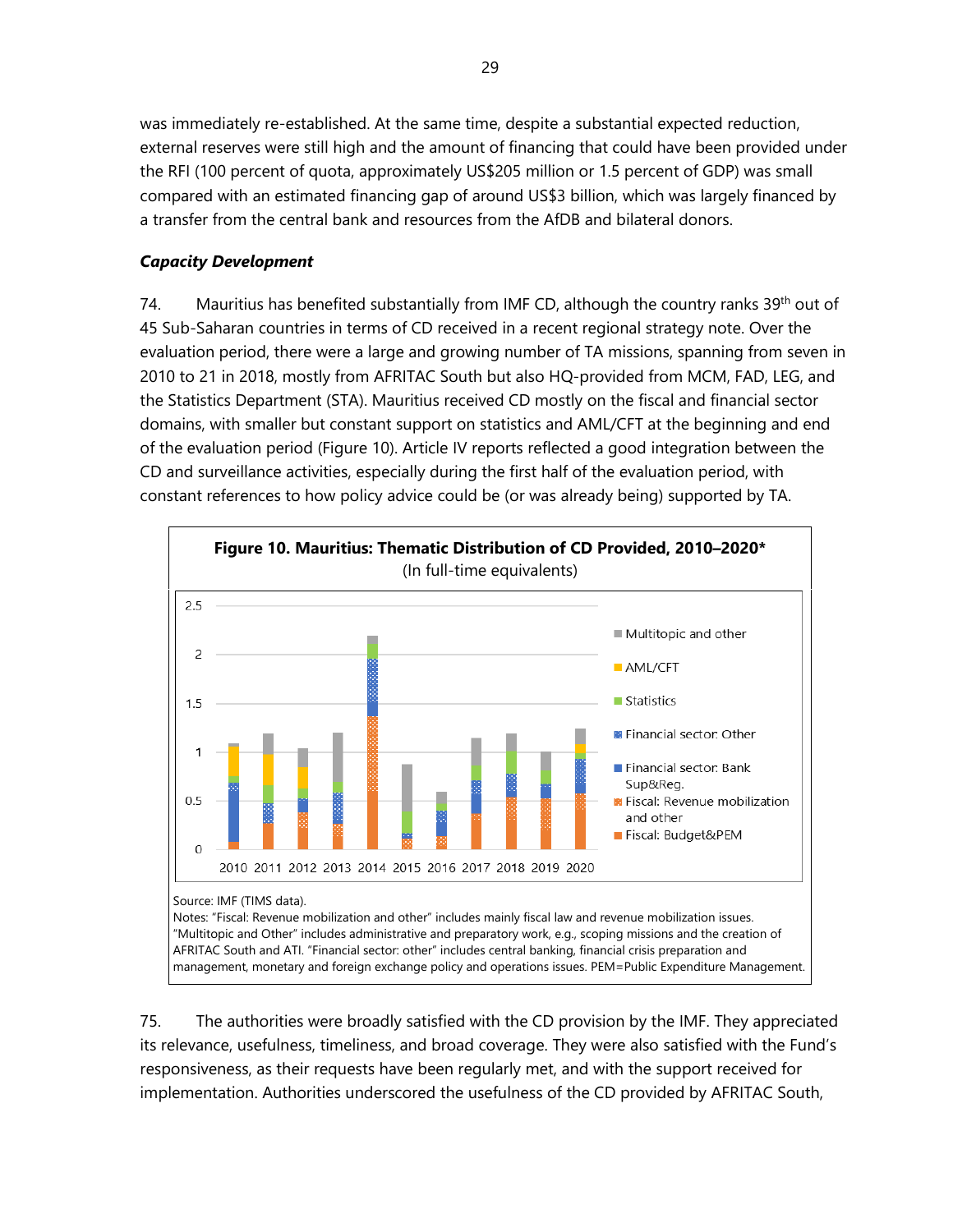although they were also happy with the quality of missions from HQ. They recognized having benefited a lot from hosting the ATI and AFRITAC South, since having ready access to all the experts had facilitated a very regular engagement, leading to the transmission of knowledge and the absorption of lessons from experiences in other countries.

76. Staff also assessed positively the provision of CD to Mauritius. They believed that good levels of traction had been achieved and pointed to three key factors: (i) authorities' ownership, openness to the Fund's advice, and implementation efforts; (ii) good tailoring of the CD provided; and (iii) the two-way integration of CD and surveillance, in a process by which surveillance pinpointed CD needs and TA delivery was used to inform surveillance advice. Given their local knowledge and expertise, some staff members saw room for AFRITAC South (and RTACs in general) to play a stronger role in surveillance and in the formulation of advice, strengthening its tailoring and design. They also considered that RCDCs could play a coordinating role, bringing key development partners together.

# *Collaboration with Partners*

77. Collaboration with other institutions seems to have been stronger during the first half of the evaluation period. The relationship was closer with the World Bank, but less so with other institutions. Up to 2017 a Joint Managerial Action Plan (JMAP) was published with Article IV reports. The JMAP described each institution's work program for the country on policy advice, lending, and CD and detailed past and expected information sharing agreements, mutual input requests, and joint products and missions (although no items were recorded in the last category since 2011). Towards the end of the evaluation period, coordination with the World Bank was active, although purely informal, and did not lead to the elaboration of joint reports. Some staff members pointed to the lack of program engagement with Mauritius as a factor reducing the need for closer coordination with the World Bank and others. The response to the pandemic has brought an intensified relationship with World Bank, but not with other institutions and donors, who carried out their own lending operations independently.

78. Authorities' views corroborated this temporal evolution. While past authorities saw the IMF´s activities in Mauritius as more coordinated with those of other stakeholders (albeit with room for improvement, especially on relationships with donors), more recent official representatives saw the work of the Fund and other institutions as conducted independently, with some advice being coordinated but not integrated. In their view, there was a meaningful relationship only between the Fund and the World Bank.

# *Staffing of Country Teams and Engagement of Senior IMF Officials*

79. The turnover of staff assigned to Mauritius varied widely. During the evaluation period, Mauritius had five MCs, one of them completed four surveillance cycles, three of them completed one cycle each, and one of them did not complete any Article IV cycles (after deciding to leave the Fund for family reasons).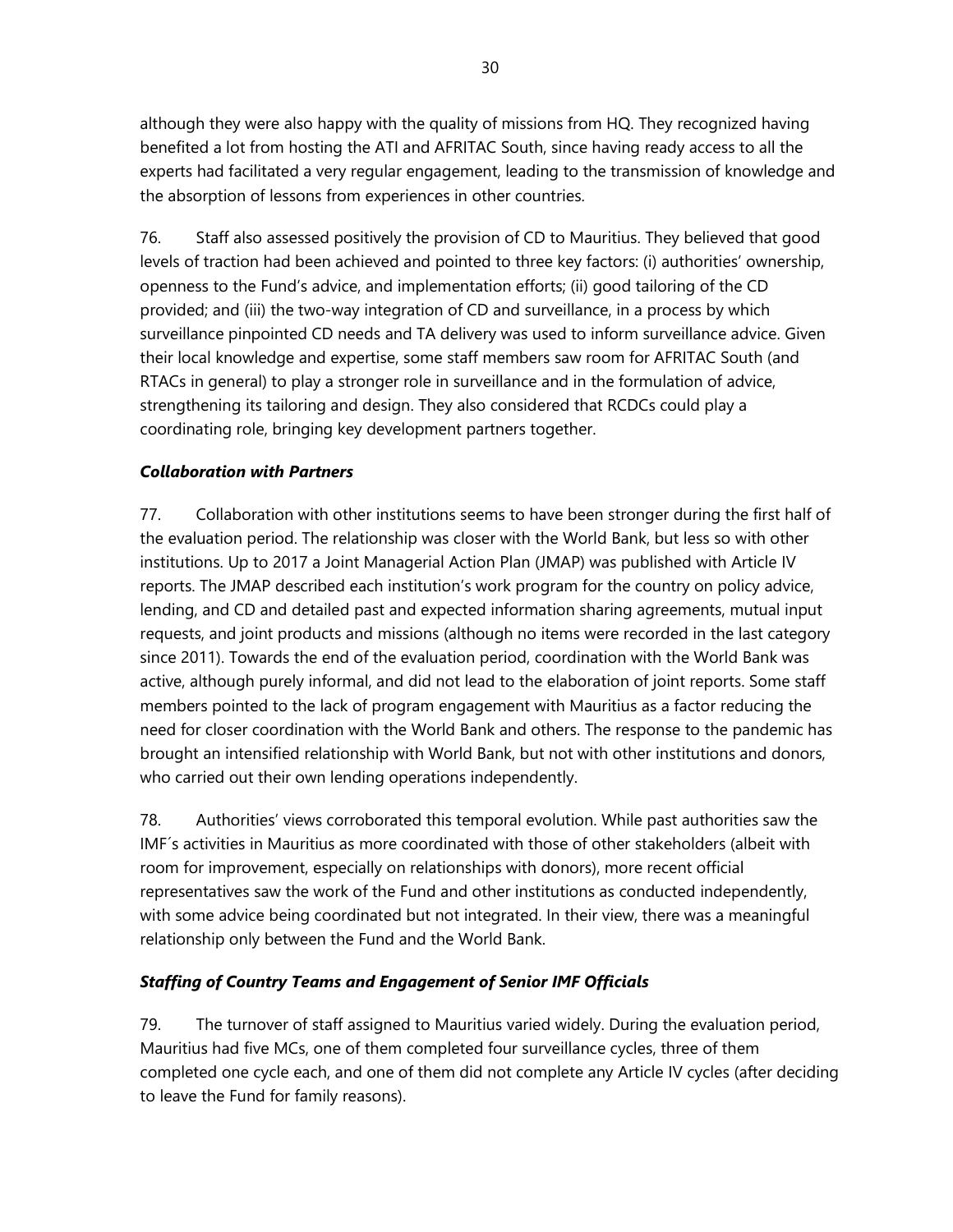80. Some staff members lamented the scarcity of resources allocated to the team. Despite Mauritius being a country receptive to Fund advice, and thus a case in which substantive value added is provided, staff generally thought that the team lacked resources. Teams typically consisted of a part-time MC, a full-time economist, a part-time economist, and a part-time young economist. Having smaller teams, while still having to comply with all standard surveillance tasks, meant less time for research and deeper analysis. Beyond the possibility of having additional resources allocated to SDS, staff proposed a number of measures that could increase efficiency if the Fund allowed for greater flexibility: (i) avoid box-ticking by dropping elements of surveillance that may be non-essential for SDS and the use of tools that are, sometimes, difficult to apply in these contexts, such as EBA-lite; (ii) trying to match team members' skills with authorities' demands, maximizing the use of scarce resources; (iii) intensive but longer surveillance cycles (maybe three years) complemented with interim visits and remote consultations; and (iv) giving AFRITAC South (RCDCs in general) a stronger role in surveillance, which could boost tailoring and strengthen the regional perspective.

81. Authorities also had some concerns about staffing of country teams in recent years. They regretted an excessively fast turnover of staff and considered that their tenure, specially of MCs, should cover at least two Article IV cycles. They also opined that, in some cases, staff assigned to Mauritius had been quite young and inexperienced. In their view, these issues had affected the quality of the Fund's work, making it shallower and excessively standard. Nevertheless, authorities were happy about the level of attention received from top IMF management officials, including several visits during the evaluation period. $36$ 

## **D. Montenegro**

#### **Country Profile**

82. Montenegro is an upper middle-income country<sup>[37](#page-36-1)</sup> with good social indicators and improving economic indicators. In 2020, GNI per capita was \$7,900 (up from \$6920 in 2010) and GNI was \$4.91 billion. It has a land area of 13,800 km<sup>2</sup> and a population of 620,000. In 2018, 25 percent of the population lived below the national poverty line though less than 3 percent lived in extreme poverty. The 2018 U-5 mortality rate is low at 3 per 1000 births.<sup>[38](#page-36-2)</sup>

83. Montenegro became independent following a referendum in 2006 after being part of a union with Serbia from 1992. Montenegro submitted an application for EU membership in 2008

<span id="page-36-0"></span><sup>&</sup>lt;sup>36</sup> DMD Zhu visited Mauritius in October 2011 and June 2014, and FDMD Lipton visited the country in March 2015.

<span id="page-36-1"></span><sup>&</sup>lt;sup>37</sup> World Bank Country and lending groups FY2021: [https://datahelpdesk.worldbank.org/knowledgebase/articles/906519-world-bank-country-and-lending-groups.](https://datahelpdesk.worldbank.org/knowledgebase/articles/906519-world-bank-country-and-lending-groups)

<span id="page-36-2"></span><sup>&</sup>lt;sup>38</sup> World Bank Country Profile (GNI, GDP, area, poverty headcount, extreme poverty, child mortality): [https://databank.worldbank.org/views/reports/reportwidget.aspx?Report\\_Name=CountryProfile&Id=b450fd57&t](https://databank.worldbank.org/views/reports/reportwidget.aspx?Report_Name=CountryProfile&Id=b450fd57&tbar=y&dd=y&inf=n&zm=n&country=MNE) [bar=y&dd=y&inf=n&zm=n&country=MNE.](https://databank.worldbank.org/views/reports/reportwidget.aspx?Report_Name=CountryProfile&Id=b450fd57&tbar=y&dd=y&inf=n&zm=n&country=MNE)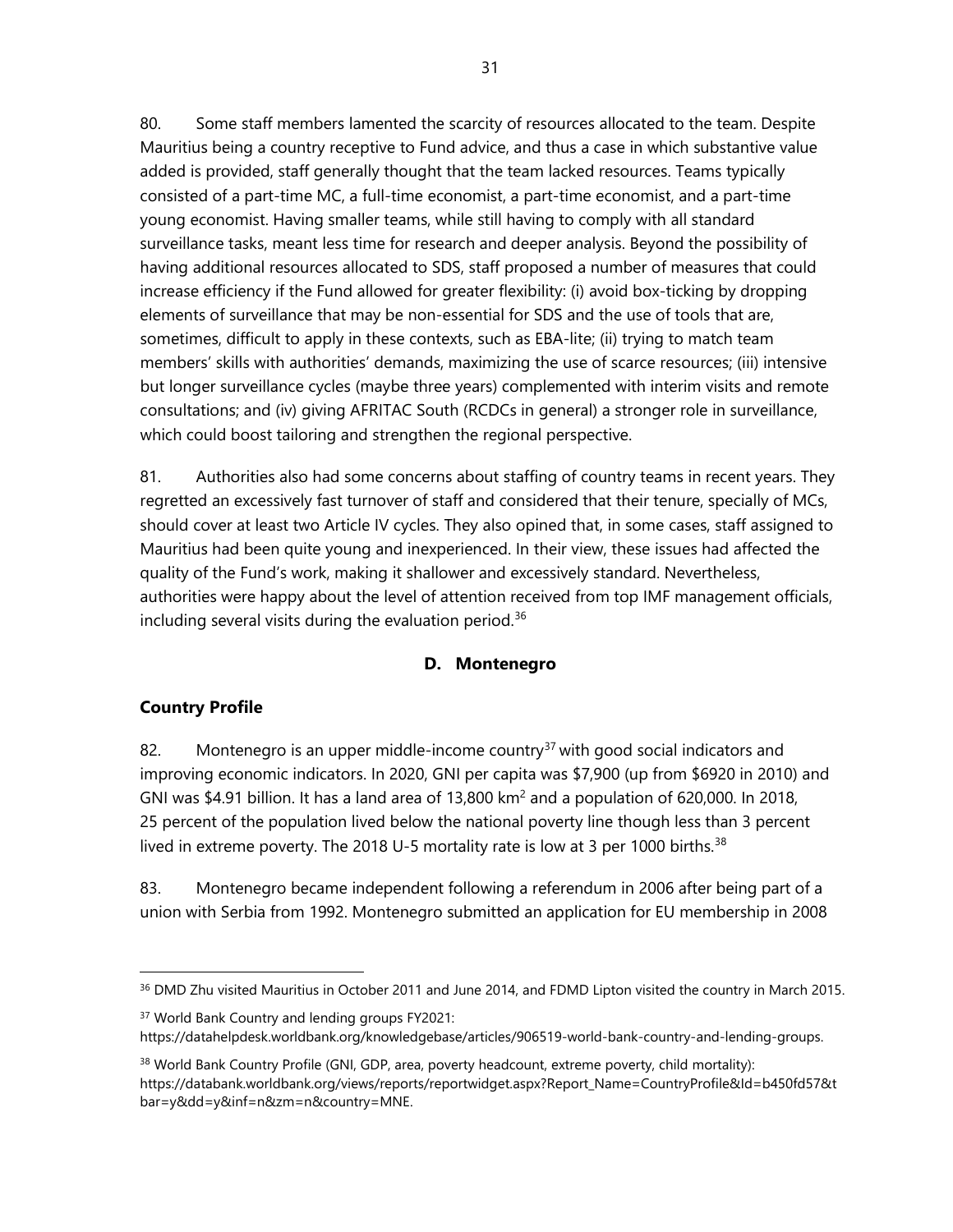and acquired official candidate status in 2010. An opposition coalition won the August 2020 elections, marking the first change of government in Montenegro's post-independence history.<sup>[39](#page-37-0)</sup>

84. Montenegro has a small, highly open economy and it unilaterally adopted the euro as its currency. It is inherently exposed to global ups and downs and therefore fiscal and financial buffers are needed, particularly in the absence of an exchange rate instrument (IMF, 2010). Travel and tourism are major growth drivers accounting for 32 percent of GDP and 33 of total employment in 2019.[40](#page-37-1) Montenegro has a large informal economy and high unemployment (IMF, 2018a). Banks dominate the euroized financial system and account for 90 percent of system assets equivalent to 100 percent of GDP, larger than most SDS financial systems.<sup>[41](#page-37-2)</sup> Unlike many SDS, Montenegro rarely faces significant natural disasters. Although it is in an area with some seismic activity, the last earthquake was in 1979 with 94 deaths. Climate change is expected to increase surface temperatures and decrease rainfall, as is the case elsewhere in central and eastern Europe.

85. Montenegro joined the IMF in 2007. It has a quota of SDR 60.5 million and a voting share of 0.04 percent. Montenegro has had no IMF program engagement and is not eligible for IMF concessional financing from the PRGT, as per capita income is above the PRGT entry threshold for SDS. IMF engagement during the evaluation period has included regular surveillance on the 12-month cycle, an FSAP in 2015 and an RFI disbursement in 2020 (Table 5). Montenegro received increasing amounts of CD support during the second half of the evaluation period (Figure 11). A regional resident representative based in Vienna covering Montenegro, Albania, Kosovo, and North Macedonia was appointed in 2019, supported by in-country local economists in all but Montenegro.

86. A post-independence boom based on unilateral euroization, capital inflows, leverage, and real estate investment was brought to an end by the euro area crisis in 2009 with a deposit run in the banking system, a decline of external inflows, and a large decline in GDP (Figure 12). Adjustment to the euro area shock was buffered by a rapid and large build-up of debt. Public debt, including contingent liabilities, rose from 32 percent to 72 percent of GDP during 2008–2014. The first half of the evaluation period also witnessed a gradual deleveraging of the banking system including reducing NPLs against a background of weak growth. In the second half of the evaluation period, growth picked up and the authorities embarked on a capitalintensive growth strategy. The building of a highway to Serbia, costing 25 percent of GDP and partially completed in 2020, was emblematic of this strategy. Following 2016 elections, the authorities embarked on a medium-term fiscal consolidation of the non-highway budget, in part with an eye on the Maastricht deficit criteria. This effort was partly successful in curbing public debt accumulation although public debt continued on an upward trajectory.

<span id="page-37-0"></span><sup>39</sup> See https://www.britannica.com/place/Montenegro.

<span id="page-37-1"></span><sup>40</sup> World Travel and Tourism Council 2019 data: [https://wttc.org/Research/Economic-Impact.](https://wttc.org/Research/Economic-Impact)

<span id="page-37-2"></span><sup>&</sup>lt;sup>41</sup> Montenegro has been euroized since 2002 and has no separate legal tender.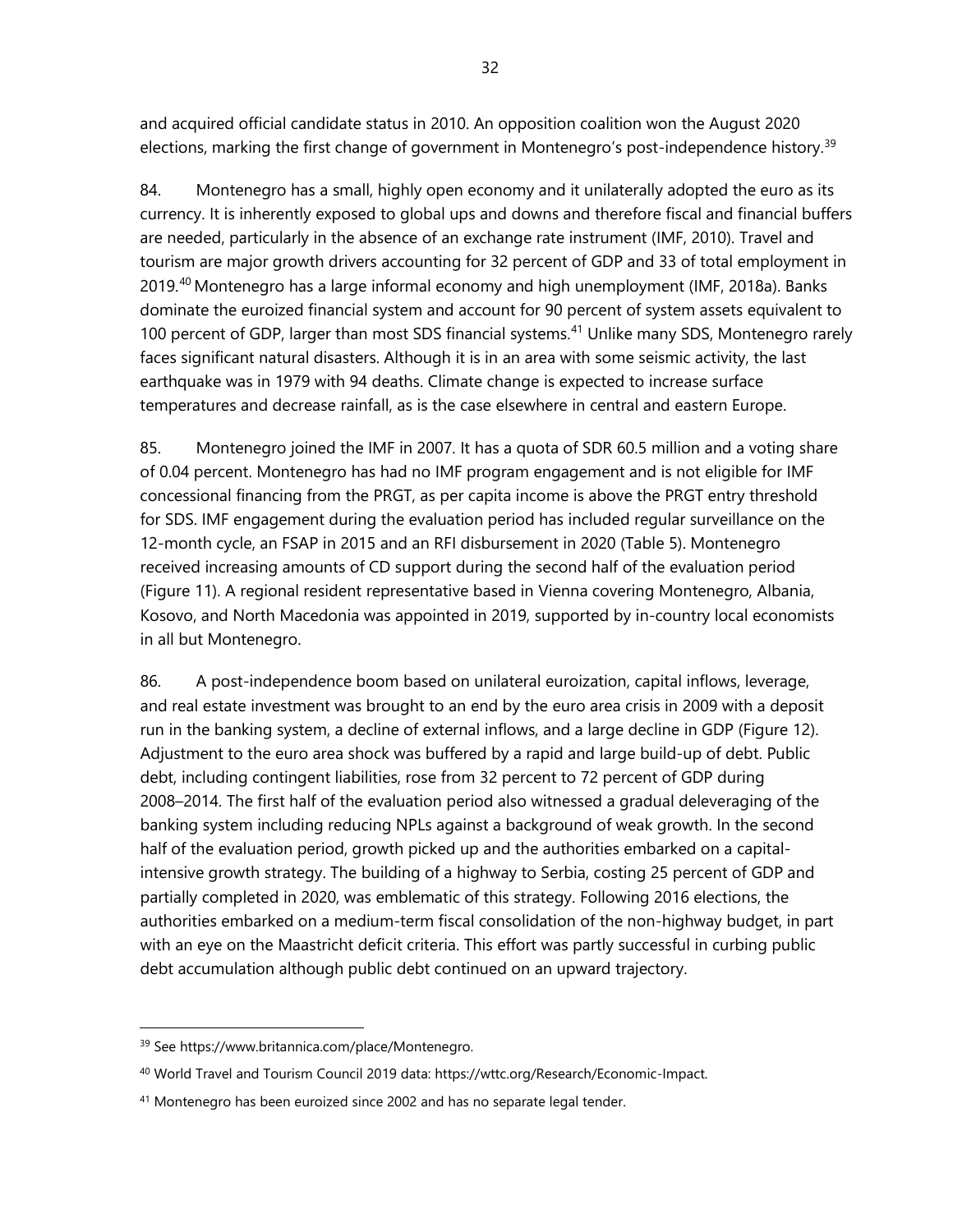



87. The COVID-19 epidemic hit Montenegro hard due to its dependence on tourism receipts (Mooi, 2020). With containment measures including a national curfew, restricted operating hours for retail and hospitality, and temporary restrictions on international arrivals, GDP is estimated to have declined by 15 percent. The fiscal response increased the budget deficit to nearly 11 percent of GDP and public debt is expected to reach a new high of 108 percent of GDP in 2020 (more than double the level a decade earlier). However, market access was retained as Montenegro issued a €750 million Eurobond in December 2020, enabling repayment of debt maturing in March 2021. Four fiscal packages to support the economy have contained a wide variety of measures including wage subsidies for the most affected sectors, tax deferrals, VAT reduction in the hospitality industry, cash support to vulnerable groups, and increased health spending. The central bank introduced support measures including loan moratoria in priority sectors and for unemployed workers, lowered reserve requirements, and a temporary prohibition of bank dividends (except in the form of equity).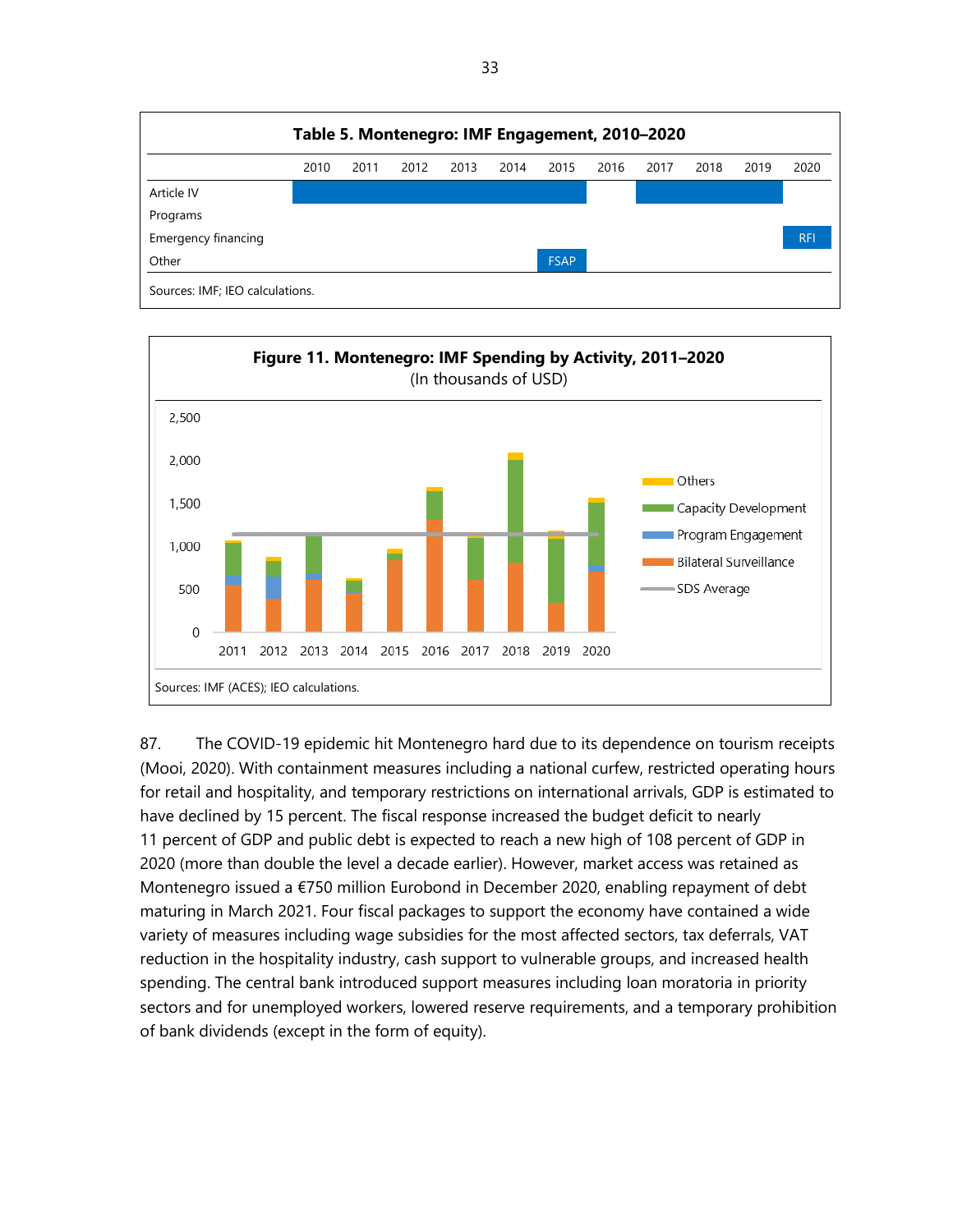

34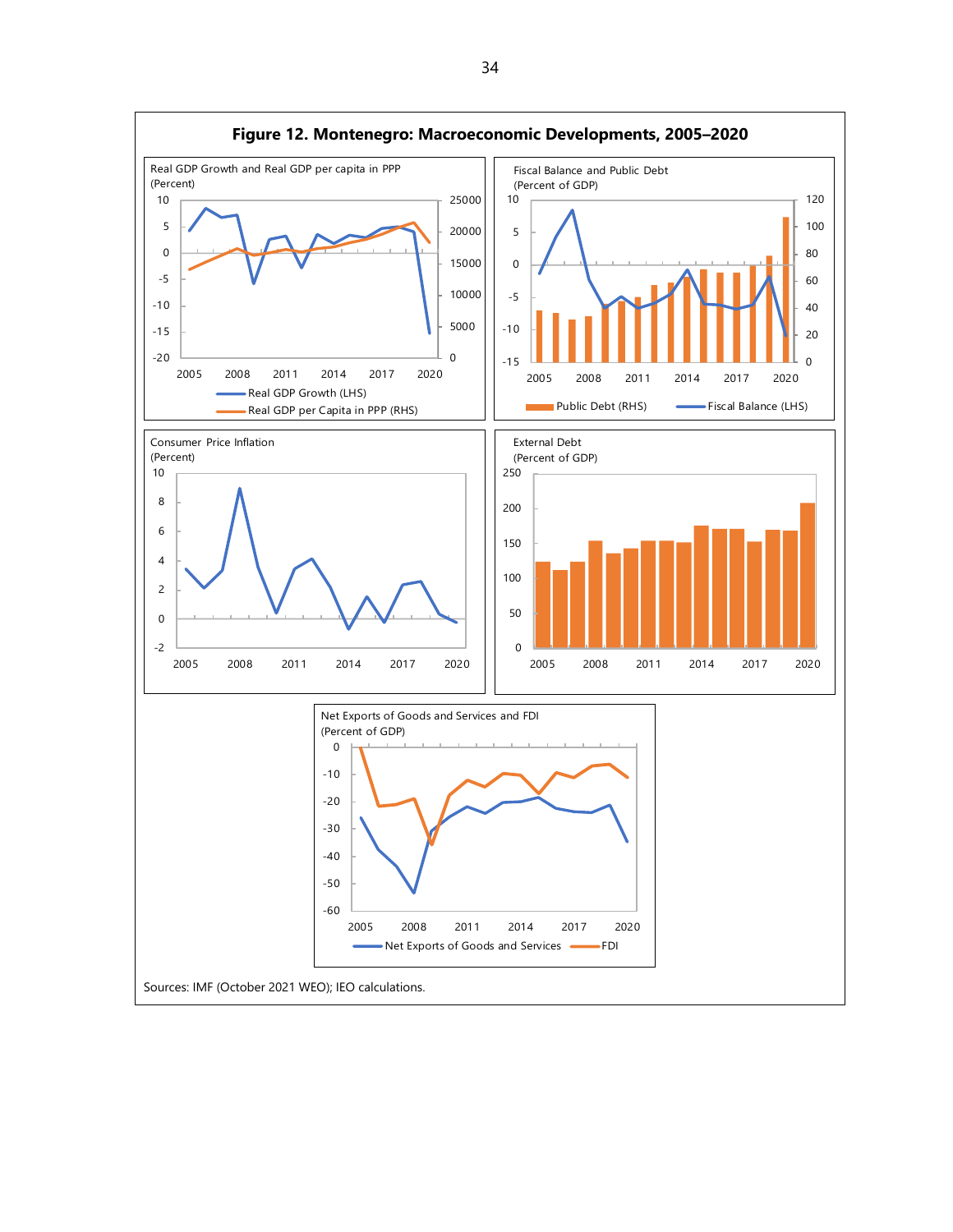#### **Main Elements of Fund Engagement**

#### *Surveillance*

88. Three policy priorities dominated IMF surveillance during the evaluation period: curbing the accumulation of public debt; managing the deleveraging of the banking sector post global financial crisis; and pursuing structural reforms to boost competitiveness especially in the labor market and in the loss-making legacy steel and aluminum industries. These three themes recurred consistently in surveillance as well as technical assistance provision. SIPs in 2017 and 2018 were substantive and tackled issues in considerable depth. Topics included export diversification, fiscal adjustment using FAD tools, macro-financial linkages, long-term growth prospects, structural fiscal balances, and how to improve labor market outcomes. Surveillance priorities and topics are broadly in line with 2017 Staff Guidance on Small States in respect of promoting fiscal sustainability, strengthening financial systems, and bolstering growth.

89. Country authorities generally had a very positive view of the relevance, coverage, quality, and timing of surveillance recommendations, especially since 2017 when a four-year fiscal consolidation plan was launched. Special papers, including one on the infrastructure gap, were particularly valued. However, they would have appreciated more attention to diversification strategies in coordination with other international financial institutions (IFIs).

90. Data gaps in national accounts, debt, and labor markets made surveillance more challenging for staff and could temper the strength of recommendations from application of surveillance tools. The lack of time series data in the early part of the evaluation period, partially due to the country's very recent independence, precluded calculation of some basic economic concepts such as cyclically adjusted data. Some staff believed that more staff training on how to deal with data gaps could be useful.

91. Both staff and officials interviewed felt the usefulness of surveillance tools was uneven. The EBA created some disagreements between SPR and EUR, with the country team arguing that model-based assessments were unreliable and inconclusive, as in other SDS, due to a lack of time series data and large data gaps. Given that the authorities also saw a need for caution using EBA or EBA-lite in dollarized economies, staff's advice was largely based on more traditional unit labor cost data, real effective exchange rate developments, and productivity growth. Staff found the DSA to be more useful in dialogue with the authorities as it could test for various debt rollover risks while publication of the DSA provided leverage for staff recommendations. The authorities did not express views on the usefulness of the DSA in interviews with IEO nor were their views reflected in the published DSA for the 2019 Article IV consultation when debt risks were assessed as high.

92. Some staff found internal reviewers did not show enough flexibility for Montenegro's circumstances, e.g., data gaps. Others believed that demands were not unreasonable, and reviewers' views could usually be accommodated.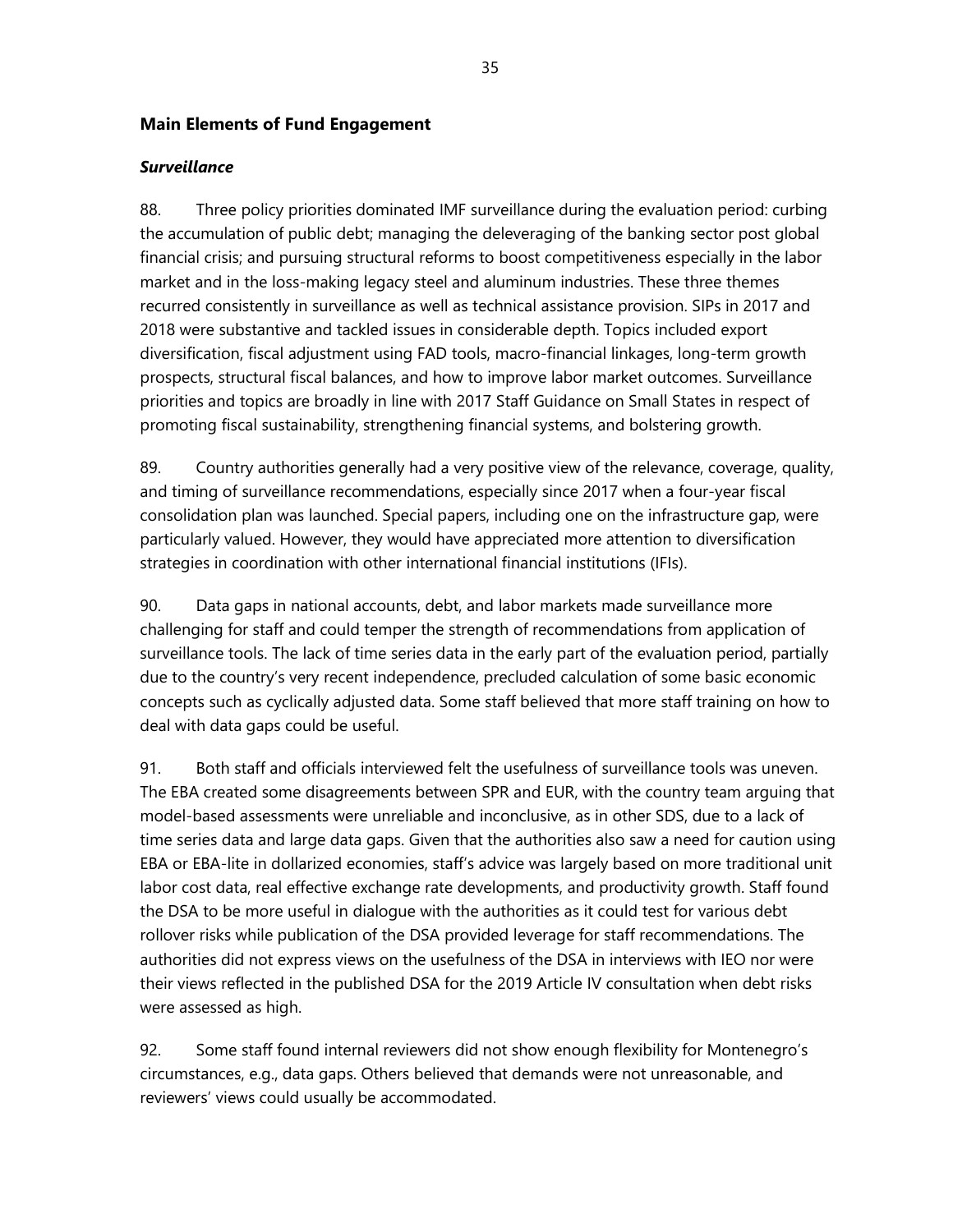93. Financial sector deleveraging was a focus of surveillance during the first half of the evaluation period together with TA support from MCM and LEG. Progress was slow due to weak judicial processes, contract enforcement, deficient property registries, and inadequate tax filing. With gradual progress in financial sector deleveraging, policy advice and accompanying CD shifted to liquidity management operations, bank resolution, and AML/CFT. The FSAP recommended an independent asset quality review of all banks to tackle pockets of vulnerability, time-bound supervisory action plans, and bank resolution planning by the Central Bank of Montenegro. It also recommended improvements to the legal, regulatory, and supervisory frameworks for the banking and insurance sectors. Implementation of the 2015 FSAP (and 2016 FSSA) recommendations has advanced over time. The 2019 Article IV assessed that of the 18 main FSAP recommendations, 44 percent were fully implemented, 33 percent partially implemented or in progress, and 22 percent were not done, including an asset quality review for all banks, although the authorities remain committed to implementation of outstanding recommendations.

94. Staff stressed the importance of building fiscal buffers throughout the evaluation period, with the traction of policy advice increasing as debt vulnerabilities rose. In 2013, staff advised to liquidate a loss-making state enterprise and against contracting a large highway loan. Although staff advice was not followed, some other fiscal measures were taken. By 2015, staff assessed the risks from the debt level to be high. In 2017, the authorities acknowledged a need to take fiscal action in the context of the Article IV consultation and a follow up mission to conclude the consultation assessed the authorities' four-year adjustment strategy with TA support.

95. The traction of surveillance appears to have been more consistent in recent years as debt vulnerabilities increased and the Article IV assessment became more important for rollover of eurobond financing. For example, 2018 Article IV recommendations—which build upon recommendations made in the 2017 Article IV consultation—on public sector employment, local government finances, tax expenditures, banking sector consolidation, and reducing the labor tax wedge were reported as implemented in the 2019 Article IV consultation, along with progress in several other areas. Recommendations on pension reform were attempted but ultimately not successful, while the fiscal consolidation strategy met setbacks due to the rollback of tax increases and new hiring which lowered the targeted improvement of the primary balance over the medium term. Earlier in the evaluation period, staff views on the risks associated with the highway project appeared not to have significant traction with the authorities.

## *Program Work and Emergency Lending*

96. Prior to the COVID-19 pandemic, Montenegro had not made use of Fund financing and primarily relied on Eurobond issuance and World Bank financing for its external financing needs. Benefitting from its proximity to the eurozone and unilateral adoption of the euro, Montenegro issued a 10-year €200 million (US\$255 million) Eurobond in 2010. At that time, the Deputy Prime Minister, Igor Luksic, noted "It is our determination to have this type of debt in the long term.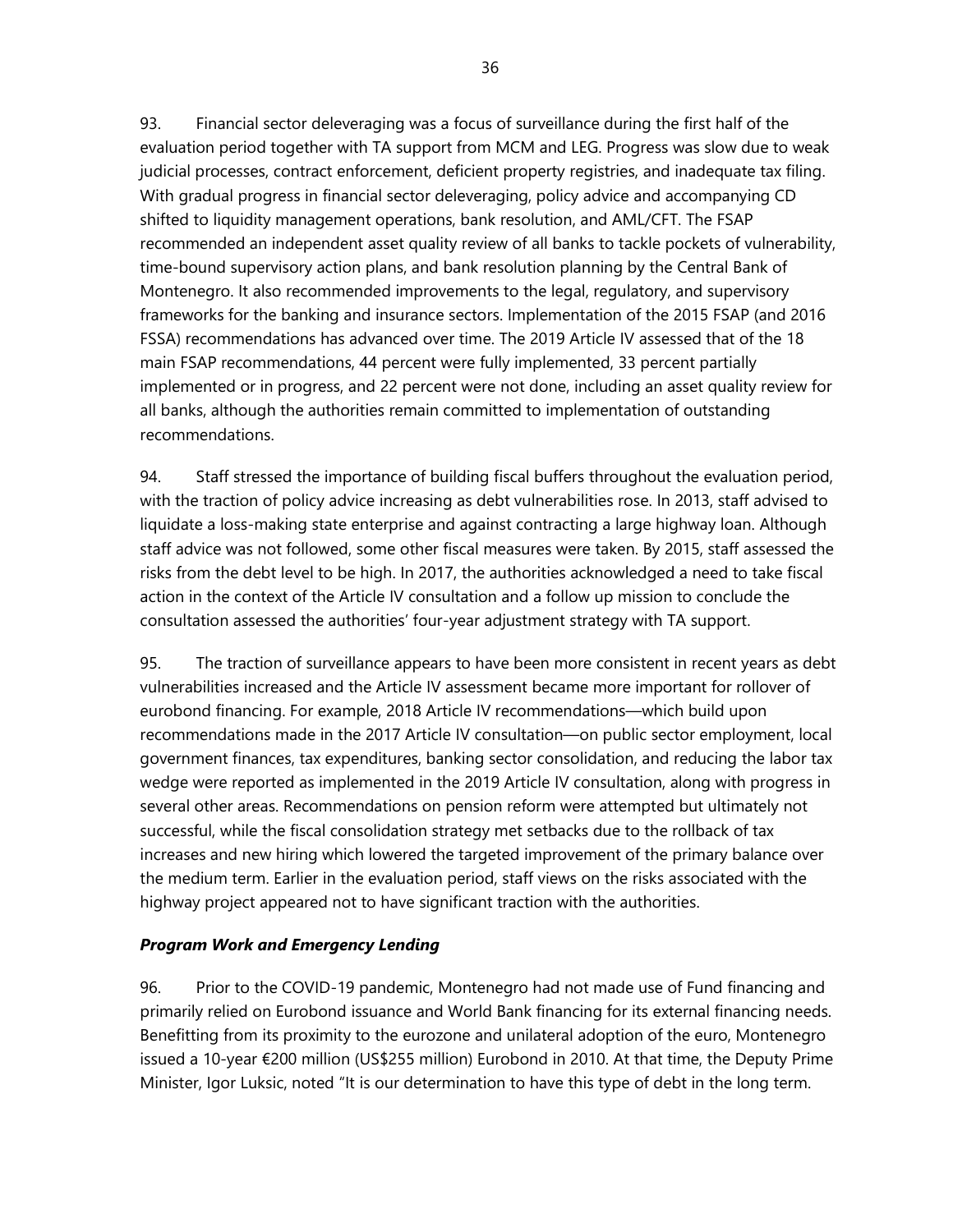There is no need for an agreement with the IMF."<sup>[42](#page-42-0)</sup> Interviews with staff indicated that as long as market access was maintained and with perceived low-conditionality World Bank policy lending available as a backstop then the authorities' interest in use of Fund resources was not particularly strong. Nonetheless, in 2011 and 2012, the authorities enquired about precautionary use of Fund resources through a PLL or a precautionary SBA in case market financing dried up. Maximum annual and cumulative access to these facilities (up the exceptional access limit) would have been approximately US\$85 million annually and US\$255 million cumulatively, relatively modest amounts in comparison to eurobond market access.<sup>[43](#page-42-1)</sup> According to staff interviewed, Montenegro was not likely to meet PLL eligibility criteria, given its hitherto limited market access,<sup>[44](#page-42-2)</sup> and in the end a precautionary SBA was not requested. Another factor, mentioned by staff, was a concern among officials that since disbursements under an IMF arrangement are conditional on performance, there was a risk of failure which would have a negative impact on market access.

97. Montenegro requested IMF support for the first time in June 2020 during the COVID-19 pandemic to help address a large adverse shock to tourism and to help finance rising public deficits and received RFI financing of 100 percent of quota (US\$83 million or 1.3 percent of 2019 GDP) which was on-lent to the budget. A BOP financing gap of 5.6 percent of GDP was expected to be covered by the RFI (30 percent share), World Bank, EU and another IFI (54 percent share), with the remaining financing unidentified (17 percent). The authorities committed in their letter of intent to halt large capital expenditures until the public finance outlook had significantly improved as well as measures to promote transparency and good governance of crisis-mitigating spending.

98. Montenegrin interviewees noted that the IMF was more responsive and rapid to their request for financial support than either the World Bank or the European Commission, and central bank staff welcomed recommendations to strengthen safeguards on the use of Fund resources. These commitments went alongside a perception by country interviewees that the RFI had strengthened the partnership between the IMF and Montenegro. Country authorities did not mention the adequacy of RFI support, although it was noted that IMF support was larger than that of the World Bank and that ex-post the RFI had a strong positive catalytic effect, including on market financing. The authorities issued a €750 million Eurobond in December 2020 with the IMF financial support and staff's assessment of debt sustainability contributing to favorable terms.

#### *Capacity Development*

99. CD provision to Montenegro increased significantly in the second half of the evaluation period. Initially after membership, CD was largely concentrated on strengthening statistical capacity. CD increased over time as rising public indebtedness focused attention on debt and

<span id="page-42-0"></span><sup>42</sup> [https://www.eubusiness.com/news-eu/montenegro-economy.61e/.](https://www.eubusiness.com/news-eu/montenegro-economy.61e/)

<span id="page-42-1"></span> $43$  Based on Montenegro's quota of SDR 27.5 million (US\$ 42.3 million) and prevailing access limits.

<span id="page-42-2"></span><sup>&</sup>lt;sup>44</sup> The PLL qualification criterion of a track record of steady sovereign access to international capital markets at favorable terms would not be met. See IMF (2018b).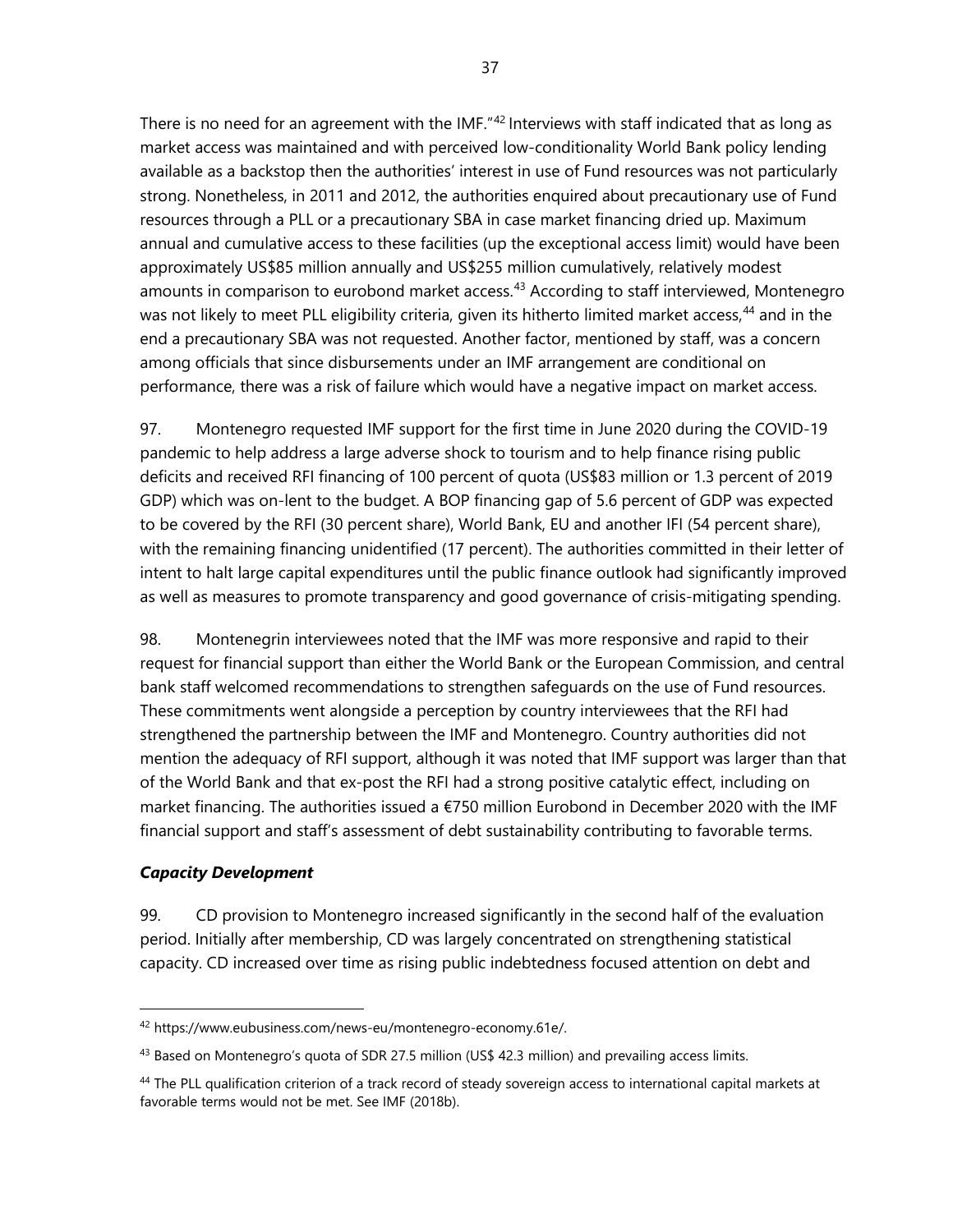liability management, capital market development, revenue administration, and a medium-term fiscal consolidation plan, although no CD strategy has been published (Figure 13). Follow up missions to the 2015 FSAP also contributed while the building of statistical capacity continued at broadly similar levels. The scaling up of CD was enabled with bilateral support from the Netherlands-IMF Capacity Development Program for nine Balkan countries in the Executive Board constituency chaired by the Netherlands.<sup>[45](#page-43-0)</sup>



100. Montenegrin interviewees (authorities and other stakeholders) remarked that CD had been useful and impactful and provided direction for country reforms. Areas of impact were in tax administration, bank supervision and resolution, economic statistics, and safeguards recommendations (in the context of the RFI disbursement). One area for improvement noted by country authorities was ensuring that TA recommendations were aligned with European Union accession *acquis* requirements. According to staff interviewees, CD became more impactful later in the evaluation period. In the first half of the evaluation period, the authorities' take-up of TA was limited by turnover in recipient institutions and a lack of leadership regarding implementation of recommendations in the central bank and in the finance ministry, notably regarding tax policy recommendations. In the second half of the evaluation period staff noted impact from TA in tax administration and banking supervision, but less so for tax policy due to political constraints, while some earlier implementation issues still lingered.

<span id="page-43-0"></span><sup>45</sup> Se[e https://www.imf.org/en/News/Articles/2016/07/07/20/04/PR16323-IMF-and-The-Netherlands-Launch-](https://www.imf.org/en/News/Articles/2016/07/07/20/04/PR16323-IMF-and-The-Netherlands-Launch-New-Program-to-Boost-Capacity-in-Eastern)[New-Program-to-Boost-Capacity-in-Eastern.](https://www.imf.org/en/News/Articles/2016/07/07/20/04/PR16323-IMF-and-The-Netherlands-Launch-New-Program-to-Boost-Capacity-in-Eastern)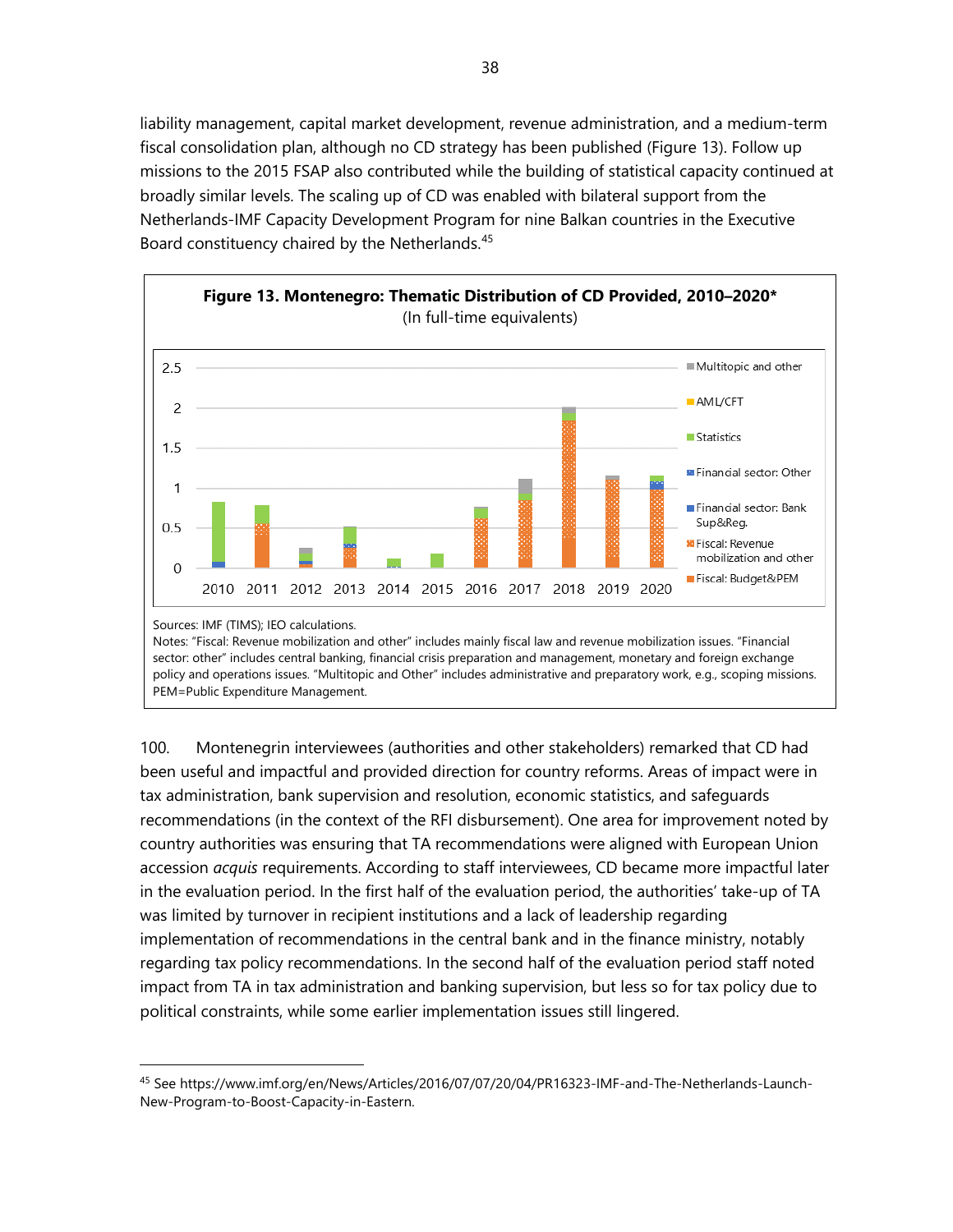101. The preferred CD delivery modalities depend on the topic. The authorities noted that long-term technical assistance has good results as the experts gain familiarity with country circumstances, e.g., in debt management where four consecutive technical assistance missions from MCM helped build capacity and develop a debt management strategy. Montenegro does not have access to an RCDC although regional advisors, including on tax administration and public financial management, are based in Vienna. Training is provided at IMF HQ, at the Joint Vienna Institute, and through the Center of Excellence in Finance (Slovenia), which currently hosts two IMF (FAD) advisors. Some central bank officials preferred the strategic expertise provided by HQ-sourced TA to the more "hands-on" support provided by regional advisers, because of a sense of better knowledge of international best practices.

102. Staff observed improved integration of CD with surveillance activities over the evaluation period, with TA recommendations being increasingly used as inputs to Article IV reports and Article IV reports highlighted areas where CD could be useful.

### *Collaboration with Partners*

103. Collaboration was reported as closest with the World Bank, both in the field and at HQ, while missions in the field also engaged with the EBRD, the European Commission, and the ECB as regards progress toward EU accession. Initially views of external agencies differed on the highway project with the IMF emphasizing fiscal risks, but these differences narrowed as some of these risks materialized.

#### *Staffing of Country Teams and Engagement of Senior IMF Officials*

104. Mission chief tenure averaged 2.3 years during the evaluation period. In the first half of the evaluation period, the mission chief for Montenegro would typically have a second country assignment and be supported by 1 or 1.5 desk economists, with additional EUR staff joining Article IV missions. In the second half of the evaluation period when surveillance intensified the mission chief would be largely focused on Montenegro and the mission team size expanded. A regional resident representative covering four Balkan countries including Montenegro was appointed in 2020. However, staff noted that the usefulness of a regional representative was significantly enhanced if supported by a local economist in country, and the absence of a local economist in Montenegro, due to its relatively small size and budget constraints, made engagement significantly more difficult. Staff interviewees did not see staff turnover as an issue because Montenegro was an attractive mission destination, although country authorities would prefer less rapid turnover of mission chiefs. The authorities commended the expertise of the mission staff, while noting that having a dedicated mission chief was preferable to one covering two assignments. Generally, the authorities and mission chiefs were satisfied with senior staff and management engagement.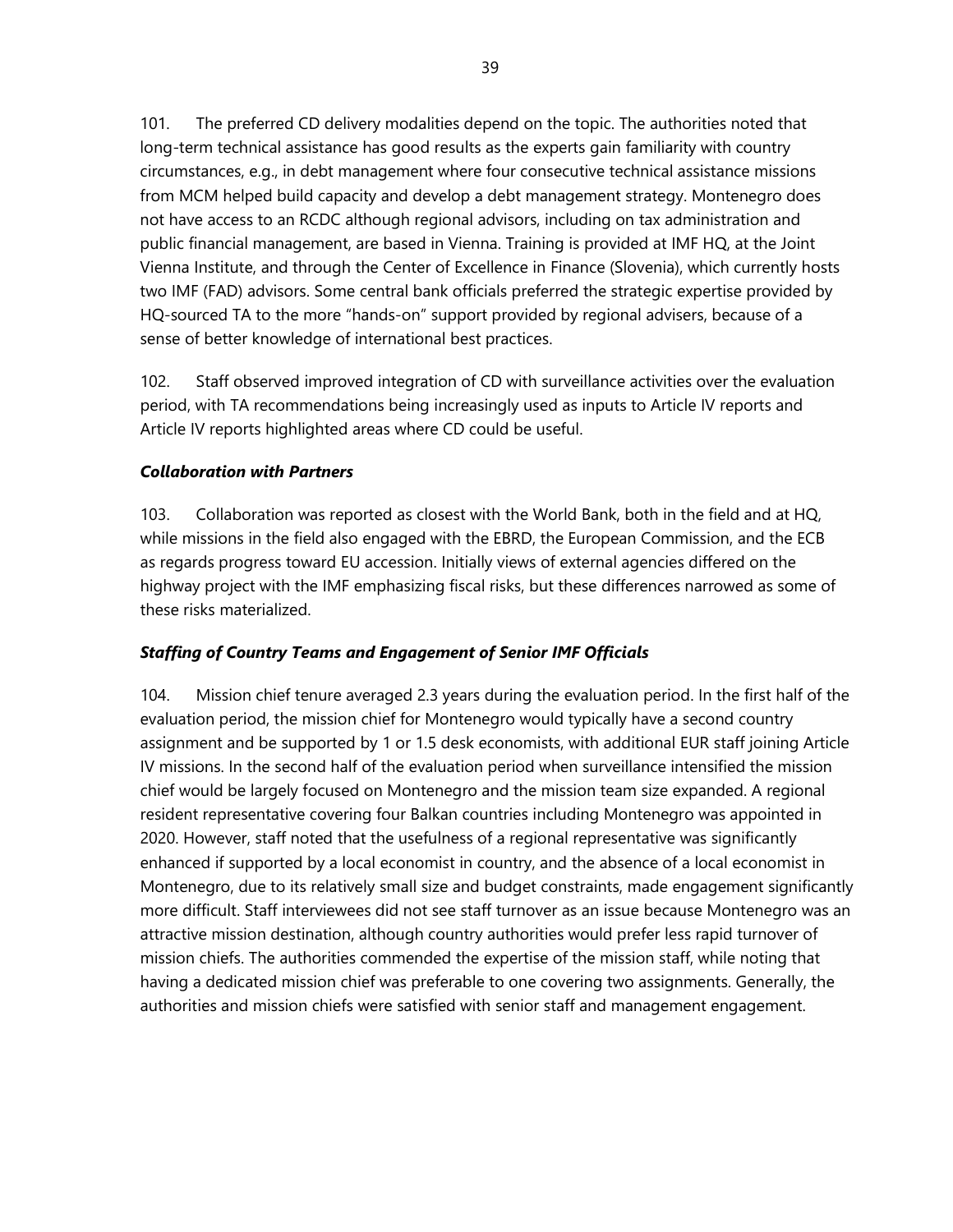## **E. Seychelles**

## **Country Profile**

105. Seychelles is a high-income archipelago country with improving economic indicators and strong social indicators. [46](#page-45-0) GNI per capita rose from \$10,200 in 2010 to \$15,700 in 2018 and 2018 GNI is \$1.5 billion. It comprises of 115 islands with an area of 455 km<sup>2</sup>, with a population of 100,000, which puts Seychelles in the category of a microstate (population below 200,000). In 2018, 25 percent of the population lived below the national poverty line (down from 39 percent in 2010) and less than 1 percent lived in extreme poverty. Under-5 mortality in 2018 was 15 per 1000 births.<sup>[47](#page-45-1)</sup>

106. Seychelles attained independence from the United Kingdom in 1976. Elections have been freely contested since the 1990s, although the ruling party candidate for president has won each election. In 2015, President Michel was re-elected to a third and final term. In September 2016, the opposition alliance won a majority in the National Assembly for the first time in 40 years. President Michel stepped down in October 2016 handing over executive power to Vice President Faure.<sup>[48](#page-45-2)</sup>

107. Seychelles is heavily dependent on travel and tourism which accounted for 40 percent of 2019 GDP and 44 percent of employment.<sup>[49](#page-45-3)</sup> Tourism and tuna fishing accounted for over half of exports of goods and services. Unemployment is low at 3–5 percent (until the onset of COVID-19) and the continuing expansion of labor-intensive activities (tourism and construction) increasingly relies on expatriate labor. While catastrophic natural disasters have spared Seychelles in recent years, which is ranked 26<sup>th</sup> out of 33 small states in vulnerability to climate change, it faces significant challenges in the context of climate change. In the long run, rising sea levels could pose a serious threat to livelihoods in coastal zones.

108. Seychelles joined the IMF in 1977. It has a quota of SDR 22.9 million and a voting share of 0.03 percent. Seychelles had its first program engagement in 2008 with an SBA which was replaced by an EFF in 2009. IMF program engagement during the evaluation period in Seychelles was more extensive than in any other SDS with two successive EFF arrangements and use of PCI during 2010–2019, and an RFI drawing in 2020 (Table 6). As a result, Fund spending on Seychelles was largely associated with program engagement (Figure 14). Seychelles is not eligible for IMF concessional financing from the PRGT due to its high per capita income. Fund credit

<span id="page-45-0"></span><sup>46</sup> World Bank Country and lending groups FY2021.

[https://datahelpdesk.worldbank.org/knowledgebase/articles/906519-world-bank-country-and-lending-groups.](https://datahelpdesk.worldbank.org/knowledgebase/articles/906519-world-bank-country-and-lending-groups)

<span id="page-45-1"></span><sup>47</sup> World Bank Country Profile (GNI, GDP, area, poverty headcount, extreme poverty, child mortality): [https://databank.worldbank.org/views/reports/reportwidget.aspx?Report\\_Name=CountryProfile&Id=b450fd57&t](https://databank.worldbank.org/views/reports/reportwidget.aspx?Report_Name=CountryProfile&Id=b450fd57&tbar=y&dd=y&inf=n&zm=n&country=SYC) [bar=y&dd=y&inf=n&zm=n&country=SYC.](https://databank.worldbank.org/views/reports/reportwidget.aspx?Report_Name=CountryProfile&Id=b450fd57&tbar=y&dd=y&inf=n&zm=n&country=SYC)

<span id="page-45-2"></span><sup>48</sup> [See:](https://en.wikipedia.org/wiki/Seychelles) https://www.britannica.com/place/Seychelles.

<span id="page-45-3"></span><sup>&</sup>lt;sup>49</sup> World Travel and Tourism Council 2019 data[, https://wttc.org/Research/Economic-Impact.](https://wttc.org/Research/Economic-Impact)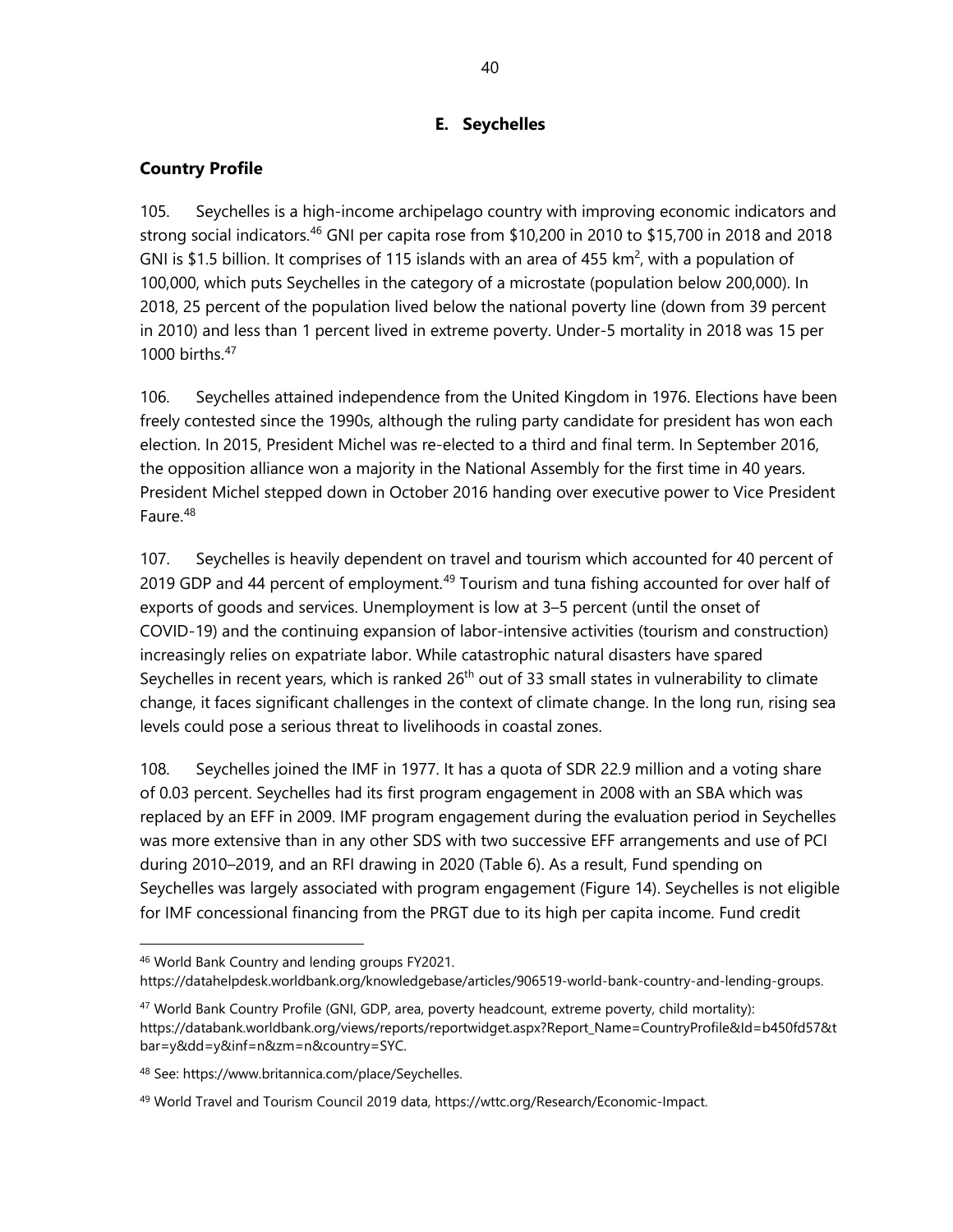outstanding at end-2020 was 164 percent of quota (SDR 37.6 million). In addition, Seychelles was the first pilot for a CCPA in 2017 which reflected the authorities' interest in the "blue economy" (marine resources including fish and coral reefs) as part of a diversification strategy and vulnerability to climate change from rising sea levels and ocean acidification.





109. In 2008, prior to the evaluation period, Seychelles experienced an acute fiscal and BOP crisis with public debt at 151 percent of GDP, a parallel exchange rate, and reserves almost exhausted (Figure 15). A large fiscal adjustment was implemented aimed at reducing domestic debt supported by a restructuring of official and commercial external debt. The exchange rate was devalued and moved to a floating regime, which is unusual in small states and perhaps unprecedented in a microstate. Progress was made to create room for private investment through divestiture of SOEs, civil service downsizing, and adjustment of administered prices to cost recovery levels (IMF, 2013). Social protection was strengthened though some working poor struggled under economic reform adjustment.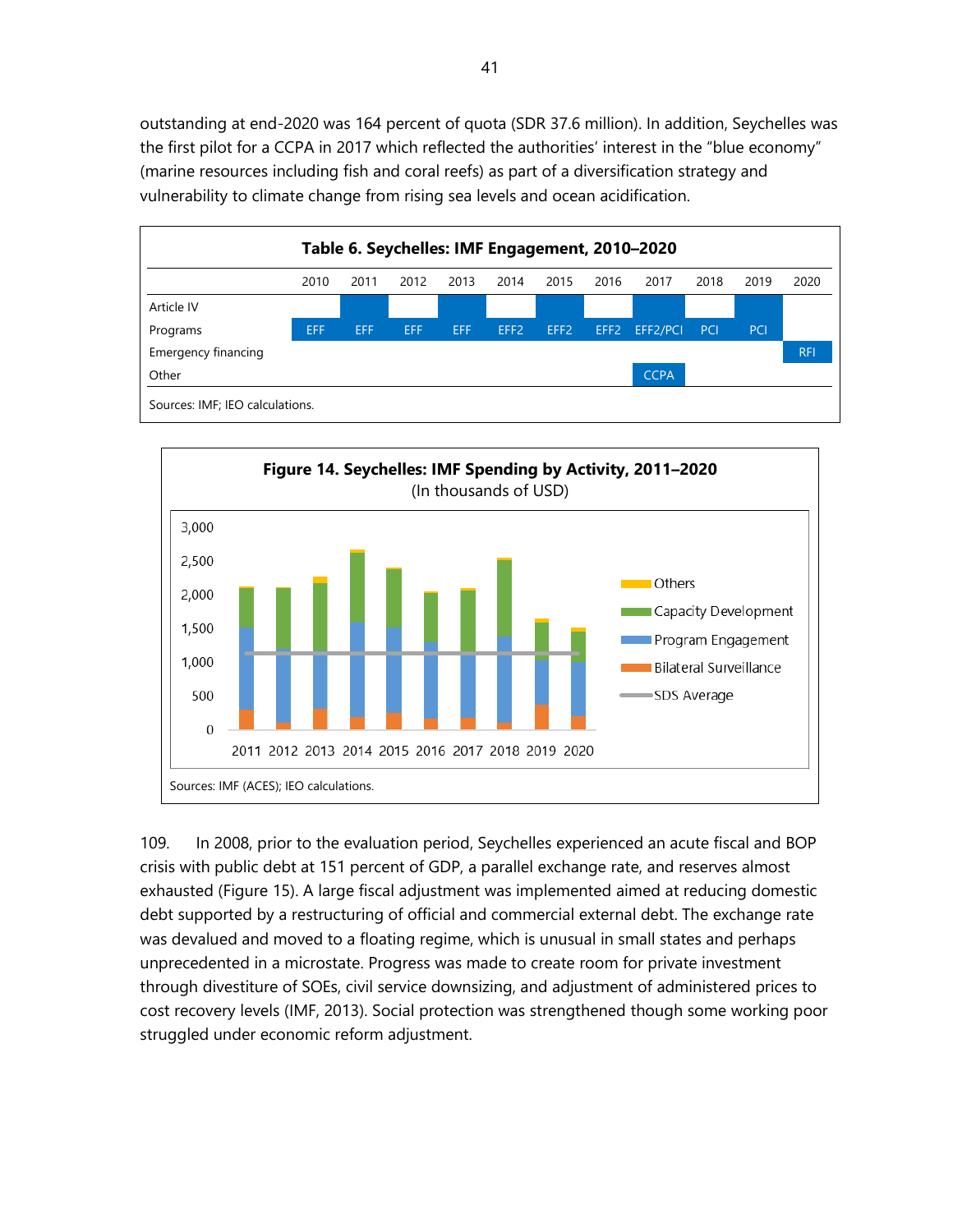

110. With exchange rate adjustment and a large fiscal adjustment along with debt relief put in place just prior to the evaluation period, the main outstanding policy priorities during the evaluation window were: inclusive growth with a focus on diversification as Seychelles potentially faced a middle-income trap resulting from limits on labor intensive tourism development while preserving luxury destination status; fiscal buffers to build resilience to external shocks; financial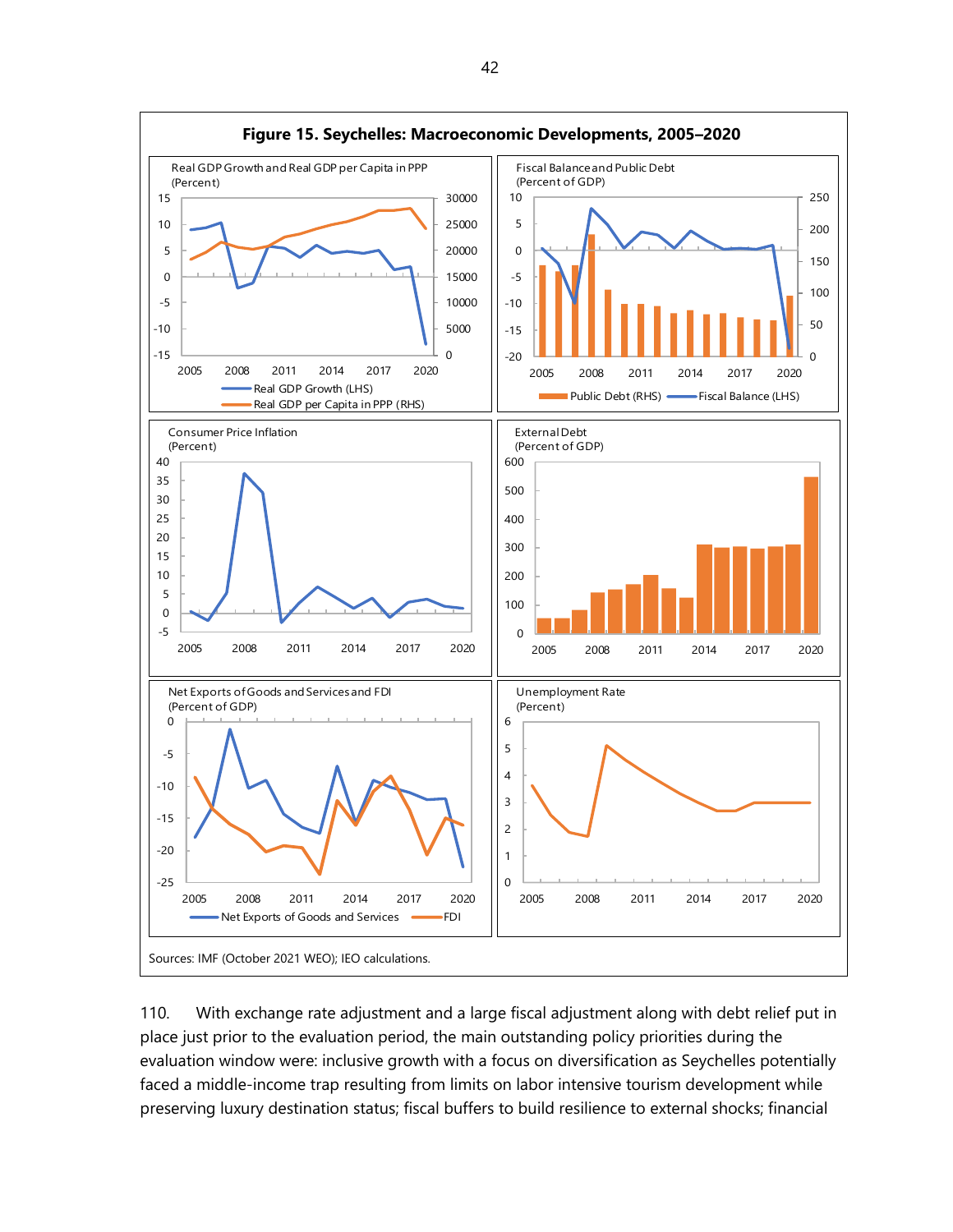sector issues including high interest rate spreads, lack of economies of scale, maturity mismatches, and lack of bankable projects; and structural reforms especially to improve the performance of state enterprises. In addition, the floating exchange rate encouraged the development of monetary policy tools to absorb domestic liquidity and a shift from reserve money targeting to a flexible inflation targeting framework.

#### **Main Elements of Fund Engagement**

#### *Surveillance*

111. All Article IV consultations with Seychelles over the evaluation period took place in parallel to program requests or reviews, i.e., not stand-alone consultations. The surveillance policy priorities over the period were broadly in line with the five key thematic areas in small states staff guidance, i.e., inclusive growth, building resilience to shocks especially those from climate change covered in the 2017 CCPA, improving financial sector performance, and structural reforms to improve competitiveness. Debt sustainability issues had been tackled prior to the evaluation period but have recently resurfaced as a result of the COVID-19 induced shock. Nonetheless, the relatively developed financial system and floating exchange rate posed additional challenges that few other SDS shared—although Seychelles has not had an FSAP, technical assistance has consistently focused on bank supervision and financial market development. A substantive 2017 SIP considered enhancing resilience to natural disasters, climate change implications for public debt, risk management, and blue economy priorities reflecting the authorities' interest in this area and served as a vehicle to integrate the CCPA into bilateral surveillance.

112. Country authorities viewed IMF surveillance as effective and timely with input on the choice of surveillance topics helping to make coverage relevant to their needs and interests. They observed a strengthening of institutional knowledge at the Central Bank and Ministry of Finance through learning about other countries' experiences during the evaluation period. Officials also noted that the intensity of engagement gradually eased over time as Seychelles exited from Fund financial support and transitioned to use of the PCI in 2017. Staff observed that data gaps, e.g., in price statistics and national accounts, posed something of a challenge for surveillance, but that well prioritized TA had helped overcome these constraints.

113. Interviewees valued surveillance tools, in particular the EBA-lite exchange rate assessment in the context of a floating exchange rate, although application of the tools was not without difficulties common to other SDS. While exchange rate misalignment was not a concern early in the evaluation following the float of the rupee, EBAs were inconclusive in 2017 and 2019 with the current account model and real effective exchange rate model giving widely differing conclusions. While the EBA recognized the special circumstances of small tourist dependent states, staff fell back on other indicators and assessed the external position as broadly consistent with fundamentals and desirable policies. It was noted that the high import content of foreign direct investment tends to boost the size of the current account deficit leading to an assessment of overvaluation, while the real effective exchange rate assessment pointed to undervaluation. Staff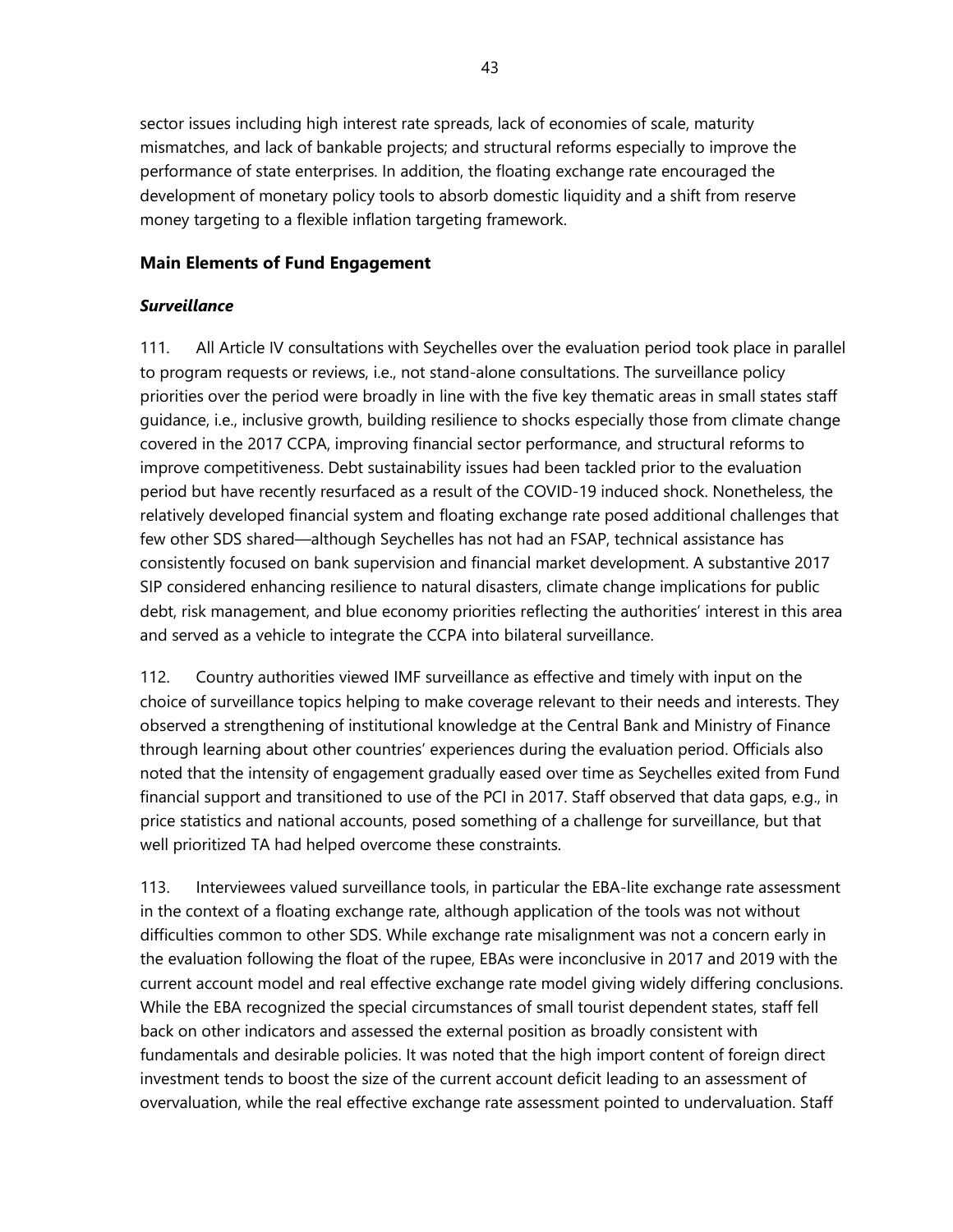also sought to tailor advice to Seychelles' circumstances. For example, the 2014 Article IV recommended relatively high reserve coverage of 180 percent of the Assessing Reserve Adequacy metric due to openness, tourism dependence, and remote island microstate characteristics. The DSA has been helpful to the Ministry of Finance, although it was noted that it needed to take more account of specificities of SDS, in particular flexibility for tail risks such as the COVID-19 shock in tourism dependent economies. Overall, staff noted that the difficulties in tailoring surveillance tools to Seychelles´ particular context repeatedly led to tensions in the review process, in part because of staff turnover in review departments.

114. In 2017, Seychelles was the first pilot for the CCPA, introduced by the Fund in response to growing interest in policies to help adapt to the impact of climate change. The CCPA was carried out jointly with the World Bank and took stock of Seychelles' plans to manage climate from a macroeconomic perspective focusing in particular on identifying financing for climate adaptation and mitigation investments and strengthening institutional processes.

115. The authorities and staff felt that the CCPA covered issues of relevance for Seychelles while noting that the impact of recommendations was somewhat limited by slow implementation rate due to capacity constraints. Authorities also welcomed CCPA recommendations on green finance and financial inclusion and thought that it could be a catalyst for innovation. Staff noted that the most useful aspects of the CCPA were the identification of infrastructure investment requirements for adaptation and related financing needs which, while large, appeared manageable. Some staff noted that the mitigation angle seemed irrelevant for Seychelles (and other SDS) given the very small contribution of SDS to global emissions, although it may be of interest to country authorities hoping to set an example to larger countries. Overall, the tailoring of advice to Seychelles' circumstances, including through the CCPA and SIPs, have supported traction in surveillance engagement.

#### *Program Work and Emergency Financing*

116. Seychelles has used Fund financing facilities and non-financial arrangements continuously during the evaluation period with initially elevated levels of the Fund credit reflecting the large size of macroeconomic imbalances in 2008. One notable incentive for program engagement was the high level of official bilateral debt that could be restructured through the Paris Club, in contrast to Caribbean SDS with significant domestic debt that is outside the scope of the Paris Club. Program engagement during the evaluation period began with a four-year EFF arrangement over 2010–2013 (access at 225 percent of quota) and a second three-year EFF arrangement during 2014–2017 (access of 105 percent of quota). Both arrangements were fully disbursed. Staff noted that a longer-term instrument could have been useful in Seychelles, and potentially other SDS in the context of climate change, to provide a longer time horizon to address long-term structural challenges. A three-year Policy Cooperation Instrument (PCI) was requested after the second EFF in 2017 to support disciplined macroeconomic policies serving as a signaling device to domestic and external markets. Four PCI reviews were completed through end-2019.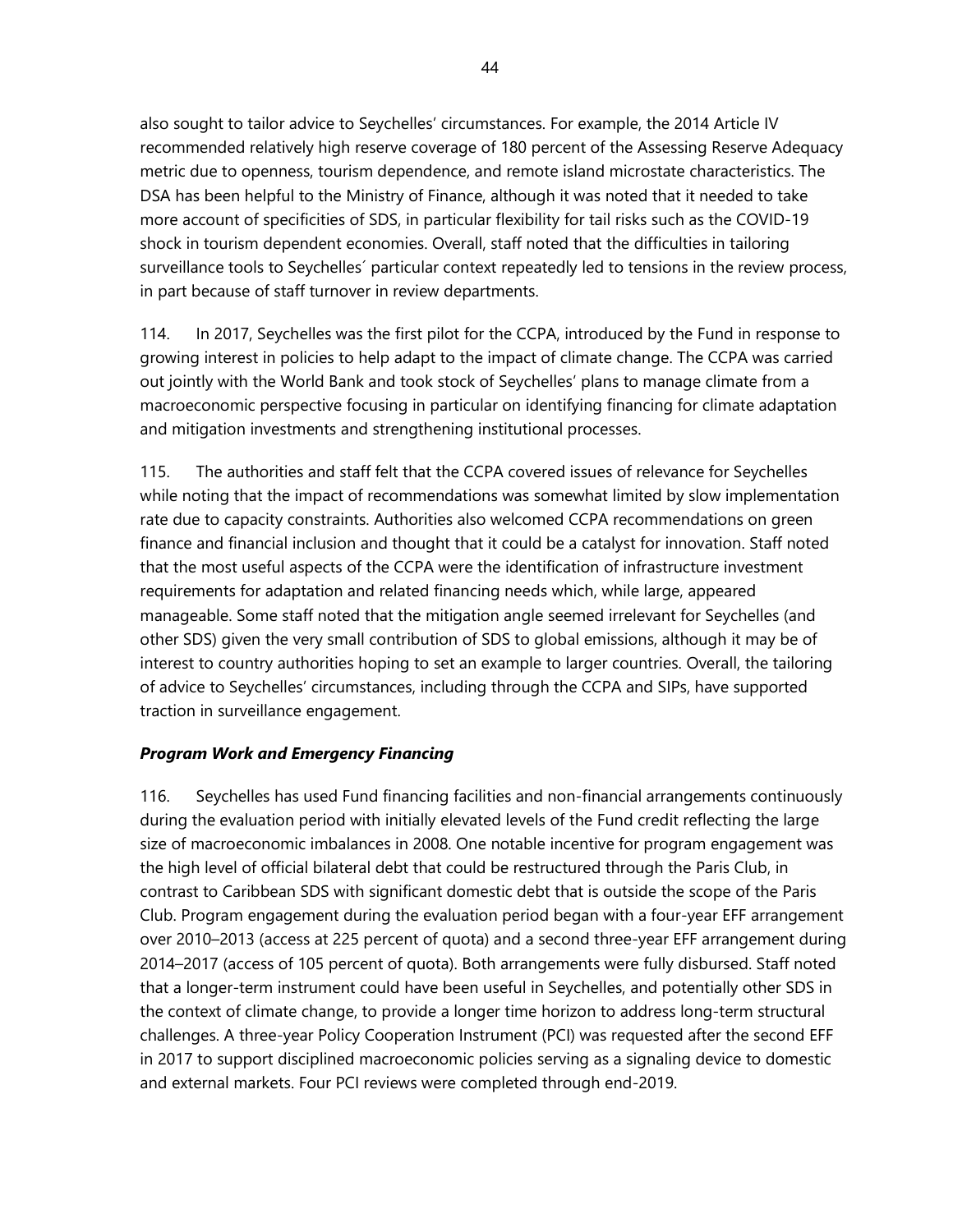117. In May 2020, an RFI was approved (access at 100 percent quota, 1.8 percent of 2019 GDP) and on-lent to the budget to address the urgent balance of needs arising from COVID-19. The residual external financing gap of 10.0 percent of GDP was expected to be filled with the RFI (25 percent share), World Bank and the AfDB (44 percent share) and other unidentified budget support (32 percent share). Gross international reserves were also projected to decline in 2020 by US\$ 212 million equivalent to 17 percent of GDP. The authorities' Letter of Intent committed to ensure transparency of COVID-19 related emergency fiscal spending. Due to the COVID-19 shock and the uncertainty over the near-term outlook, the fifth and sixth PCI reviews were not completed in the 3-month grace period after the scheduled review dates and the PCI expired at end-2020. IMF engagement pivoted back to discussions on an EFF in November 2020.

118. The program engagement experience under both the EFF and PCI was viewed very positively by country authorities as a tool to discipline macroeconomic policy and keep structural reforms on track. Although the intensity of Fund program engagement was somewhat lower under the PCI than the EFF, country authorities noted that PCI oversight remained important. They noted that program engagement combined with technical assistance has helped build institutions across almost all functions. Country ownership has been key for the success of past programs, exemplified by an inter-agency monitoring committee that met regularly and drafted the Memorandum of Economic and Financial Policies. In addition, program engagement had a strong catalytic impact notably in relation to the World Bank and AfDB and may also have encouraged private investors. In 2018, reflecting improved creditworthiness, Seychelles issued a US\$ 15 million "blue bond" linked to marine investments.<sup>[50](#page-50-0)</sup> The access level for Fund financing was not seen as an issue in the past but could be an issue going forward as the COVID-19 induced financing needs are large. Factors that underpinned the successful fiscal adjustment in a microstate were relatively strong administrative capacity, country ownership, and attention paid to complementary reforms that supported inclusive growth. Early success in adjustment and stabilization may also have deepened the role of the IMF as a trusted advisor supporting traction in policy advice later.

119. IMF assistance during COVID-19 with the RFI was viewed as rapid and timely, although BOP needs arising from the 10 percent of GDP increase in the current account deficit far outstripped the financing available and gross reserves were projected to drop sharply to 100 percent of the Assessing Reserve Adequacy metric assuming projected external support materialized. The RFI also had a catalytic impact with World Bank financing following, and AfDB support expected in June 2021. Virtual discussions have contributed to the slow pace of progress. The authorities noted that the large size of the COVID-19 shock via the tourism channel highlighted the extent to of SDS vulnerabilities. More weight could be given to vulnerability in calibrating access limits to better differentiate the Fund's engagement in SDS compared to non-SDS.

<span id="page-50-0"></span><sup>50</sup> Se[e https://www.worldbank.org/en/news/press-release/2018/10/29/seychelles-launches-worlds-first](https://www.worldbank.org/en/news/press-release/2018/10/29/seychelles-launches-worlds-first-sovereign-blue-bond)[sovereign-blue-bond.](https://www.worldbank.org/en/news/press-release/2018/10/29/seychelles-launches-worlds-first-sovereign-blue-bond)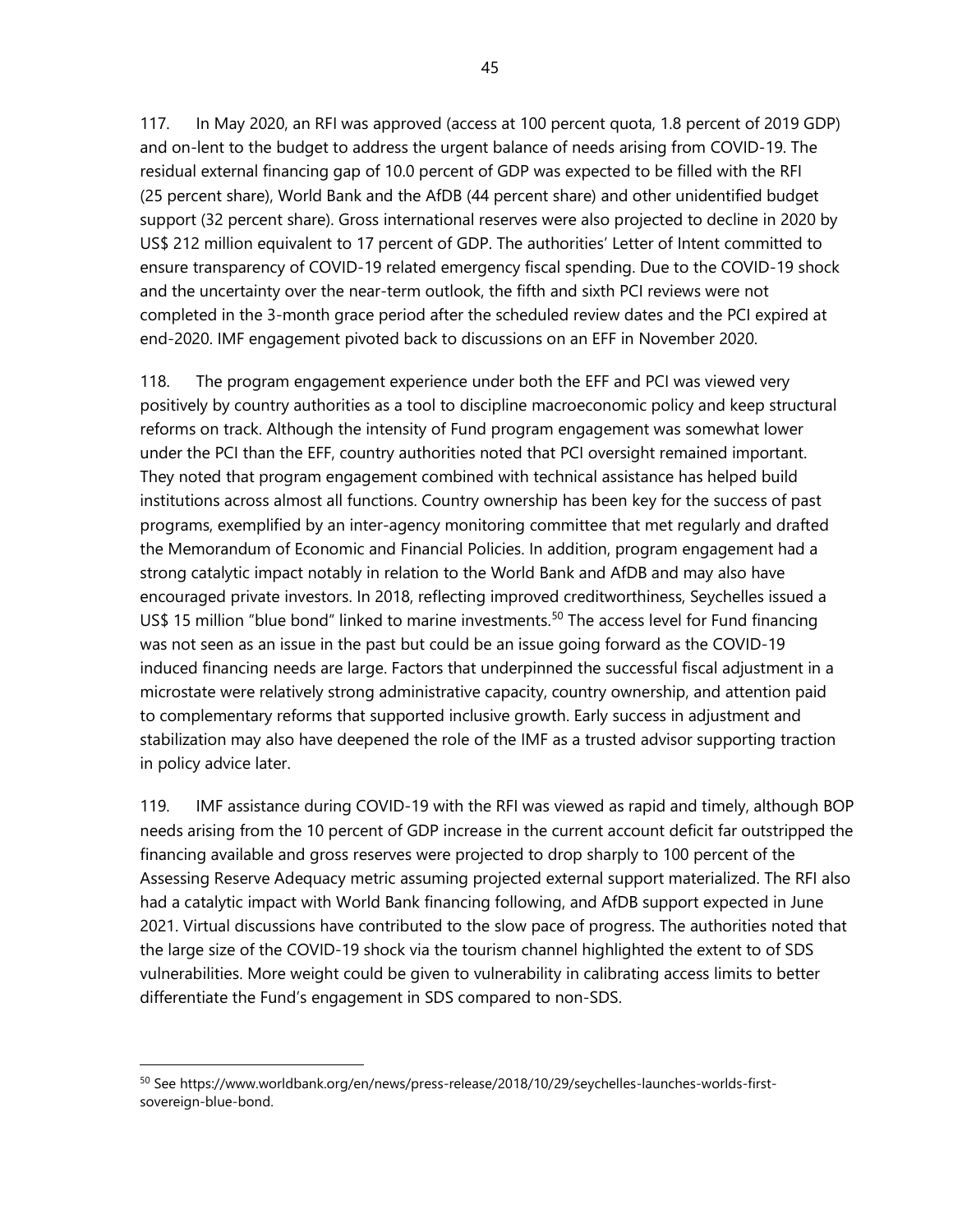## *Capacity Development*

120. CD activities in Seychelles were relatively elevated during the evaluation period with program engagement a driver of TA demand in the first of the evaluation period (Figure 16). CD work initially focused predominantly on fiscal topics with a gradual shift to monetary and financial topics in the second half of the period. In the second half of the evaluation period, climate change issues also rose up the agenda as Seychelles piloted the CCPA.



121. The authorities viewed CD delivery dating back to 2008 as successful with broad coverage and good quality assistance. The authorities have sufficient institutional capacity to leverage the Fund's capacity development tools and instruments effectively with receptive teams at the Central Bank and Ministry of Finance eager to learn and to deliver results. CD has helped in program implementation as well as knowledge transfer. Staff noted that CD was well integrated with the program dialogue, and Seychelles was an early example of the AFR mission team being at the center of the CD strategy, a practice that was subsequently institutionalized in the updated procedures for the CD strategy and area department input to surveillance priorities.

122. As regards CD impact, the authorities pointed to improved competence and capacity achieved through CD as Seychelles' central bank officials now participate in IMF technical assistance missions to other countries in the region. CD impact was seen as strongest in areas where the Fund has a comparative advantage, notably, public financial management, tax administration, monetary operations, and financial sector regulation and supervision.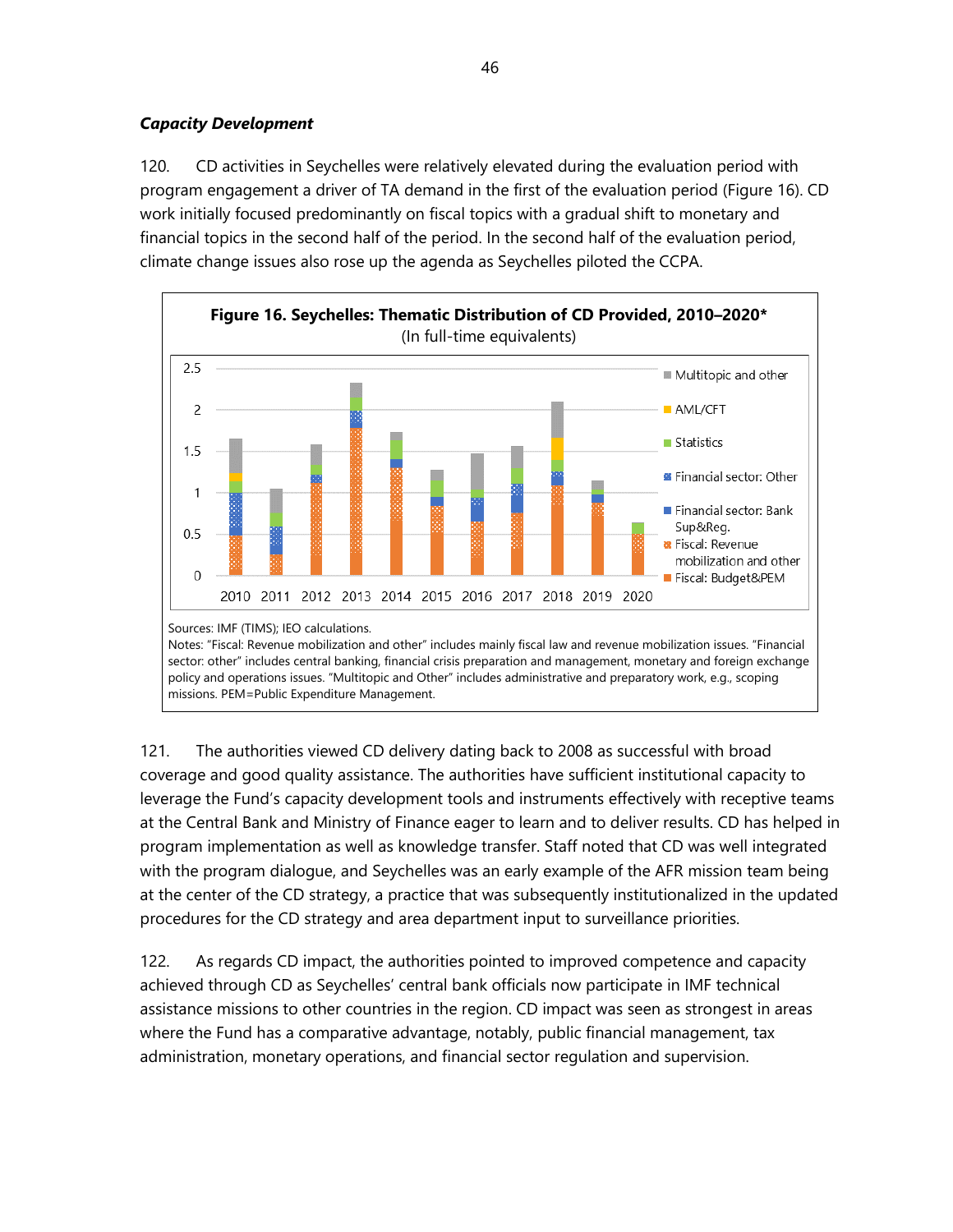123. While CD has been delivered across all modalities, CD delivered by AFRITAC-S was welcomed by the authorities as being well tailored, while a long-term advisor at macroforecasting unit was noted as being particularly effective, as was participation in training in Mauritius. One area noted for improvement is conflicting advice received from HQ departments (AFR, MCM, LEG, FIN) in the context of the EFF safeguards assessment.

### *Engagement with Partners*

124. The authorities noted that IMF coordination with external partners was working well, especially with the World Bank and the AfDB as well as standard setting agencies for AML/CFT and donor country ambassadors. This enabled a clear division of labor in CD activities and enhanced the Fund's catalytic role during COVID-19. Staff noted that the World Bank and AfDB activity in Seychelles was fairly limited by AFR standards and that greater engagement by these institutions would have been of assistance in the analysis of social issues, including inequality and structural reforms.

### *Staffing of Country Teams and Engagement of Senior Officials*

125. Staffing appears not to be a significant issue in Seychelles with frequent and well-staffed missions throughout the evaluation period. The significant commitment of staff resources in program, surveillance, and capacity building activities also paid dividends in IMF relations with Seychelles. However, mission chief turnover was relatively frequent (five mission chiefs with an average tenure of 1.9 years during the evaluation period) and more broadly the rate of team turnover reduced country-specific knowledge of Seychelles. The authorities also noted that it appeared that more senior staff were assigned during the EFF program period compared to the period of PCI engagement (in a departure from normal practice in AFR, one PCI review mission was led by a senior economist). Virtual engagement during the COVID-19 pandemic was difficult according to staff and authorities, particularly as key IMF staff and authorities' interlocutors changed and the time difference constrained the scope for extensive dialogue on a new financial program. In general, the engagement of IMF senior staff, Management, and the relevant Executive Director was viewed as appropriate.

#### **IV. KEY ISSUES AND LESSONS**

126. This section discusses more thematically the issues identified in the country case studies in Section III and seeks to draw some relevant lessons.

## **Surveillance**

127. Staff, country authorities, and Executive Directors noted the importance of Fund surveillance to SDS policymakers due to the limited number of other external counterparts to discuss macroeconomic policies (SWZ, CPV, MNE, SYC) and often limited internal capacity or expertise (MNE). External in-country interviewees also had a positive impression of Article IV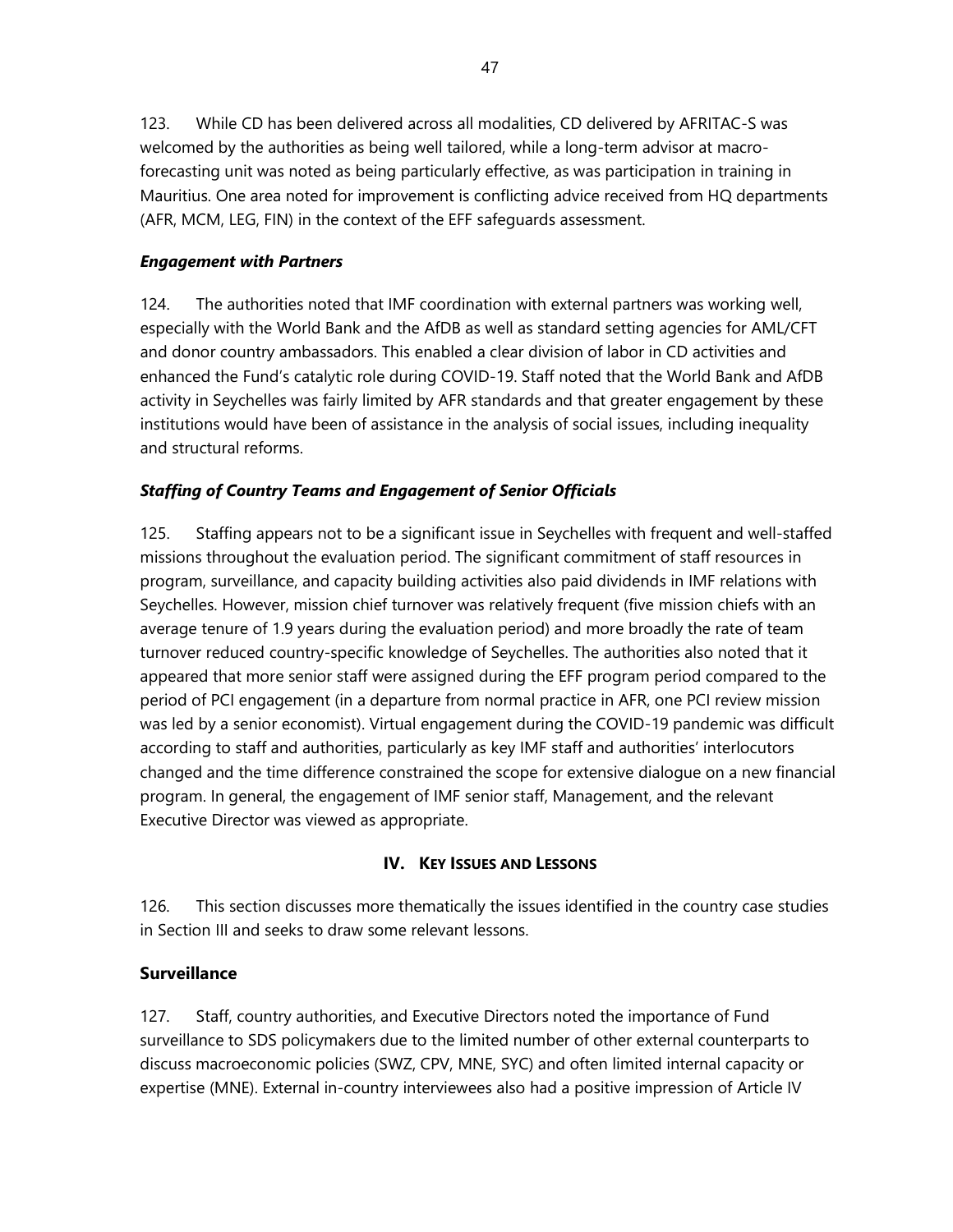surveillance reports noting concrete recommendations, useful tools and macroeconomic analysis (MNE).

128. The traction and value added of surveillance varied across the country studies and evolved during the evaluation period. Evidence suggests that more advanced economies, with stronger institutional capacity, valued policy advice more, considered Fund staff as trusted advisors, and reached higher implementation levels. Recommendations could lead to observable policy changes, particularly where surveillance was intensified and vulnerabilities quite pressing. At the other end of the spectrum, where absorption capacity was lacking, surveillance could draw attention to policy challenges, though often no actions were taken in response. Overburdened counterparts preferred a more gradual approach, especially for fiscal adjustment, limiting the effectiveness of surveillance. On occasion, country authorities noted that surveillance defaulted to a more negative assessment than may be warranted given a country's particular circumstances.<sup>[51](#page-53-0)</sup>

129. Country authorities saw surveillance coverage as broadly adequate and relevant in all country case studies, but with some gaps and room for improvement (see below). Surveillance priorities were broadly in line with SDS guidance with some tailoring to country circumstances. Higher capacity countries were able to set the agenda to cover issues relevant to the authorities' needs and interests (SYC). In Montenegro and Eswatini, when fiscal vulnerabilities were elevated surveillance was at times intense and akin to near-program engagement. Surveillance helped to identify, evaluate, and manage potential macro-financial risks (CPV). In addition, although Article IV consultations were suspended during COVID-19 in 2020, staff's early analysis of the macroeconomic impact of the COVID-19 pandemic communicated virtually was seen as particularly useful (MNE external stakeholder, SWZ).

130. The frequency and modalities of surveillance, i.e., annual consultations in non-program context and bi-annual in a program context, as well as once a year staff visits usually at the time of budget preparation, was seen by most country interlocutors as appropriate (MUS) and left room for more informal engagement when needed (SWZ). Case study countries that were interested in a more formal semi-annual engagement tended to opt for non-financial program engagement through the PSI or PCI (CPV, SYC).

131. Nonetheless, a significant share of country authority interviewees thought surveillance was insufficiently tailored to SDS circumstances, noting "one-size-fits-all" recommendations (CPV) or "standard" Fund policy prescriptions that were not necessarily applicable in SDS circumstances (MUS). Many officials emphasized the need for greater attention to the idiosyncratic nature of vulnerabilities and volatility that is common in SDS (CPV, MNE, SWZ, SYC). Examples include that analysis of infrastructure investments may require special treatment as they tend to be larger in relation in GDP in SDS than in non-SDS (MNE), the need to take better account of the impact of

<span id="page-53-0"></span><sup>&</sup>lt;sup>51</sup> The value of surveillance is likely perceived as lower in low capacity SDS (non-country case studies) where policies to enhance macroeconomic and financial stability are seen as a lower priority than developmental challenges which may lessen the value of IMF surveillance.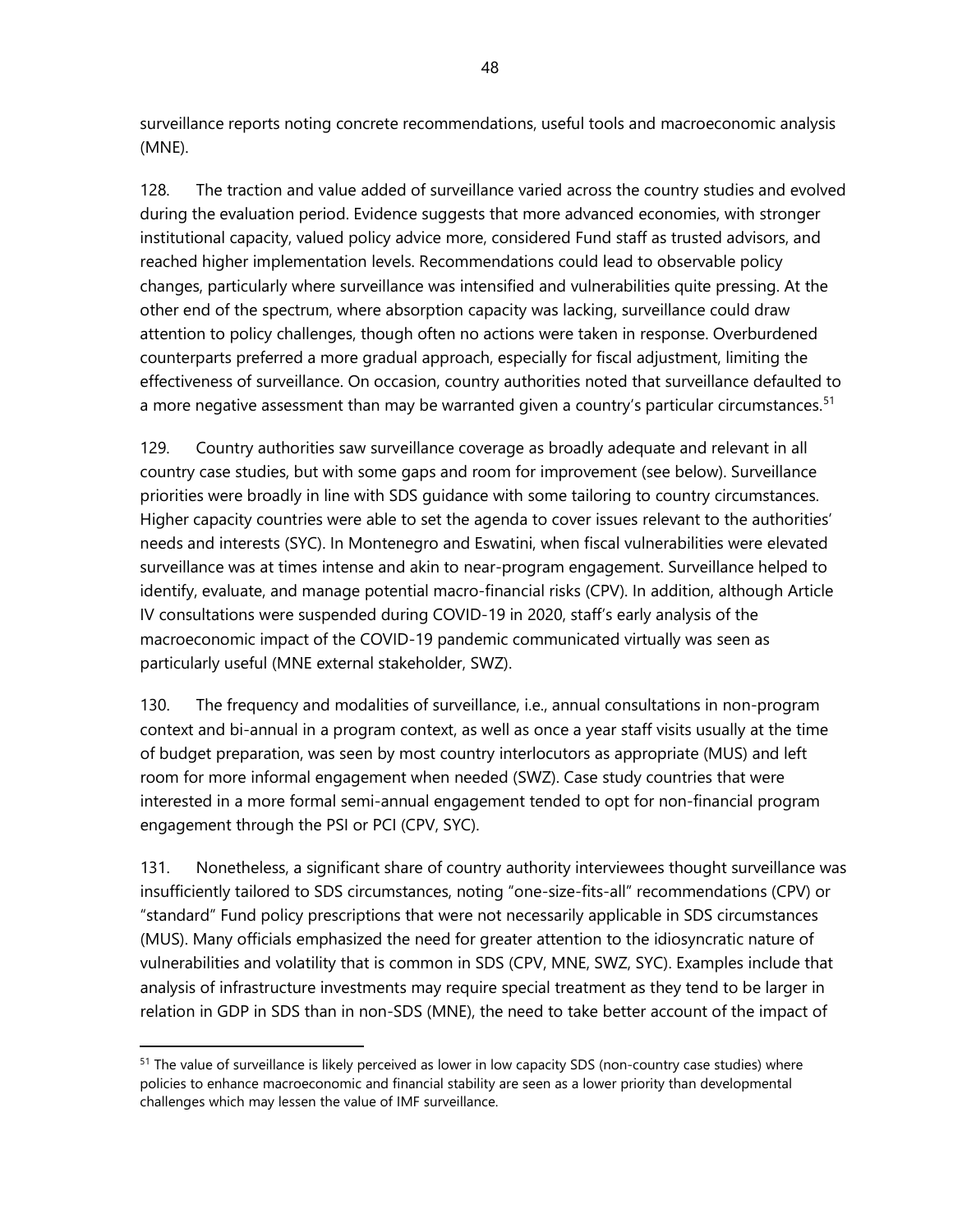shallow financial markets on monetary policy recommendations due to weak transmission mechanisms (CPV, MUS), the limited scope for liquidity management in small financial markets (CPV), and importance of concrete recommendations to address diseconomies of scale (SWZ). Some Executive Directors identified room for improvement in the framework for surveillance in SDS. In particular, as regards fragile small states (STP, COM), that were not selected as country case studies, it was noted that the IMF alone cannot solve their large development challenges in the context of surveillance and there was scope for a more integrated approach involving IFIs and important donors each specializing in its own areas of comparative advantage.

132. Staff also recognized during interviews that adequate treatment of some topics faced in SDS surveillance could be challenging. The weight of standardized surveillance requirements could leave small mission teams with little time to devote to more strategic issues or in-depth analysis of other topics, and while application of some surveillance tools did not bring much value added where they were not seen as well suited to SDS circumstances. Challenging topics include how to foster accelerated growth and more diversified economies, which often need a focus on industrial policies, sectoral policies, and import-substitution policies which are not areas of IMF comparative advantage. In the less-diversified tourism-dependent case studies surveillance recommendations to improve diversification were felt to lack operational usefulness and more work in this area to provide more granular recommendations would be beneficial (MNE, CPV). Another area where staff acknowledge that advice was often too general is on structural reforms including state enterprise reform. There could be scope to improve the analysis of structural reforms by focusing more on sequencing and technical and political feasibility and/or coordinating more with other IFIs.

133. Staff believed that the quality of research underpinning surveillance in SDS had improved during the evaluation period, at least in part due to the informal inter-departmental small states working group. Cross-country research on tourism shared in the working group was highlighted as being of particular benefit to SDS country teams. Nonetheless, some mission chiefs felt that staffing constraints unduly limited the amount of SDS research. The corpus of Fund knowledge on dollarization, export diversification, and on debt sustainability was also noted as useful for SDS work according to country circumstances.

134. Data availability in SDS was sometimes a limiting factor for the effectiveness of surveillance (CPV) but not a critical one if teams were adaptable (MNE, SYC) and the strength of conclusions is tempered in relation to data quality. For the higher capacity cases, data provision was better but not particularly good relative to the level of development. Common problems reported by mission chiefs were the time taken to address data shortcomings and that reviewers were often insufficiently aware of the data inadequacies and the limits this posed on application of surveillance tools and indicators.

135. Overall, more flexibility in the review process for SDS surveillance would seem warranted, a point frequently underlined by area department staff. Flexibility in Article IV requirements could take more account of limited institutional capacity and data availability as well as the most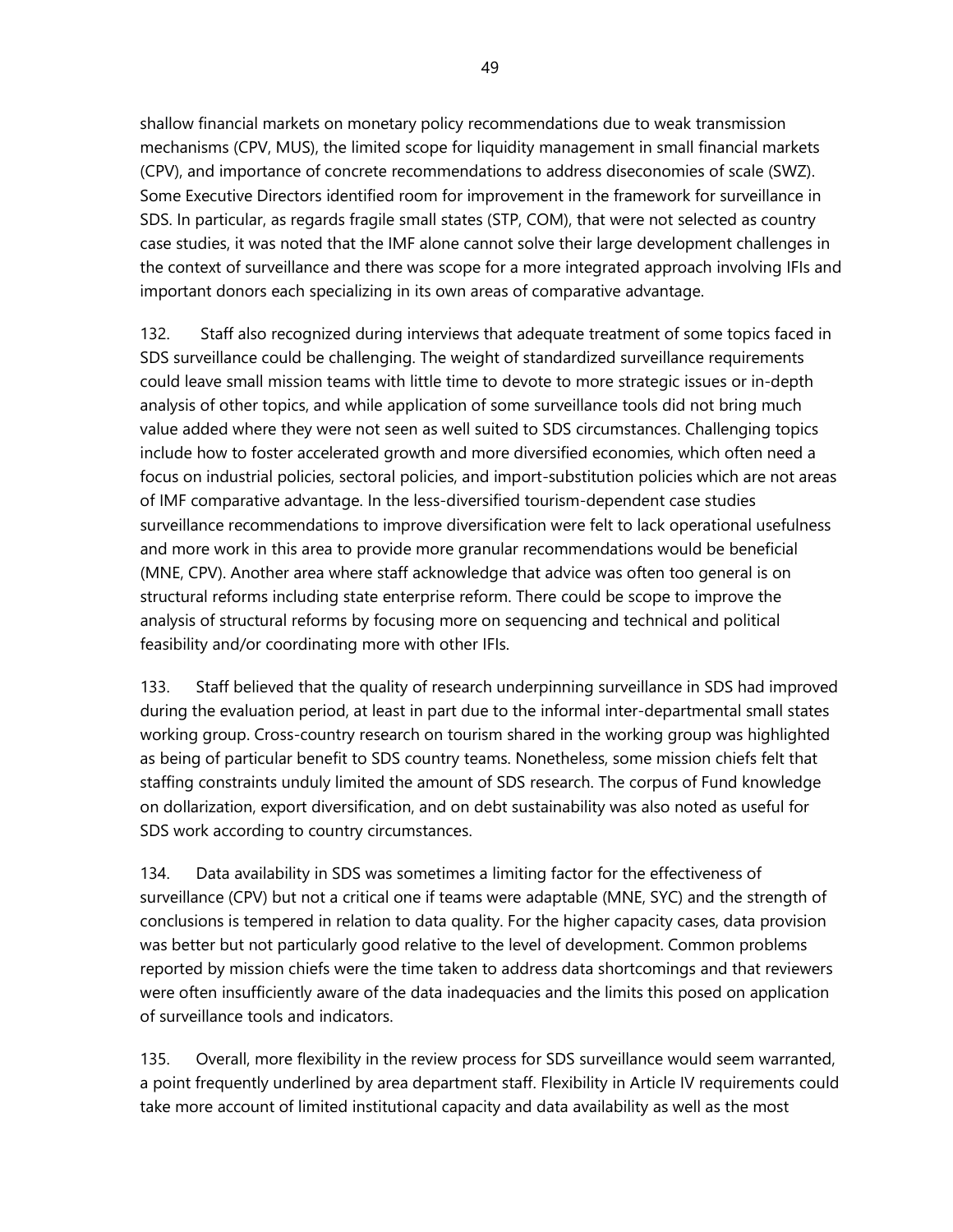relevant issues for analysis. Surveillance requirements are essentially the same for all members and have increased over time (CD strategy, ESA, DSA etc). Taken individually the rationale for each requirement is clear but taken all together the requirements are quite onerous for staff. Some area department staff noted a box-ticking approach to Article IV requirements by reviewers and observed that staff turnover in reviewing departments can limit awareness of country-specific circumstances. Area department staff also perceived that there was very limited knowledge of, or reference to, the SDS Guidance Note by reviewing departments.

136. The usefulness of complex surveillance tools such as DSA and EBA varied across countries. Countries with more advanced policy capabilities could benefit from most analytical tools (MRS, SYC). Conversely, lower capacity and fragile SDS may be less able to benefit from these tools, which were too complex to be applied meaningfully in the country circumstances. To improve usefulness of surveillance tools some interviewees recommended streamlined versions if data availability is constrained (CPV), and more user-friendly tools where policy making capacity is thin (CPV), or more selective use of the tools. While there is guidance on how to adapt tools to SDS circumstances the tools themselves have become too sophisticated for the authorities to fully grasp in lower capacity countries. Several staff welcomed that some flexibility on the DSA was introduced during the COVID-19 pandemic.

137. Among the toolset, DSA was broadly seen as helpful in identifying macro-financial risks and vulnerabilities (SYC, SWZ), though overly complex given often weak/thin institutional capacity in SDS, some country authorities noted that they could not fully engage on the DSA due to staffing gaps (SYC). Aspects of the DSA that were particularly useful were the debt-stabilizing primary balance indicator and the shock scenarios to illustrate the distance from an unsustainable debt situation (CPV) which can form the basis of discissions with country authorities. Conversely, the DSA could do better at flagging vulnerabilities from domestic debt, such as crowding out of the private sector (SWZ). Some staff believe that the DSA results could suggest a degree of precision that was unwarranted in the SDS context. Some country authorities and staff believed that the DSA tool may have a bias towards a too negative assessment in SDS as some countries were assessed as being at high risk of debt distress or in debt distress for many years, but staff still continued to assess the debt as sustainable (staff-STP, EDs - DJI) when taking into account broader considerations. In these cases, there were suggestions to improve the DSA by linking borrowing to investment projects and their positive growth impact. Conversely, the DSA could obscure debt vulnerabilities if staff were too ready to take on-board authorities' over optimistic growth assumptions as results were sensitive to GDP and export projections (CPV). Some country authorities emphasized that the COVID-19 pandemic shock had significantly impacted debt sustainability, and that the application of the DSA could require additional flexibility as normal rules may not apply in an exceptional tail event situation (SYC). Some staff questioned why the DSA should be undertaken annually for low risk of distress cases (MUS). Additionally, staff noted that the DSA was not well adapted for offshore financial centers like Mauritius or Seychelles.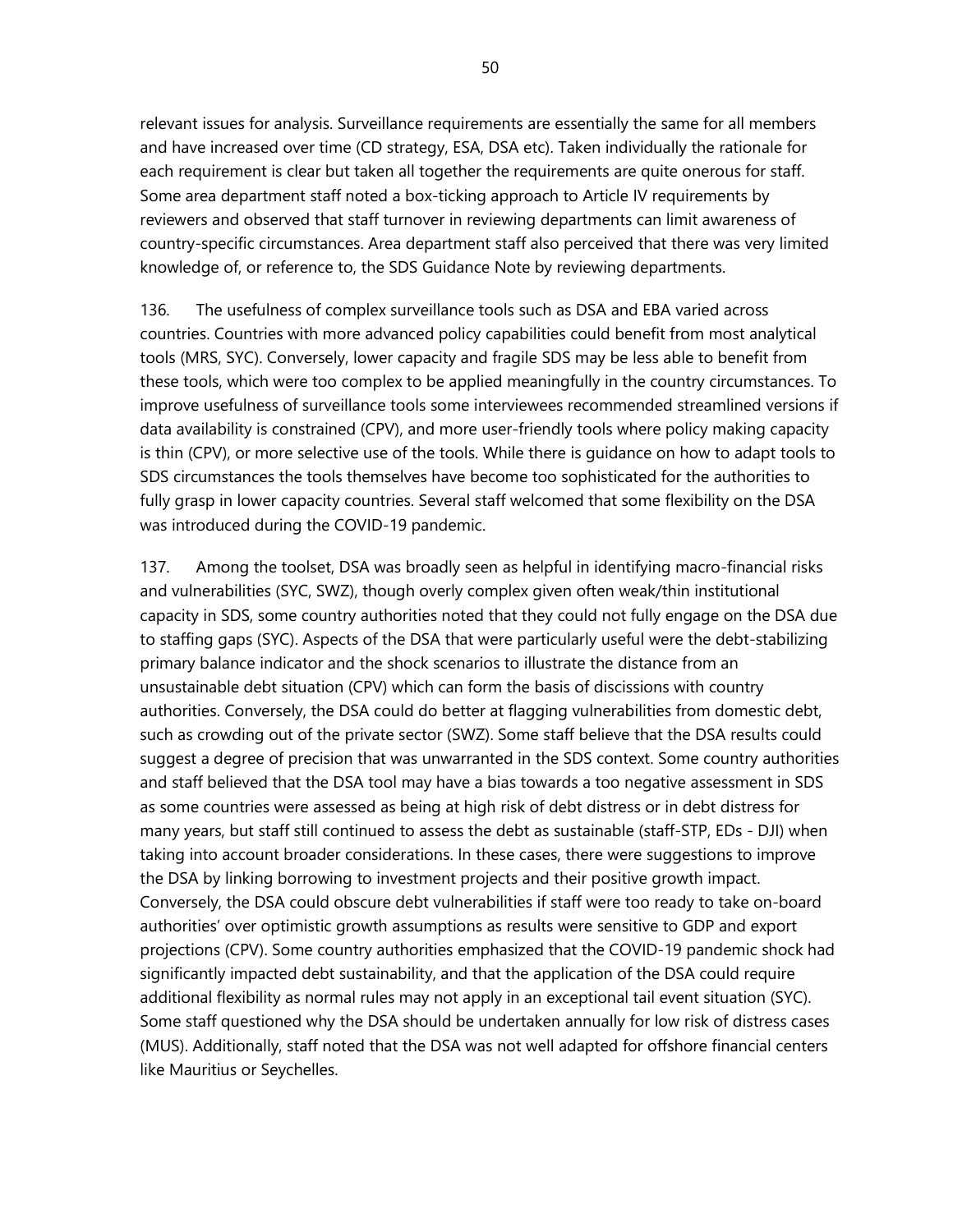138. The EBA/EBA-lite generally was seen by authorities and staff as providing little value added, due to data gaps (MNE), complexity, no clear bottom line in many cases (CPV, SYC), and difficulties in interpretation in the case of dollarized/euroized economies (MNE/CPV). A less mechanical and more eclectic approach to assessing external balances in SDS would be useful. The external sector annexes in Mauritius' Article IV report in several years during the evaluation period provided a good example of this approach as recommended in Small States Guidance Note which advised staff to "go beyond approaches based on EBA-lite type analysis that are often not adequately tailored for application in small states". Nonetheless, where the exchange rate floats (SYC), there was significantly more interest in the EBA and exchange rate assessment given its more immediate policy relevance. Where the EBA provided mixed signals, there appeared to be a bias in SPR to give more weight to the overvaluation signal. More generally, greater flexibility was requested by mission chiefs in applying EBA to SDS. Other staff cautioned that the EBA may suggest a degree of precision that was unwarranted.

139. The CCPA pilot in the Seychelles was viewed as a useful exercise mainly for climate adaptation investment and associated financing needs, and other island states have expressed interest. There was also interest in potential new work on Disaster Resilience Strategies (SYC) although knowledge of this tool was not widespread (MUS). It was noted that AML/CFT needs to be given greater prominence in terms of surveillance priorities because of the importance of tackling money laundering in SDS, especially those on the FATF grey or blacklists (MUS). An integrated and modular FSSR could help overcome this risk. The fiscal space assessment also is of limited applicability in SDS because of missing or weak output gap data.

# **Program Engagement**

140. The effectiveness of program engagement in AFR+2 SDS depended critically on country circumstances. For higher income non-PRGT eligible countries, staff were generally of the view that the SBA and EFF facilities were adequate to meet SDS needs, although only one country case study used the SBA and EFF (SYC). The results of this engagement were seen as good and were underpinned by strong country ownership. By contrast, the effectiveness of repeated program engagement in lower-income countries where the focus was more on tackling protracted balance of payments problems rather than solving episodic BOP imbalances was less clear.

141. Officials in countries that had relatively frequent program (financial and/or non-financial) engagement, did not have major concerns with the design of the facilities toolkit for SDS (SYC, CPV) with the exception of low access limits (see below). Some country interviewees saw a need for additional flexibility in programs to incorporate public investment for job creation in a context of little fiscal space (CPV). Also, there could be benefits in allowing arrangements to be longer than four years if imbalances are very large. Some country authorities and staff nonetheless saw scope for a lending instrument dedicated for SDS taking into account specific elevated or long-term vulnerabilities from climate change and natural disasters (staff, CPV).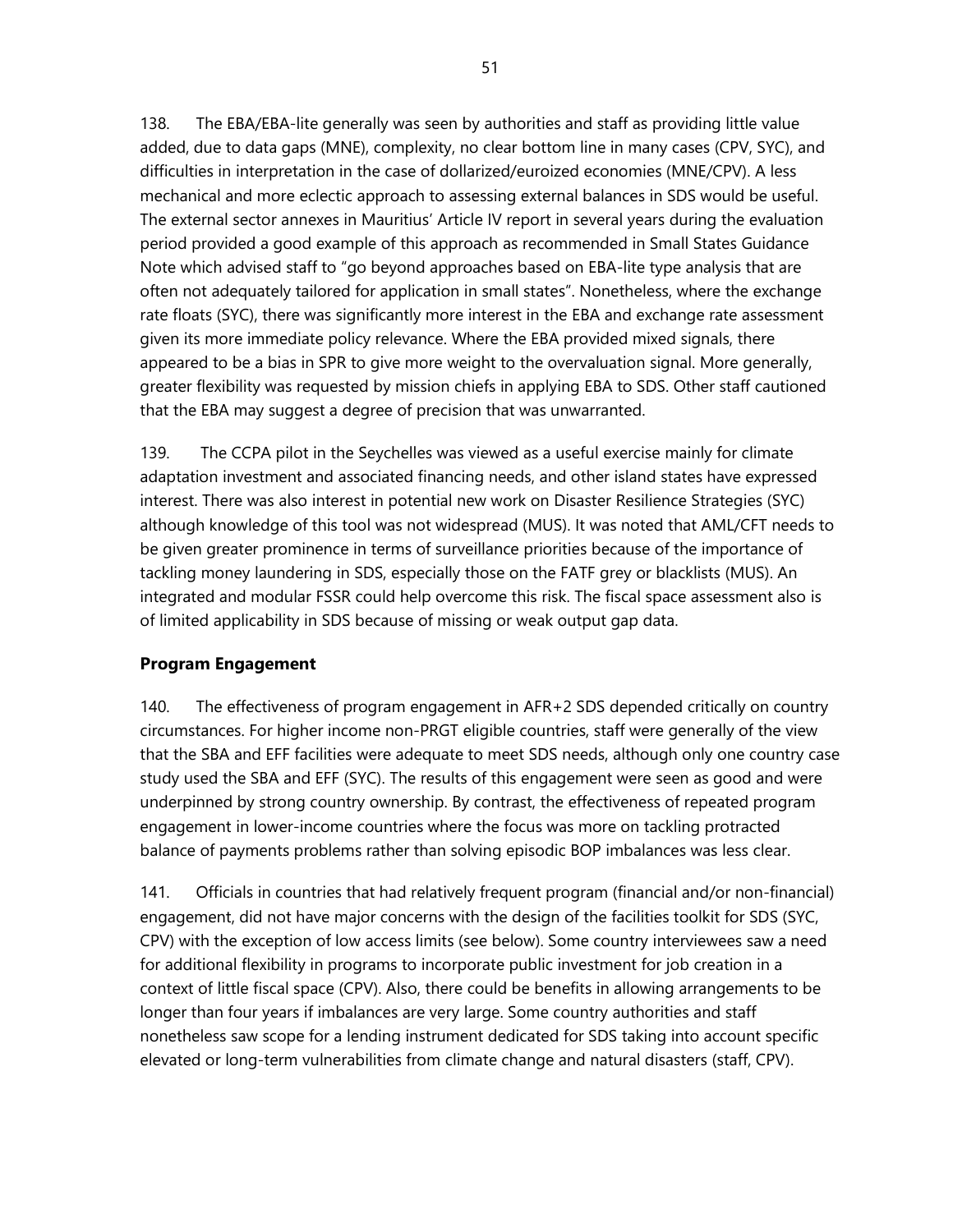142. The reasons for lack of use of the "workhorse" (ECF/SBA/EFF) facilities in other countries were varied:

- World Bank financing through Development Policy Loans was seen as less restrictive in terms of policy conditions while market financing could be significantly larger than available Fund financing (MNE).
- Program engagement could be perceived as eroding policy sovereignty (SWZ).
- Unsuccessful past program engagement (SWZ) and the risk of program failure due to limited capacity (MNE) raised concerns about stigma associated with program engagement and that an off-track program could have a negative catalytic impact on other sources of external financing (MNE).
- In two cases (MNE and SWZ), where the authorities faced debt vulnerabilities but sought to avoid program engagement for stigma or other reasons, near-program engagement was adopted with staff reports signaling close Fund engagement through detailed fiscal measures and plans backed up by significant technical assistance. This approach helped assure other financing sources of the Fund's positive macro-economic assessment.
- For SDS in a monetary union, i.e., COM and SWZ, membership provided a policy anchor and constraints on macroeconomic policy, lessening the need for Fund program engagement.

143. Emergency funding during the pandemic. Four out of five country case studies and all but one of eight AFR+2 SDS countries requested and used the RFI/RCF during 2020, and Fund resources disbursed were a large multiple of any previous year. The Fund's response to COVID-19 was widely appreciated (MNE, SWZ, CPV, SYC) across several dimensions: it delivered rapidly and well ahead of other IFIs and did not involve ex post conditionality. One counterpart also welcomed the recommendations of the follow-up Safeguards Assessment which were in the process of being implemented (MNE). In some countries the RCF/RFI engagement resulted in a greater sense of partnership with the IMF and positive shift of public perceptions towards the Fund (MNE, SWZ). Staff also commented that coordination with the World Bank and AfDB improved during COVID-19 as their budget support operations relied on the IMF assessment of macroeconomic policies and virtual engagement facilitated contacts (CVP, SWZ). One country case had not used Fund emergency financing during the pandemic because staff were not supportive of policies adopted to use the central bank to provide quasi-fiscal support to the economy (MUS). Looking ahead, in the wake of COVID-19, some authorities were concerned that more elevated debt levels may impact the ability to receive IMF program support due to debt sustainability issues (SYC), unless debt could be restructured. Although it is more difficult to build trust solely on the basis of virtual missions, staff noted that one bonus of virtual engagement during COVID-19 was the ability to bring in functional department specialists, e.g., on bank supervision, which would be more difficult in in-person missions (SWZ).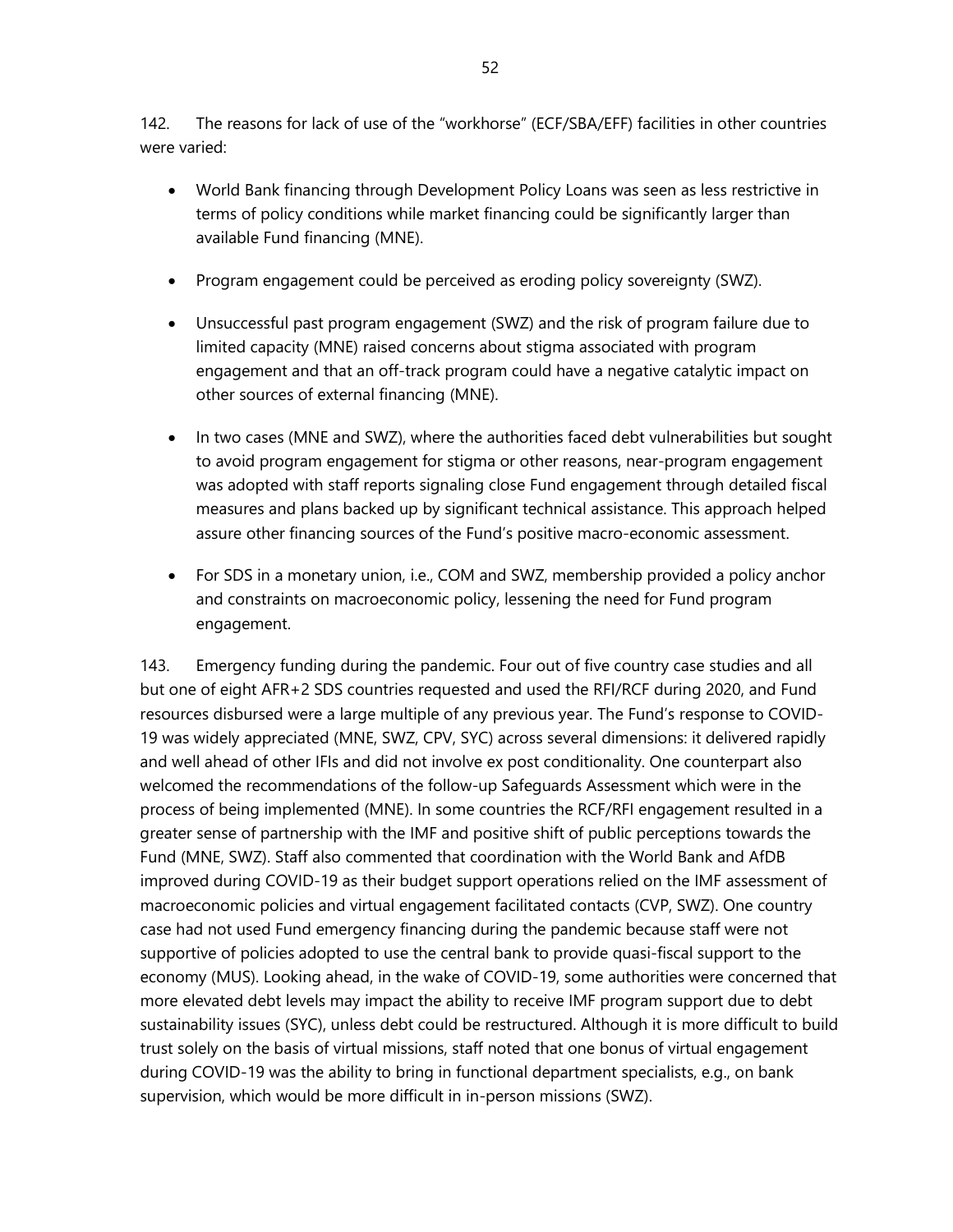144. As regards non-financial program support, the PCI is seen as a valuable signaling instrument to financial markets and development partners as well as a useful tool to discipline policy and support implementation of structural reforms (SYC, CPV). Staff emphasized that the scope of reform targets was tailored in line with the authorities' implementation capacity, and that PCI targets were adjusted during the COVID-19 pandemic (CPV), which was viewed as useful flexibility and it also catalyzed other partners' support. On the other hand, non-financial program engagement may not always get traction as evidenced by Cabo Verde's steady increase in debt distress vulnerability while having both PSI and PCI engagement during one-third of the evaluation period.

145. Views differed across countries on the capacity to undertake Fund-supported programs. Capacity was viewed as limited in SWZ, as evidenced by an SMP that went off-track quickly where staff had been over-optimistic on what could be achieved. Capacity was stretched in CPV during the recent PCI where the number and length of missions were viewed as excessive by country authorities, as well as in STP where the ECF required frequent consultation with the Minister given the lack of supporting administrative staff. On the other hand, in SDS with stronger institutions program implementation was generally good (SYC, CPV). Staff noted that data timeliness could be an issue in the program context, especially for scheduled reviews under the PCI (which can only be delayed by up to three months before an interim assessment update is issued).

146. As with surveillance, some area department staff found the internal review process for program engagement lacking in appreciation for SDS circumstances, with a tendency to downplay capacity constraints, to go for first-best solutions, and to adopt a one-size-fits-all approach.

147. The size of access to Fund resources was generally seen as modest and often insufficient, especially in economies heavily dependent on tourism and exposed to larger exogenous shocks, including during COVID-19 (CPV, MNE, SYC) and in some more developed SDS exposed to potentially large capital outflows (SYC, MRS). Concerns about the size of access were lower for RCF/RFI in the context of COVID-19, mitigated by the quick increase in access limits to these facilities, and because the IMF was the first IFI to deliver financing, which brought a positive catalytic impact (MNE, SWZ). Staff noted that the size of access issue could in principle be addressed by seeking exceptional access under an ECF/EFF, e.g., at 1000 percent of quota compared to the temporarily increased annual limit of 100 percent of quota under the RCF/RFI, although no SDS has yet used exceptional access. Some staff felt that the quota formula may not appropriately weight the degree of openness or volatility in SDS. In very small countries, the amount of access per program review was seen as very low in relation to the amount of staff and official resources needed to complete all the program modalities (STP). Some felt that access should be increased further for very large shocks, e.g., above 30 percent of GDP. Others cautioned, however, that more access for disasters could exacerbate already unfavorable debt dynamics (CPV). More IMF debt would mean more senior debt and lead to the IMF being a part of the problem in highly indebted countries.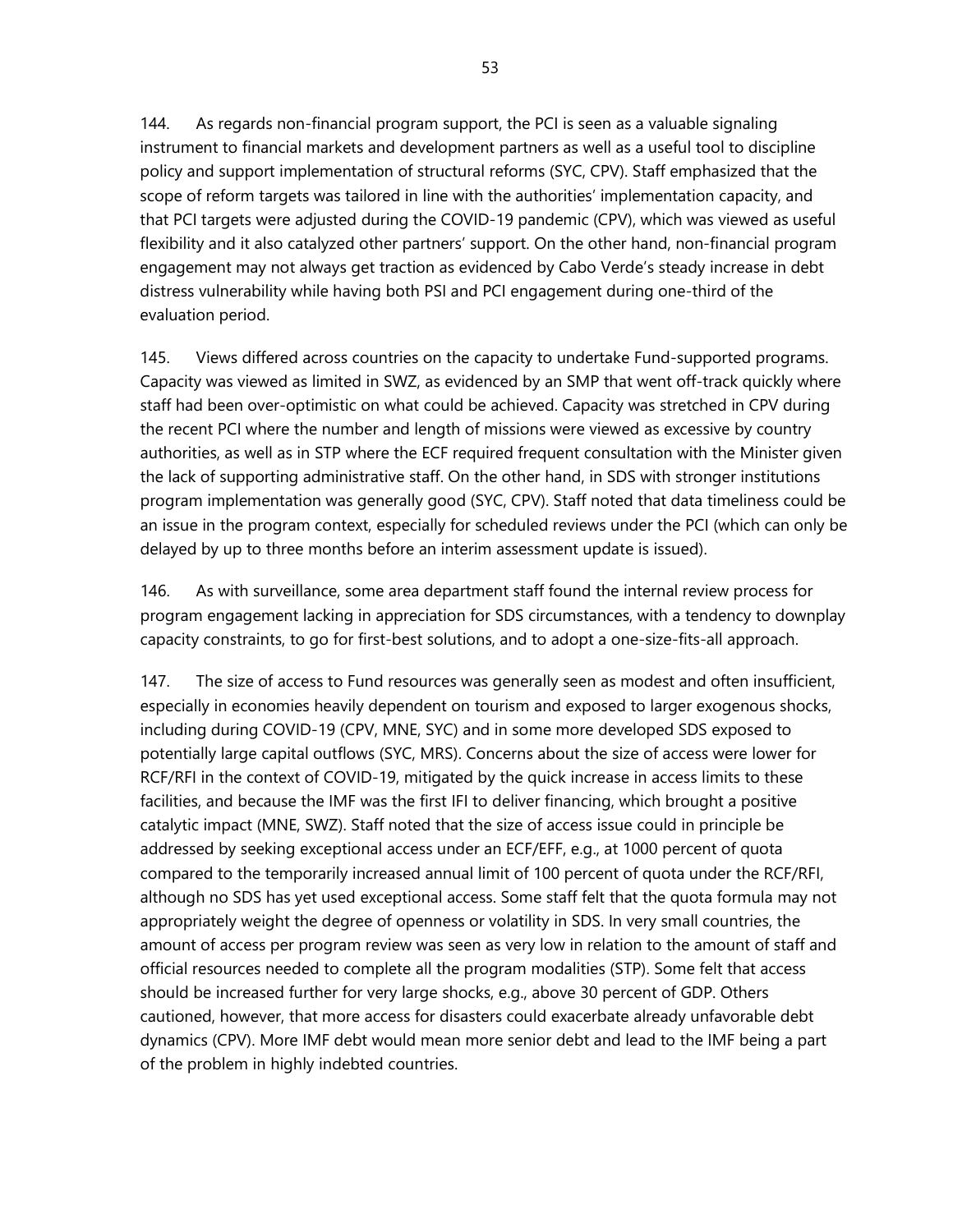148. In most cases, especially where debt sustainability is an issue, officials believed that the approval of use of Fund credit gave confidence to other private and/or official creditors and had a strong positive catalytic effect (MNE, SWZ, CPV, SYC). This was particularly apparent with use of the RCF/RFI during the pandemic. On the other hand, non-approval of Fund support could have a negative catalytic effect where countries either have standing credit lines (MUS) or in countries that have unsustainable debt. Use of the standard Fund facilities and the PSI/PCI was also seen to catalyze external financing (CPV, SYC). Outside of the case of COVID-19 and/or in high debt situations, some staff believed the catalytic effect of Fund programs was weak or declining due to the decrease of bilateral official financing which reinforced concerns about adequacy of IMF access or because other international institutions were willing to move ahead without the Fund. Nonetheless, near program engagement in the form of intensified surveillance with detailed fiscal frameworks could provide important signals to financial markets even in the absence of a formal financial program (staff-MNE).

149. In general, the conditionality content of SDS programs was not remarked upon as an issue by case study country authorities, with the exception of the limits on non-concessional borrowing policy in the PRGT for countries at a high risk of debt distress. Such limits were seen by officials as acting as a disincentive to requesting a program given the paucity of concessional financing that is available and as hindering investment and growth.<sup>[52](#page-59-0)</sup> Some staff noted that conditionality in SDS could be adjusted for climate change considerations, e.g., by excluding capital spending on climate resilience from the non-concessional borrowing target. More broadly, conditionality requirements taken together with the concerns about low levels of access may make program engagement more difficult.

## **Capacity Development**

150. Given the limited in-country specialized capacity, CD plays an important role in both lowincome and middle/high-income SDS and is well received by country authorities (all country cases). CD is likely more important in SDS, including in middle- and high-income SDS than in larger countries which have greater domestic capacity. Country authorities saw Fund CD as useful for capacity building across a wide range of activities: in the financial sector, economic statistics, monetary policy, and reserve management (CPV), public financial management, tax administration, and monetary operations (SYC), debt restructuring, tax expenditures, tax policy, revenue administration, economic statistics and bank resolution (MNE), and monetary policy and tax policy (SWZ). Country authorities noted that high-income status should not hinder access to technical assistance given limited in-country expertise in small states.

151. Staff also saw CD as a particularly effective form of SDS engagement, especially as regards RCDCs. However, they noted that traction in some countries was quite variable across time depending on country ownership. However, when a countries' macroeconomic situation

<span id="page-59-0"></span><sup>52</sup> Similarly, some non-country case study SDS did not request the DSSI because it blocked non-concessional borrowing.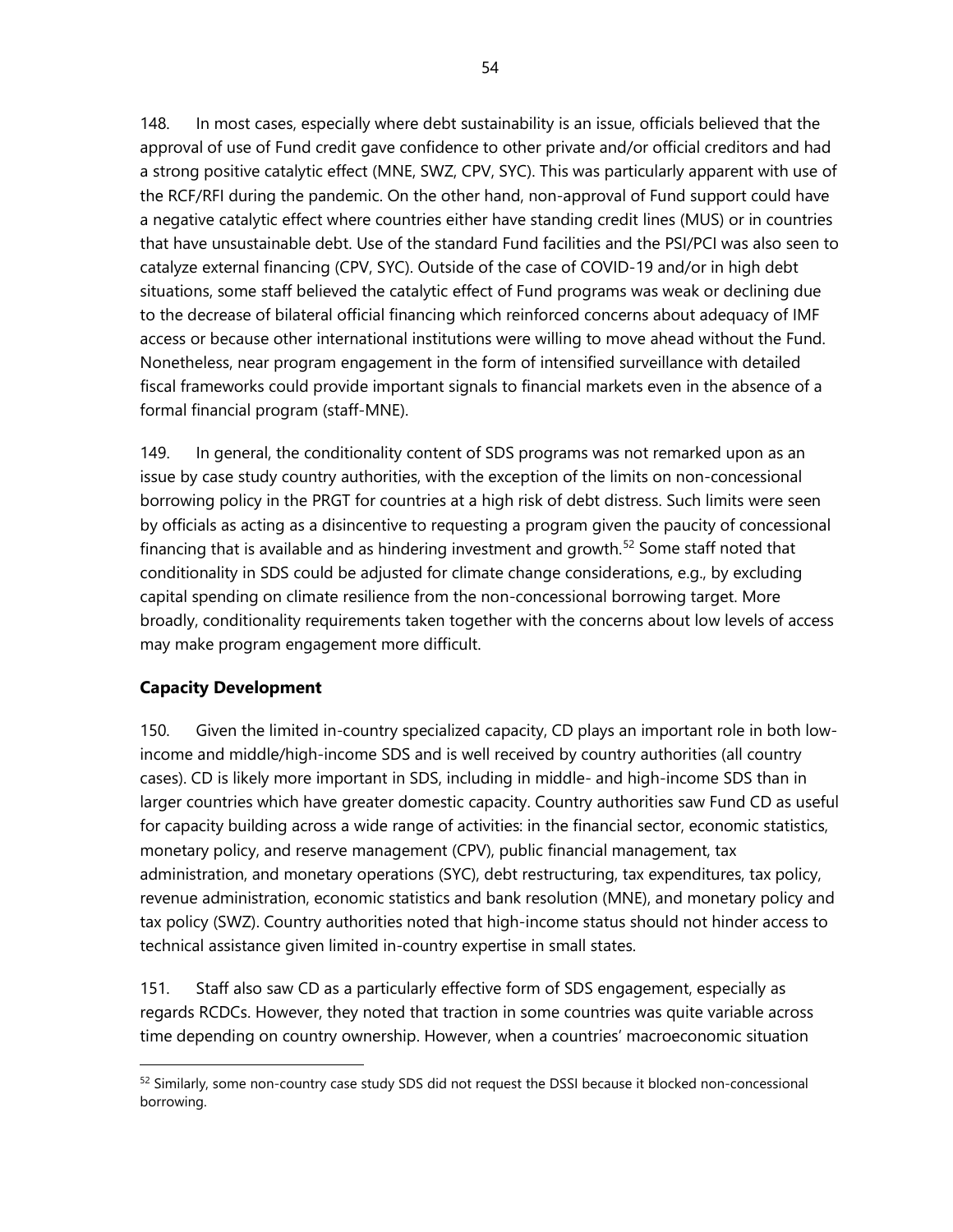became more precarious CD impact tended to increase (SWZ, MNE), particularly when delivered in the program context.

152. Resources devoted to CD in AFR+2 increased significantly during the evaluation period and most country authorities were pleased with the response to their TA requests (MNE, MUS, SYC, SWZ), even if not all requests were met (CPV). Some staff indicated that provision is generous and could stretch absorption capacity, given the small number of officials to whom CD is targeted. Other staff noted that "whatever the authorities ask for they get." Financing does not seem to have been an issue in most cases, although resources had been bolstered in one case by Trust Fund financing in the latter half of the evaluation period (MNE). In Seychelles, officials noted that TA provision was markedly more available during program engagement and suggested a gap in non-program situations whereas knowledge acquisition was also valuable.

153. The take-up of CD recommendations and impact varied across the country cases. Officials in most case study countries (CPV, MNE, SYC, MUS) indicated that CD was valuable in providing policy direction for domestic reforms. As with surveillance, achieving impact was most straightforward in higher capacity SDS, but more difficult in countries with political or institutional fragility (SWZ, STP, COM). Examples of impactful TA included inflation targeting (MUS), tax administration and bank supervision (MNE), bank supervision and financial market development (SYC), and high-frequency national accounts (SWZ). Another indicator of CD absorption is employment of SDS staff as Fund experts for capacity development elsewhere in the region (SYC). In some cases, discussions of program support had an important element of technical assistance, e.g., liquidity management framework (SWZ), that was seen as more impactful than normal technical assistance. In other cases, technical assistance was impactful in improving program performance including through a treasury cashflow management plan (CPV). Country officials and staff consistently emphasized the importance of follow-up to CD advice. Staff and some country authorities commented that implementation was often a challenge, because of limited absorption capacity, and that follow up and stocktaking should be regular.

154. The RCDCs were praised by authorities for rapid and hands-on CD provision (CPV, MUS, SWZ, SYC) and for providing an accessible source of follow-up. Hosting an RCDC was seen as particularly beneficial as it enabled regular engagement for staff and the absorption of other country experiences (MUS). As regards drawbacks of the current allocation of RTCs, the regional training center in Mauritius was seen as too distant from one country case study (CPV) nor did it provide Portuguese language training, whereas the Brazil training center could be a more appropriate venue in this case.

155. As regards modalities of CD provision, long-term or resident advisors were emphasized as very effective as the experts could better familiarize themselves to the specific SDS country circumstances (CPV, MNE, SWZ), although HQ missions were also appreciated (MNE, SWZ). Some long-term advisers were financed by external sources which would need to terminate when the external funding ran out (MNE, SWZ). AFRITAC assistance was generally viewed very positively with experts having greater familiarity with the region (SYC, MUS). There appeared to be a clear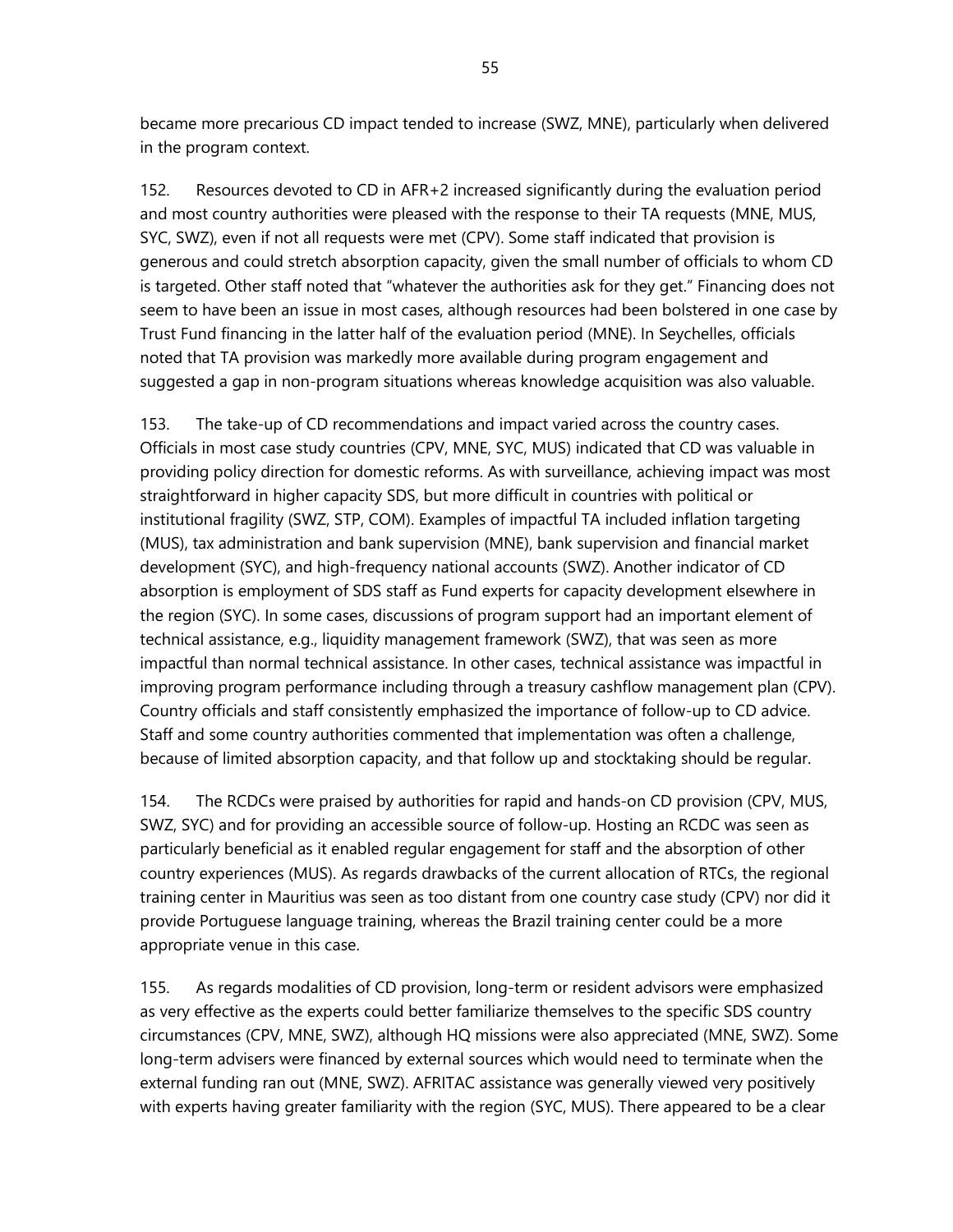division of labor between AFRITACs for implementation and HQ-provided CD for strategic planning (SYC, staff CPV, SWZ). There was also complementarity between strategic advice from HQ and follow up visits on implementation by regional advisers. However, the disruption of international travel imposed extra difficulties in delivering CD in 2020 (CPV). Virtual engagement could provide a useful channel but was not a full substitute, especially where bandwidth was limited. Concerns were raised that SDS with technical constraints risked becoming "CD orphans" in a more travel-constrained world.

156. The FSAP, where undertaken, has been useful and assessed very positively (MNE, MUS). The depth of the FSAP was remarked upon, as well as the usefulness of recommendations and adequate follow up (MUS). There was some support for more frequent FSAP engagement (MNE). Staff noted that the FSAP in Mauritius struggled to address offshore financial center issues due to data gaps at that time. Staff also noted that FSAPs should be more tailored for SDS in terms of prioritizing recommendations in line with implementation capacity. Awareness of the FSAP/FSSR<sup>[53](#page-61-0)</sup> in some country cases seemed limited.

157. Regarding CD integration with surveillance and program activities, respondents noted that CD had traditionally been well integrated with program engagement and recent efforts to improve integration with surveillance were delivering. For example, program discussions guided the choice of CD where program engagement was extensive (SYC and CPV). Mission chiefs said that CD Strategy Notes and Area Department clearance of missions had helped to better integrate CD and surveillance, notably regarding timing and scope of missions, and noted that CD integration is assessed in staff's annual performance reviews. Others noted that the FSAP was viewed as integrating particularly well with CD activities.

158. CD coordination with other providers was assessed as somewhat effective, notably the IMF-WB Climate Change Policy Assessment (SYC). However, it was noted that there is need for better coordination with the World Bank on CD around investment and infrastructure in DSA and macro framework. One interviewee noted that conflicting advice on program safeguards assessments had been received from different IMF departments although without highlighting specific cases (SYC).

## **External Partners**

159. Collaboration with external partners in the country cases was generally viewed by staff and authorities as adequate to good (SYC, MNE, SWZ, staff CPV and MUS). The strongest collaboration was with World Bank counterparts; it was less intense with regional development banks, the European Commission, and bilateral agencies. However, in-country collaboration was less close in countries where the Fund did not have staff on-the-ground compared to where there were staff in place. Some Executive Directors saw a need for a strategic framework to

<span id="page-61-0"></span> $53$  FSAPs are a voluntary exercise and part of the Fund's CD activity, with the exception of those jurisdictions with systematically important financial sectors, where FSAPs are mandatory and part of the Fund's surveillance.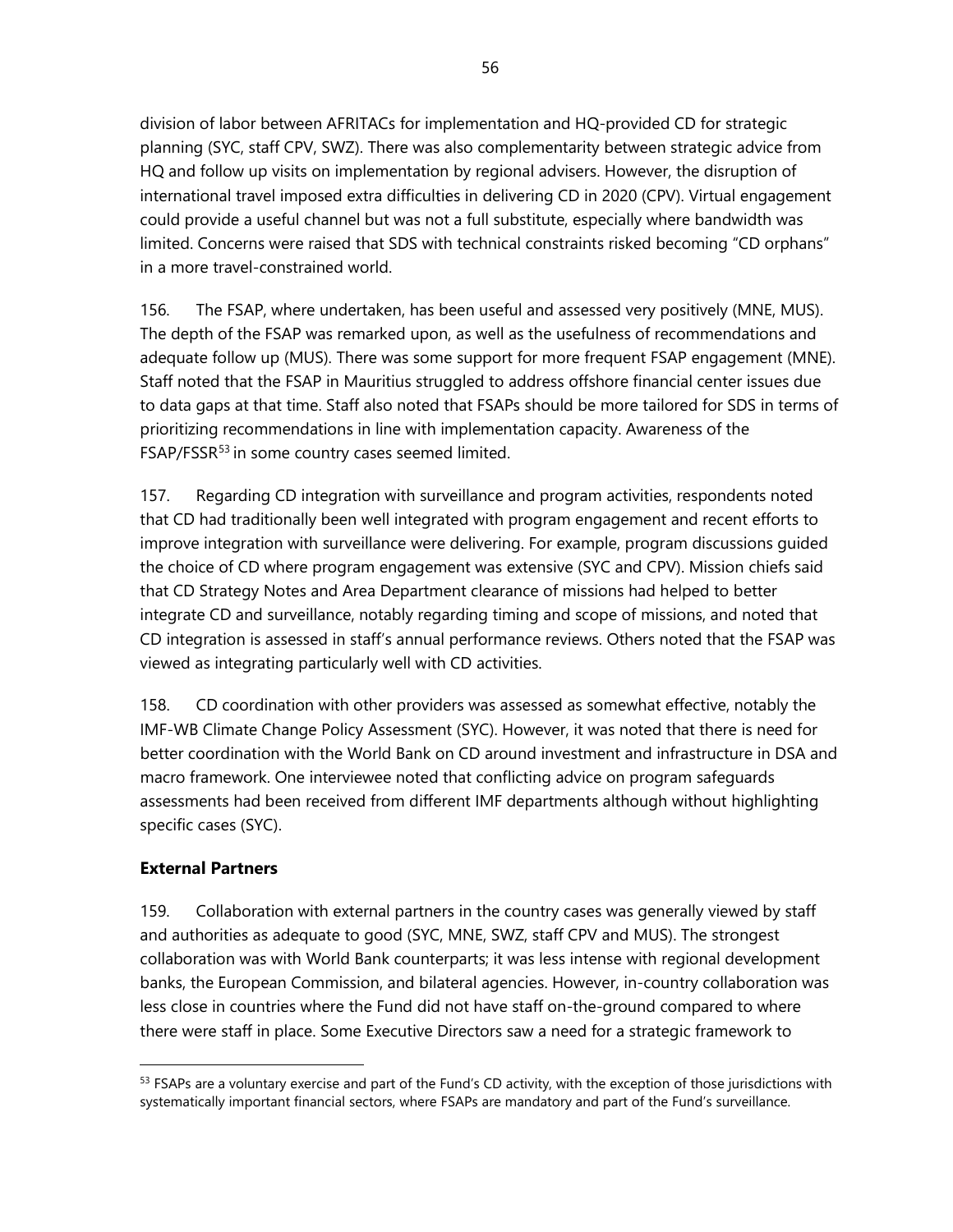realize synergies across IFIs with the IMF focused on stability, World Bank on growth strategy and regional banks providing an Africa-specific emphasis.

160. Collaboration was generally more effective where the IMF and World Bank had welldefined joint roles such as in the FSAP (MNE) and DSA (CPV), and the provision of budget support (SWZ) but somewhat less effective for medium-term strategies (MNE). In some cases, World Bank staff accompanied IMF missions (SWZ). Staff noted that LEG coordinated well with other partners on AML/CFT issues. Others noted that there was always room for more coordination, information and advice sharing to enhance synergies and a new framework for collaboration would be welcome (CPV).

## **Organization and Staffing**

161. Authorities were generally appreciative of the quality of IMF country teams but raised concerns about depth of country knowledge. Some commented on the high level of professionalism of staff. However, others believed that IMF staff needed a greater understanding of country specificities, and that this in part could be achieved through lower staff turnover (see below). The more advanced country case studies expressed greater concern about staff quality: officials in one country noted that staff were often quite young and inexperienced (MUS) and in another case study it was noted that staff seniority seemed to have been lowered after exiting program engagement (SYC).

162. The mission chief assignment model differs across departments. In AFR, each SDS has a dedicated mission chief who also carries a departmental policy responsibility, while in EUR and MCD SDS the mission chief typically has a second country assignment. Respondents tend to favor a mission chief dedicated to one country rather than two countries of which the other is typically a larger country (MNE).

163. The size of country teams in SDS follows staffing guidelines from OBP according to program or surveillance status.<sup>[54](#page-62-0)</sup> The composition of mission teams depends on the type of mission (Article IV, program, or staff visit), with country desk economists augmented with one-off area department economist assignments. Economists seconded from other departments, or an RA added to the mission team to make up numbers. Mission chiefs also noted that economists assigned from SPR or FAD are rare in SDS leaving a relatively heavy burden on area department staff and this could be an argument for increased staff allocations. AFR+2 SDS hold surveillance consultations on the normal 12-months cycle outside of program engagement, a staff visit is also conducted once a year (with one less staff member than the Article IV) and all mission chiefs are A15 Deputy Division Chiefs.

<span id="page-62-0"></span><sup>54</sup> Article IV missions, both in SDS and non-SDS, normally have four area department staff (including mission chief and excluding resident representative0, may include a staff member seconded from another department), program review or negotiation missions five staff, and staff visits three staff.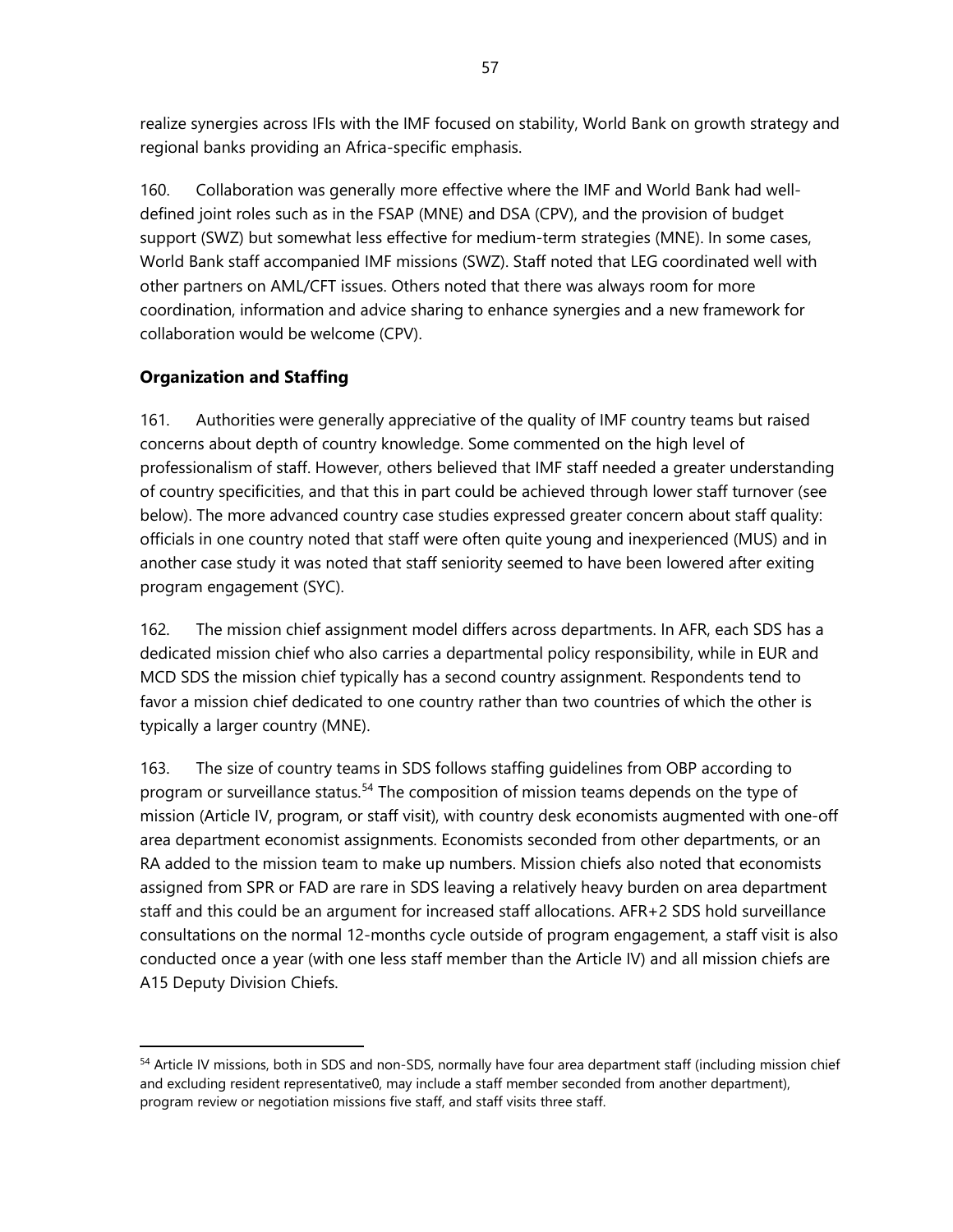164. Staff often felt that SDS mission teams were stretched. Although policy issues may be less complex than in larger countries, data issues can be more challenging, staff is typically less experienced, and surveillance requirements are just as extensive. Many staff thought that additional staff in SDS teams could be justified because the Fund has greater influence on smaller countries' policies compared to larger countries. One program country team, Cabo Verde, is recruiting a third desk under the COVID-related crisis budget in recognition of the need for additional staff, as noted by country authorities.

165. Filling SDS positions was mentioned as problematic by staff working on some of the case studies (SWZ, CPV, MNE) and particularly difficult in fragile SDS (COM, STP, DJI). As noted in earlier IEO evaluations (e.g., IEO, 2018), in the latter group, there could be few applicants to internal job postings due to a perceived lack of visibility, and limited time to undertake analytical research due to time-intensive routine work. Filling positions was much less of an issue in higher capacity SDS case studies (MRS, SYC) or tourist destinations that are attractive to travel to. Where hiring difficulties exist there can be delays in filling vacancies and a tendency to staff SDS teams with newly recruited mid-career hires (who often will take any position offered) and recent entrants in the Economist Program (EP) (who have no choice).

166. As regards staff turnover, in all country cases bar one (SWZ) authorities thought the rate of mission chief turnover was too high and some considered that there should be a commitment for a minimum of two (MUS) to three years tenure (MNE, SYC). In principle, under staff guidelines, all mission chiefs should serve a three-year tenure which is monitored in the accountability framework, but promotions and departures typically cut short the length of tenure. Mission chiefs thought team turnover in country cases was generally not excessive (CPV, MRS, MNE). Also, one-off RA assignments to mission teams in both AFR and EUR increases turnover which is a cost that is largely borne by country authorities.

167. Country authorities perceive the lack of resident representatives in SDS with programs (such as STP, DJI, and CPV) as a major staffing gap; non-SDS with programs would normally have a Resident Representative. Clearly, there is a trade-off between being able to make a maximum impact in SDS, for example with a resident representative, and the high cost of actually achieving that. Comoros, which has a locally staffed resident representative office, may be an example of a lower cost alternative. Some officials believed resident representatives should be seen as a longterm investment, and a public good that pays a lot of benefits if it helps to avoid a crisis. The expansion of staffing for the COVID-19 crisis may rectify some of these gaps, as the FY2022-2024 Medium-Term Budget proposes three additional resident representatives for AFR+2 SDS (CPV, STP, SYC). Interviewees did not raise staffing levels in non-program countries.

168. Staff and authorities proposed several alternative approaches to filling Resident Representative gaps. A locally staffed resident representative office was seen by staff and authorities as helping with issues such as data collection, follow up on local news, and to engage with the authorities (CPV). An alternative is to have a regional or shared resident representative covering two or more countries. In 2020, EUR appointed a regional representative located in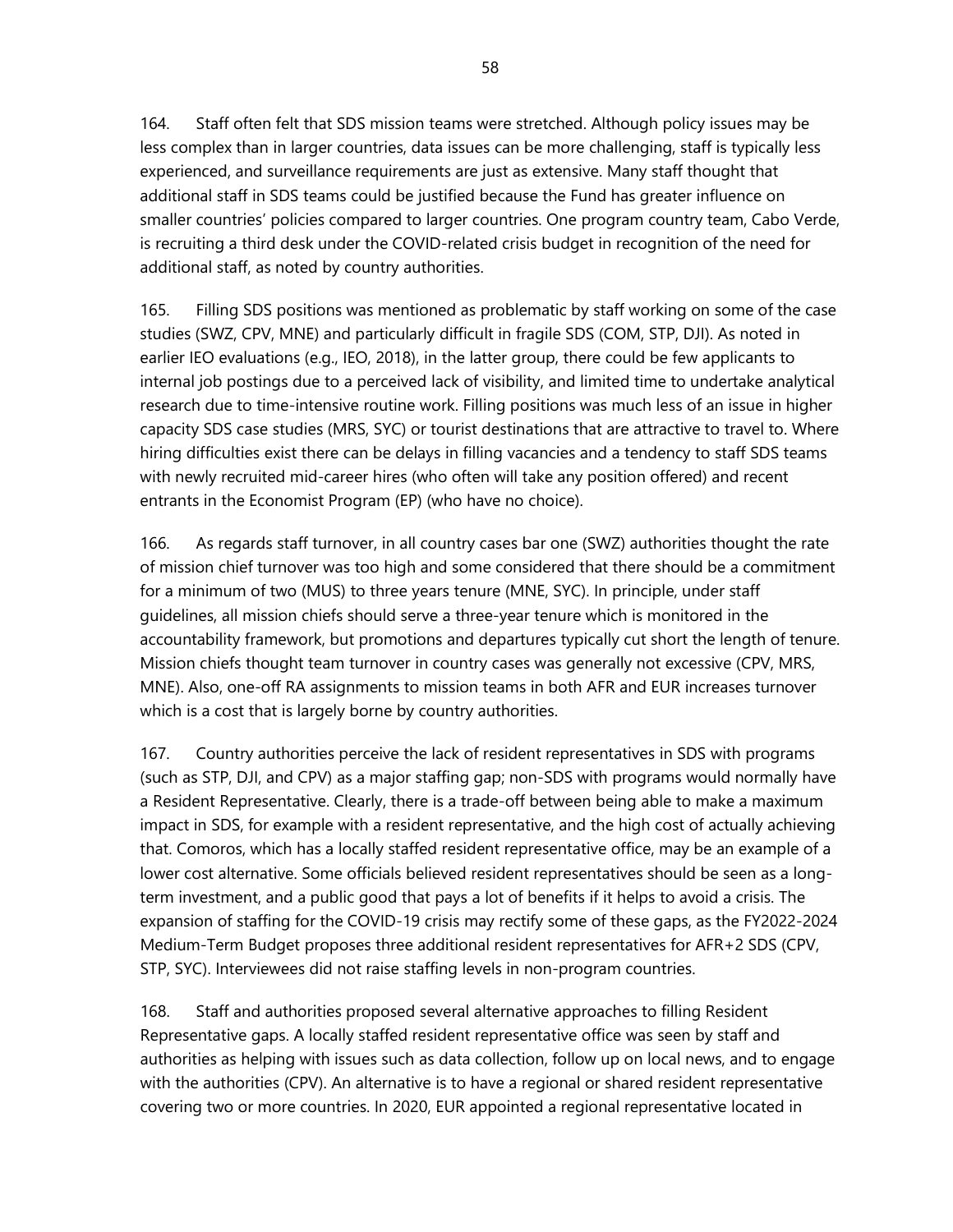Vienna to cover Montenegro and three other countries which no longer have program engagement, although Montenegro alone in this group did not benefit from a locally staffed satellite office. While these alternative approaches have value, most interviewees still saw a benefit from dedicated in-country representation.

169. The Small States Staff Guidance Notes (2014 and updated in 2017) were viewed as a useful starting point for SDS engagement by staff that were familiar with them while a significant proportion of staff working on SDS were either not aware of the guidelines or had not read them. Some staff noted that attempts to frame common challenges in the guidelines, e.g., the GROWTh framework, are necessarily quite general and could apply to many other developing countries. However, it was noted that coherence with the guidelines was seldom raised by reviewing departments which may lessen their value in ensuring a consistent approach to SDS issues. Others noted that the guidance might help when first assigned to an SDS or to identify selected issues topics but otherwise was of limited impact on country teams.

#### **V. CONCLUSIONS**

#### **Value Added of Engagement**

170. In general, Fund surveillance was of significant value to SDS country authorities during the evaluation period, with teams viewed as well organized, capable, and professional. More developed countries, with stronger institutional and policy frameworks, were able to better absorb the Fund's advice. In less developed countries, macroeconomic surveillance had less traction either because it was not viewed as well targeted at domestic policy priorities (growth and investment strategies) or because of implementation constraints. More sophisticated surveillance tools as well as tailored products like the FSAP and CCPA were also seen to be of less policy relevance to economies with limited institutional capacity. The frequency of Article IV consultations appears to have been satisfactory in both program and non-program engagement, although the experience of virtual engagement during COVID-19 may encourage more frequent informal interaction with SDS. Nonetheless the value of surveillance to SDS authorities could be increased if mission teams had better understanding and experience of SDS idiosyncrasies and constraints, and the dialogue would in general be improved with greater on-the-ground presence. From the staff perspective, surveillance requirements for small teams were viewed as quite burdensome and may disincentivize work on small states, e.g., because of limited time for high visibility research. Where administrative capacity is more limited, there could be benefit from some streamlining and simplification, particularly in areas where the authorities saw less value.

171. Although fairly limited in scope, program engagement went well in the country case studies, generating a high level of satisfaction; SBA/EFF engagement in Seychelles and PCI/PSI engagement in Cabo Verde and Seychelles. More developed SDS were able to better use IMF financing programs to successfully tackle debt vulnerabilities and non-financing programs to signal sound macroeconomic policies. Program engagement in less developed SDS is also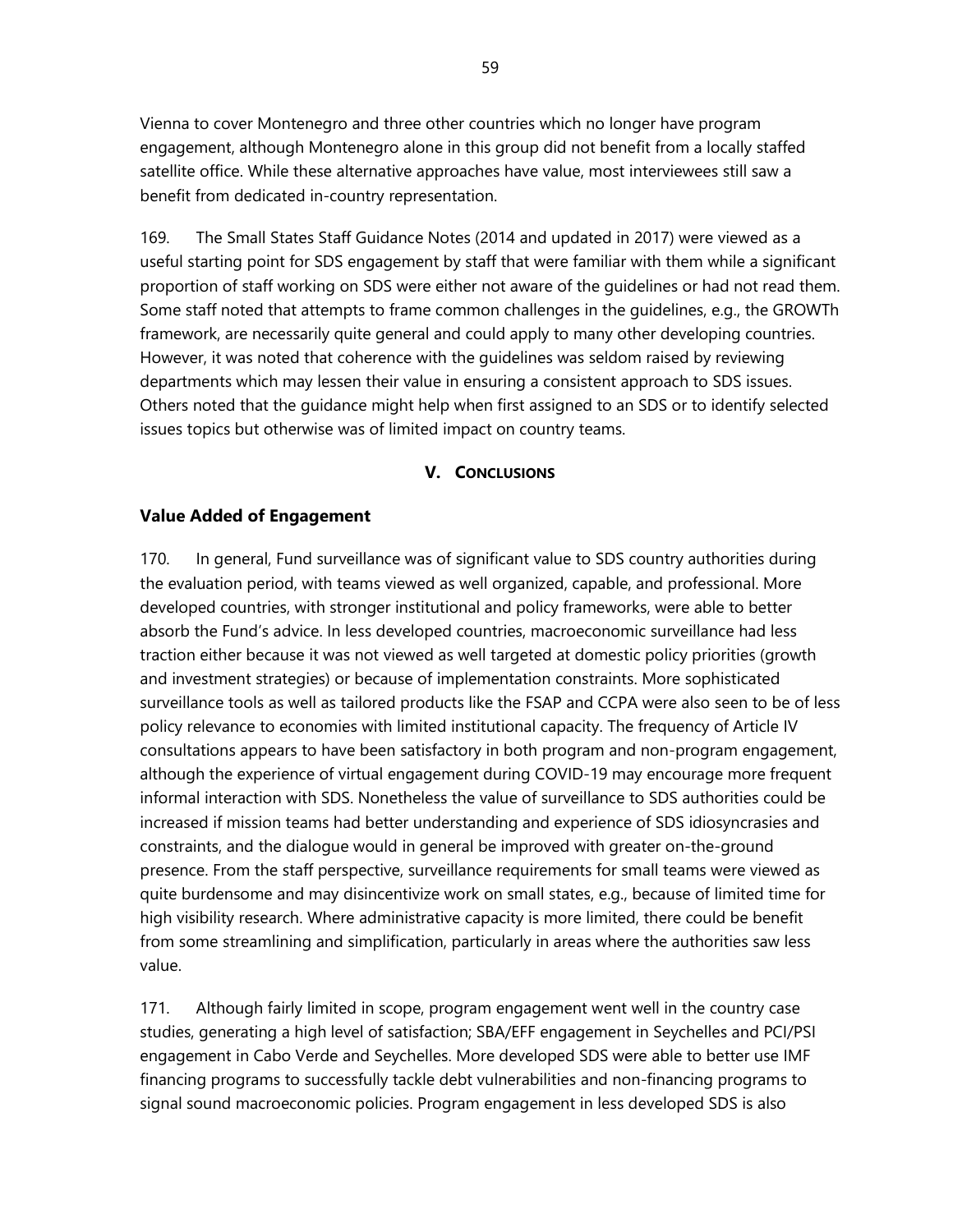valued, but not always successful in addressing large structural obstacles to economic development. Emergency financing was widely seen as timely and adequate, except in the case of exceptionally large shocks. In all cases, IMF financing had a clear catalytic impact in terms of encouraging access to external financing from both other official and from private sources. Engagement via the one staff-monitored program (SMP) appears less successful, as it was not completed and there was no follow-on to an upper credit tranche arrangement as normally expected under the SMP. However, it would be difficult to generalize from this single case.

172. Emergency financing during the COVID-19 pandemic was clearly a "win-win" for authorities in country cases and the IMF. For these authorities, rapid disbursement was highly valued as well as the associated catalytic effect of Fund support, particularly in countries with sustainable debt but elevated debt vulnerabilities. For the IMF, RCF/RFI engagement, along with support from CCRT and DSSI, has revitalized partnerships with SDS in the region. Also, the near universal usage of the RCF/RFI may have changed perceptions of the value of IMF financial support in general for the better, addressing some of the stigma that may have been associated with IMF program engagement during the evaluation period. In the one country which did not qualify for RFI support, the good relationship with the IMF was immediately restored.

173. Country authorities were generally highly appreciative of the quality and availability of CD to SDS. They found high value added in the range of topics at the core of the Fund's expertise and reflected positively on the main delivery modalities (HQ, RTAC, resident advisor) according to circumstances. Authorities appreciated particularly the work of RCDCs, given their more continuous access and local knowledge. As in the case of surveillance and program engagement, more advanced SDS were better able to absorb and act upon capacity development activities, including under specialized tools such as the FSAP, AML/CFT activities, and the CCPA. In general, evaluating the impact of capacity development is complicated by a lack of systematic information on a par with the implementation of Article IV recommendations and compliance with program conditionality.

174. Despite continued interest in considering a differential treatment of SDS, particularly from country authorities, it is not clear whether a distinctive mode of SDS engagement is either needed or feasible, given budget constraints. The AFR+2 case studies and other SDS in the region display some common challenges—although to varying degrees—, such as narrow productive and export bases, significant exposure to volatility, limited or narrow administrative capacity, and significant debt vulnerabilities. However, in many regards, these challenges are similar to those faced by non-SDS countries in the region and, for that reason, a distinct model for Fund engagement with them has not been implemented.

175. As a consequence, there was essentially no difference in mission staffing numbers and mission chief seniority or mission frequency between SDS and non-SDS in the African department (unlike in other departments where SDS mission chiefs may be A14 grade staff), that appears to have been an important factor in the generation of value for IMF engagement in SDS. One exception to this even-handed approach is not placing resident representatives in program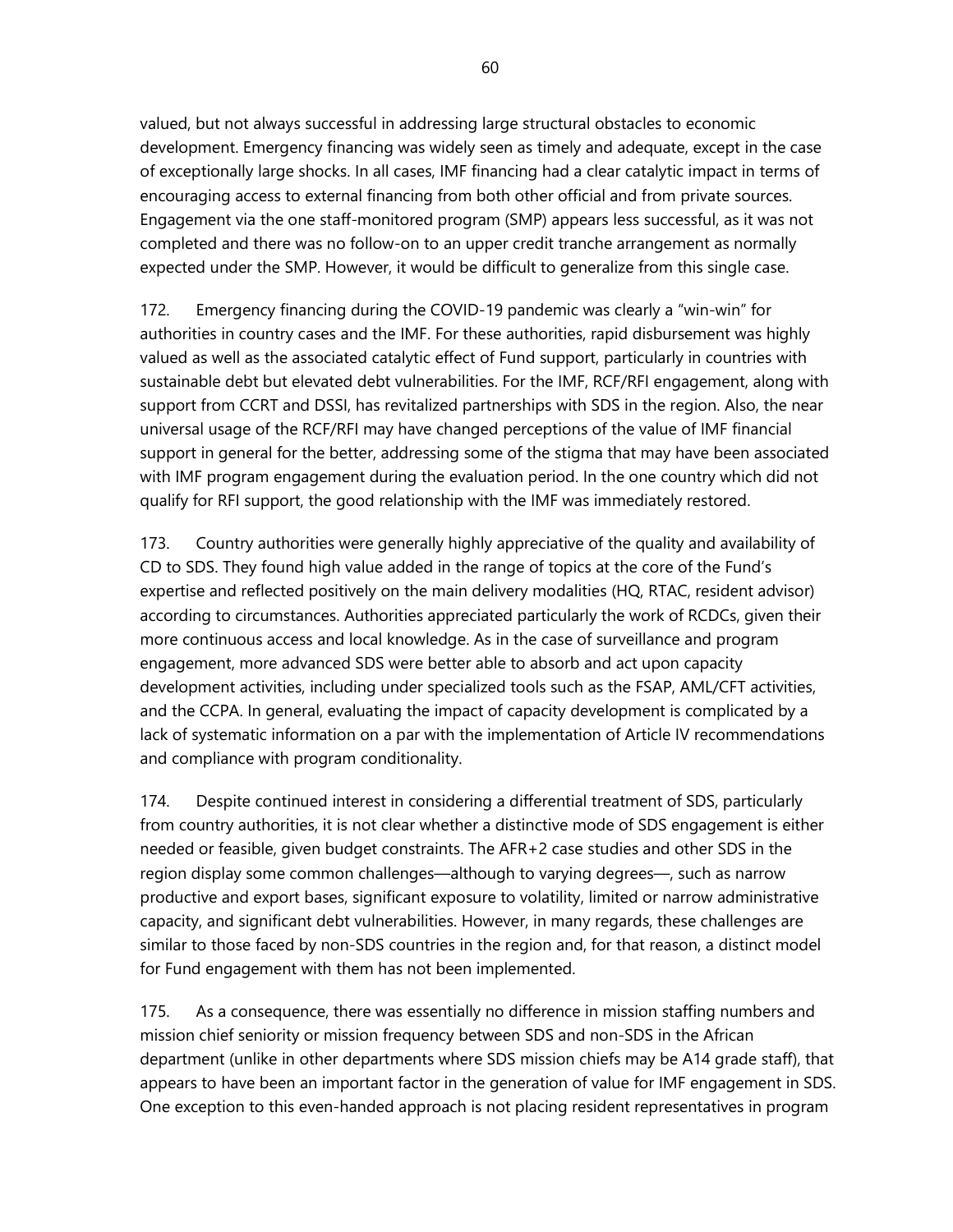SDS (though this may be remedied in the FY2022 budget). The authorities in SDS case studies generally feel that the overall level of support provided by staff is appropriate and fair given their circumstances but did consistently raise concerns about limited appreciation of country circumstances implied by the staffing approach.

## **Lessons for Improvement or Adaptation**

176. While important progress was made in strengthening attention to topics particularly relevant to SDS during the evaluation period, further attention to adapting the broader surveillance framework for the needs of SDS could be helpful.

- Better knowledge management tools could contribute to better understanding of SDS, improving cross-country comparisons, and make reviewers more aware of SDS circumstances, for example by creating a SDS knowledge exchange site with links to guidance and best practice examples of surveillance, programs, and CD.
- Simplifying the use of surveillance tools and streamlining requirements could reduce the burden on country teams, freeing up time for research and strategic analysis. Such an approach would be particularly appropriate where the tools have inconclusive results, are overly complex for country circumstances, where application is required regardless of the level of risk (DSA), or simply not applicable due to data gaps (fiscal space analysis).

177. While the facilities toolkit appears to have worked well for this group of SDS, especially during COVID-19, there are issues to consider for further improvement. Questions include how to calibrate the appropriate access limits when shocks are very large relative to GDP and whether to have different rules for SDS access to emergency facilities. While in principle exceptional access could address perceived inadequacies in the level of access available for SDS subject to extreme volatility, this has not been utilized. Access limits for emergency facilities were temporarily increased at the onset of the COVID-19 pandemic for the RCF/RFI suggesting that the normal limits may not have been appropriate for large shocks. Accordingly, it may be appropriate to retain these higher limits for SDS and other similarly situated countries facing exceptionally large shocks post-COVID.

178. Capacity development could gain traction with more "boots on the ground" and resources for follow-up. While the assistance of RCDCs is widely welcomed in the implementation of CD recommendations, concerns have been expressed about the limited or intermittent availability of resident advisors. They are demanded especially in lower-income situations, where a deeper understanding than possible from occasional or one-off missions is needed for capacity building. Addressing this perceived gap in CD provision within existing CD budgets would require reallocating funding from other activities.

179. The experience of Africa+2 SDS suggests that the value of surveillance in SDS could be augmented by improving staffing issues; ensuring that staff working on these countries (both in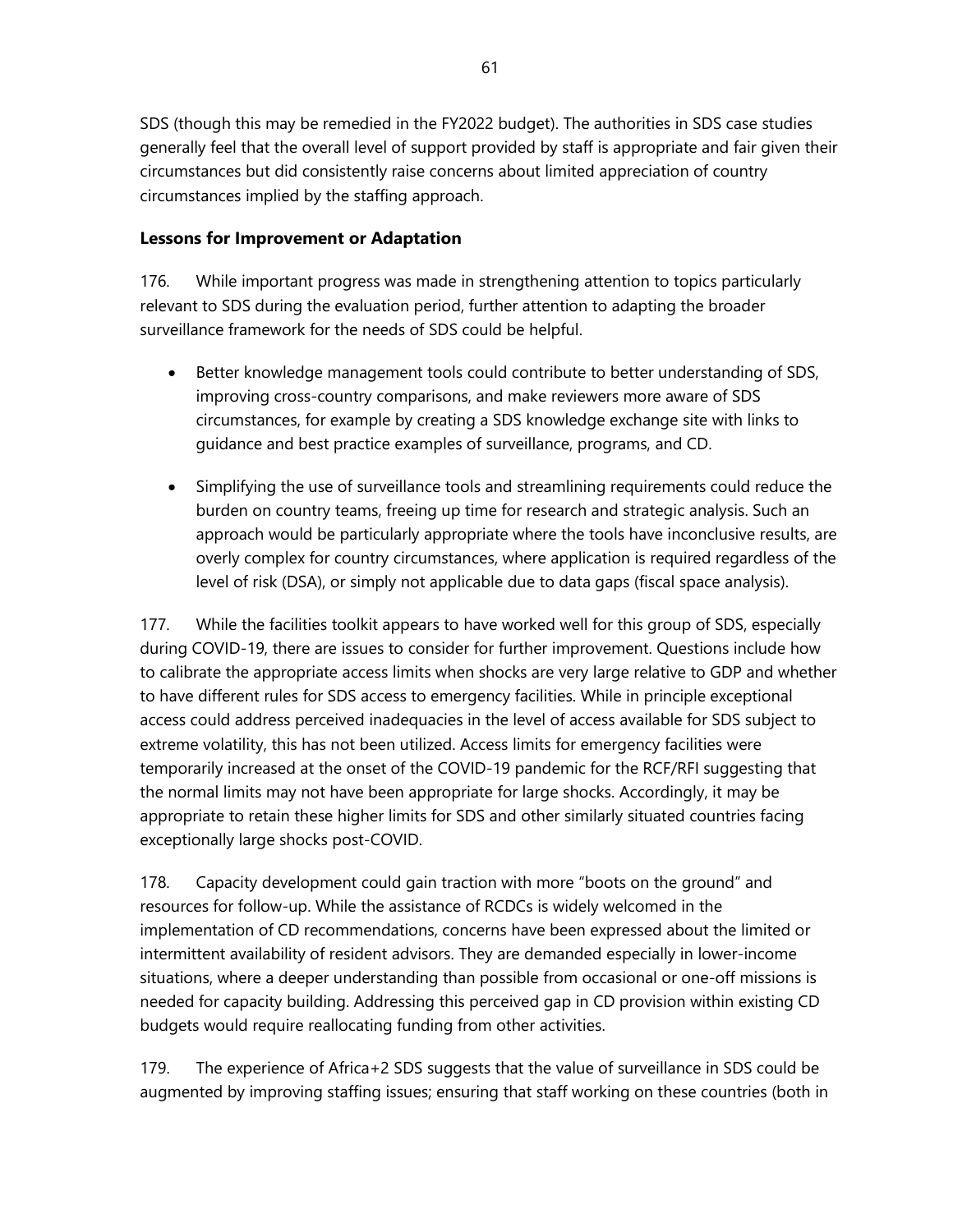the area department and in review departments) have greater familiarity with SDS circumstances and idiosyncrasies and are, therefore, able to better tailor advice to country conditions and goals. Actions that could help in this regard include:

- reducing the rate of staff turnover, i.e., meeting or exceeding the existing key performance indicator (KPI) on mission chief tenure; automatic staff moves on promotion could also be reconsidered, in order to serve the membership better.
- reconsidering the general rule of not having a resident representative or local office in cases of program engagement in SDS, which does not appear to be entirely evenhanded. While this would be expensive, experimenting with dual or multiple country resident representatives and locally staffed offices could help bring down costs and benefit non-program countries as well.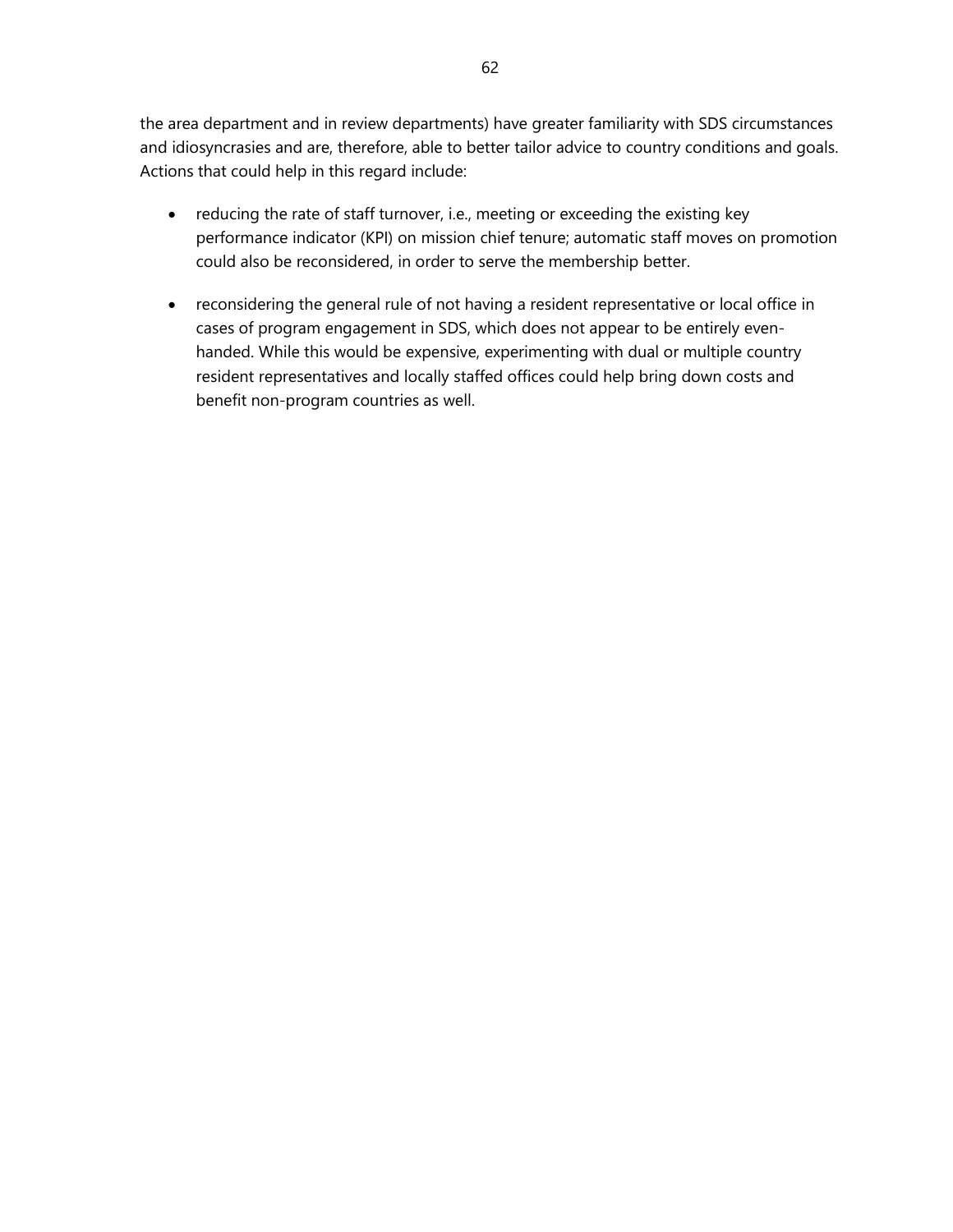| Table AI.1. AFR+2 SDS Country Characteristics |                                |                           |                              |                |               |  |
|-----------------------------------------------|--------------------------------|---------------------------|------------------------------|----------------|---------------|--|
| Country                                       | Population<br>(2019, millions) | Income Group<br>(FY2021)  | Island/Land-<br>Locked/Coast | Language       | Fragile State |  |
| Cabo Verde                                    | 0.6                            | Lower middle              | Island                       | <b>LUS</b>     |               |  |
| Comoros                                       | 0.9                            | Lower middle <sup>1</sup> | Island                       | <b>FRA</b>     | Υ             |  |
| Eswatini                                      | 1.1                            | Lower middle              | Land-locked                  | <b>ENG</b>     |               |  |
| <b>Mauritius</b>                              | 1.3                            | High <sup>2</sup>         | Island                       | <b>ENG/FRA</b> |               |  |
| Seychelles                                    | 0.1                            | High <sup>3</sup>         | Island                       | <b>ENG</b>     |               |  |
| Sao Tome & Principe                           | 0.2                            | Lower middle              | Island                       | <b>LUS</b>     | Υ             |  |
| Montenegro                                    | 0.6                            | Upper middle              | Coast                        | <b>OTH</b>     |               |  |
| Djibouti                                      | 1.1                            | Lower middle              | Coast                        | FRA/ARA        | Υ             |  |

#### **ANNEX I. REGIONAL BACKGROUND ADDITIONAL INFORMATION**

Sources: IMF World Economic Outlook; World Bank Country and Lending Groups

https://datahelpdesk.worldbank.org/knowledgebase/articles/906519-world-bank-country-and-lending-groups; and IEO staff.<br><sup>1</sup> Elevated to upper middle-income in 2019 (FY2020).

<sup>2</sup> Elevated to high income in 2020.

<sup>3</sup> Elevated to high income in 2015.

|                        | Average<br>2010-2019 | 2020                  | Average 2010-2020 |                                         |         |                                       |  |
|------------------------|----------------------|-----------------------|-------------------|-----------------------------------------|---------|---------------------------------------|--|
|                        |                      |                       |                   | Inflation                               | Current | <b>Public Debt</b>                    |  |
| Country/ Grouping      |                      | GDP Growth GDP Growth |                   | GDP Growth (Period average) Account/GDP |         | (Latest DSA)                          |  |
|                        |                      |                       | (In percent)      |                                         |         |                                       |  |
| Cabo Verde             | 2.8                  | $-14.0$               | 1.2               | 1.2                                     | $-8.1$  | High risk debt distress               |  |
| Comoros                | 3.2                  | $-0.5$                | 2.9               | 1.9                                     | $-2.6$  | Moderate risk debt<br>distress        |  |
| Eswatini               | 2.6                  | $-3.3$                | 2.1               | 5.6                                     | 4.8     | Elevated but<br>sustainable (MAC DSA) |  |
| <b>Mauritius</b>       | 3.7                  | $-15.8$               | 1.9               | 2.9                                     | $-6.8$  | Elevated but<br>sustainable (MAC DSA) |  |
| Sao Tome               | 4.2                  | $-6.5$                | 3.2               | 8.7                                     | $-16.5$ | In debt distress                      |  |
| Seychelles             | 4.3                  | $-13.4$               | 2.7               | 2.3                                     | $-20.2$ | Sustainable (MAC DSA)                 |  |
| Djibouti               | 6.4                  | $-1.0$                | 5.7               | 2.1                                     | 6.5     | High risk debt distress               |  |
| Montenegro             | 2.9                  | $-15.2$               | 1.2               | 1.4                                     | $-16.0$ | High but sustainable<br>(MAC DSA)     |  |
| AFR+2 SDS              | 3.5                  | $-11.4$               | 2.2               | 2.9                                     | $-7.4$  |                                       |  |
| AFR+2 non-SDS          | 2.5                  | $-4.4$                | 1.9               | 4.5                                     | $-3.0$  |                                       |  |
| Western Hemisphere SDS | 1.4                  | $-9.1$                | 0.5               | 4.3                                     | $-5.7$  |                                       |  |
| Asia-Pacific SDS       | 3.7                  | $-6.5$                | 2.7               | 3.6                                     | 0.3     |                                       |  |

Note: Country groups weighted by PPP GDP.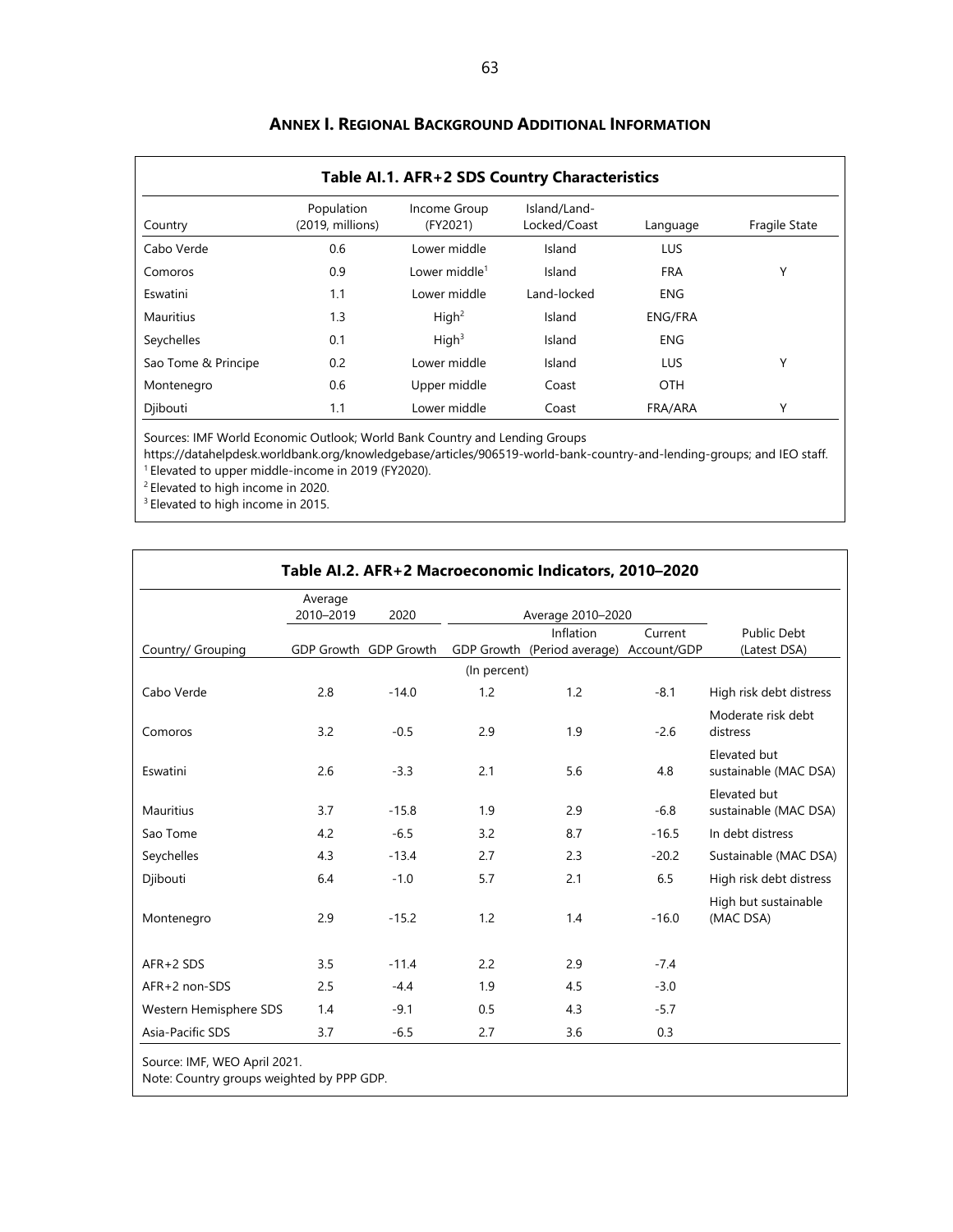| Table AI.3. AFR+2 IMF Financial Support |                    |                  |                                                          |                              |                                    |                                     |                                               |  |
|-----------------------------------------|--------------------|------------------|----------------------------------------------------------|------------------------------|------------------------------------|-------------------------------------|-----------------------------------------------|--|
| Country                                 | Last<br>Article IV | PRGT<br>Eligible | Program Engagement                                       | SMP/PSI/PCI <sup>1</sup>     | Long-term<br>Program<br>Engagement | Debt Relief<br>Under CCRT<br>(2020) | <b>DSSI</b><br>Participation<br>$(2020/21)^2$ |  |
| Cabo Verde                              | 2019               | Υ                | 2020 RCF                                                 | PSI 2010,<br><b>PCI 2019</b> |                                    |                                     | Υ                                             |  |
| Comoros                                 | 2018               | Y                | 2009-2013 ECF, 2019 RF, 2020<br>RCF/RFI                  | <b>SMP 2016</b>              |                                    | Υ                                   | Υ                                             |  |
| Eswatini                                | 2019               |                  | 2020 RFI                                                 | SMP 2011                     |                                    |                                     |                                               |  |
| Mauritius                               | 2019               |                  |                                                          |                              |                                    |                                     |                                               |  |
| Seychelles                              | 2019               |                  | 2009-2013 EFF, 2014-2017 EFF,<br>2020 RFI                | <b>PCI 2017</b>              | Υ                                  |                                     |                                               |  |
| Sao Tome                                | 2018               | Υ                | 2012-2015 ECF, 2015-2018 ECF,<br>2019-2023 ECF, 2020 RCF |                              | Υ                                  | Υ                                   | Υ                                             |  |
| Montenegro                              | 2019               |                  | 2020 RFI                                                 |                              |                                    |                                     |                                               |  |
| Djibouti                                | 2019               | Y                | 2008-2012 ECF, 2020 RCF                                  |                              |                                    | Υ                                   | Υ                                             |  |

Sources: IMF; World Ban[k https://www.worldbank.org/en/topic/debt/brief/covid-19-debt-service-suspension-initiative.](https://www.worldbank.org/en/topic/debt/brief/covid-19-debt-service-suspension-initiative)

<sup>1</sup> SMP = Staff-Monitored Program, PSI = Policy Support Instrument, PCI = Policy Cooperation Instrument.

 $2$  DSSI = Debt service suspension initiative.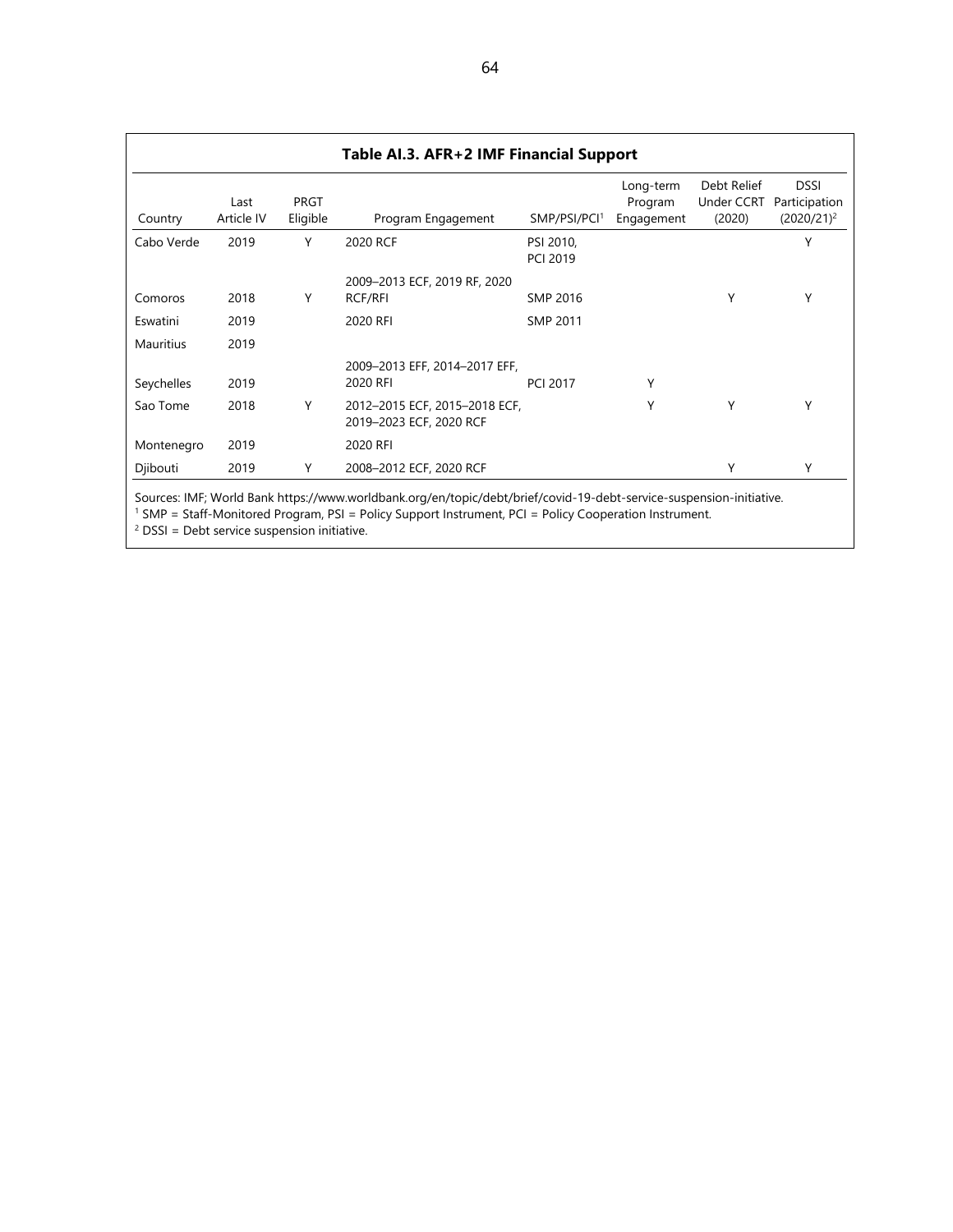#### **REFERENCES**

- Abrams, A., 2022, "The IMF Framework for Engagement with Small States," IEO Background Paper No. BP/22-01/10 (Washington: International Monetary Fund).
- David, Antonio, and Martin Petri, 2013, "Inclusive Growth and the Incidence of Fiscal Policy in Mauritius: Much Progress, But More Could Be Done," IMF Working Paper 13/116, May (Washington: International Monetary Fund).
- de Las Casas, M., and S. Balasubramanian, 2022, "The Capacity Development Work of the IMF in Small Developing States," IEO Background Paper No. BP/22-01/08 (Washington: International Monetary Fund).
- Henn, Christian, Papageorgiou, Chris, and Nikola Spatafora, 2013, ["Export Quality in Developing](https://www.imf.org/external/pubs/ft/wp/2013/wp13108.pdf)  [Countries,](https://www.imf.org/external/pubs/ft/wp/2013/wp13108.pdf)" IMF Working Paper 13/108, May (Washington: International Monetary Fund).
- Independent Evaluation Office of the International Monetary Fund (IEO), 2018, *The IMF and Fragile States* (Washington: International Monetary Fund).
- International Monetary Fund (IMF), 2010, "Montenegro: 2010 Article IV Consultation-Staff Report; Public Information Notice on the Executive Board Discussion; and Statement by the Executive Director for Montenegro," May (Washington).
- \_\_\_\_\_\_\_, 2013, "Seychelles—2013 Article IV Consultation, Seventh Review Under the Extended Arrangement and Request for Modification of Performance Criterion," IMF Country Report No. 13/202, July (Washington).
- \_\_\_\_\_\_\_, 2016, "Small States Resilience to Natural Disasters [and Climate Change—Role for the](http://www.imf.org/external/pp/longres.aspx?id=5079)  [Fund," N](http://www.imf.org/external/pp/longres.aspx?id=5079)ovember (Washington).
- \_\_\_\_\_\_\_, 2016, "Enhancing Resilience to Natural Disasters in Sub-Saharan Africa," Ch. 3 in Regional Economic Outlook: Sub-Saharan Africa (October) (Washington).
- \_\_\_\_\_\_\_, 2017, "Kingdom of Swaziland—Selected Issues," IMF Country Report No. 17/274, September (Washington).
- \_\_\_\_\_\_\_, 2018a, "Montenegro 2018 Article IV Consultation—Press Release and Staff Report," IMF Country Report No. 18/121, April (Washington).
	- \_\_\_\_\_\_\_, 2018b, ["Precautionary and Liquidity Line—Operational Guidance Note,](https://www.google.com/url?sa=t&rct=j&q=&esrc=s&source=web&cd=&ved=2ahUKEwiwhouEnv7wAhXPr54KHY83B2EQFjACegQIAxAD&url=https%3A%2F%2Fwww.imf.org%2F%7E%2Fmedia%2FFiles%2FPublications%2FPP%2F2018%2Fpp080618-precautionary-and-liquidity-line-operational-guidance-note.ashx&usg=AOvVaw3inWdkyFG9dVLCxIyT7c_L)" August (Washington).
- \_\_\_\_\_\_\_, 2020, "Adapting to Climate Change in Sub-Saharan Africa," Chapter 2 in Regional Economic Outlook: Sub-Saharan Africa, April (Washington).